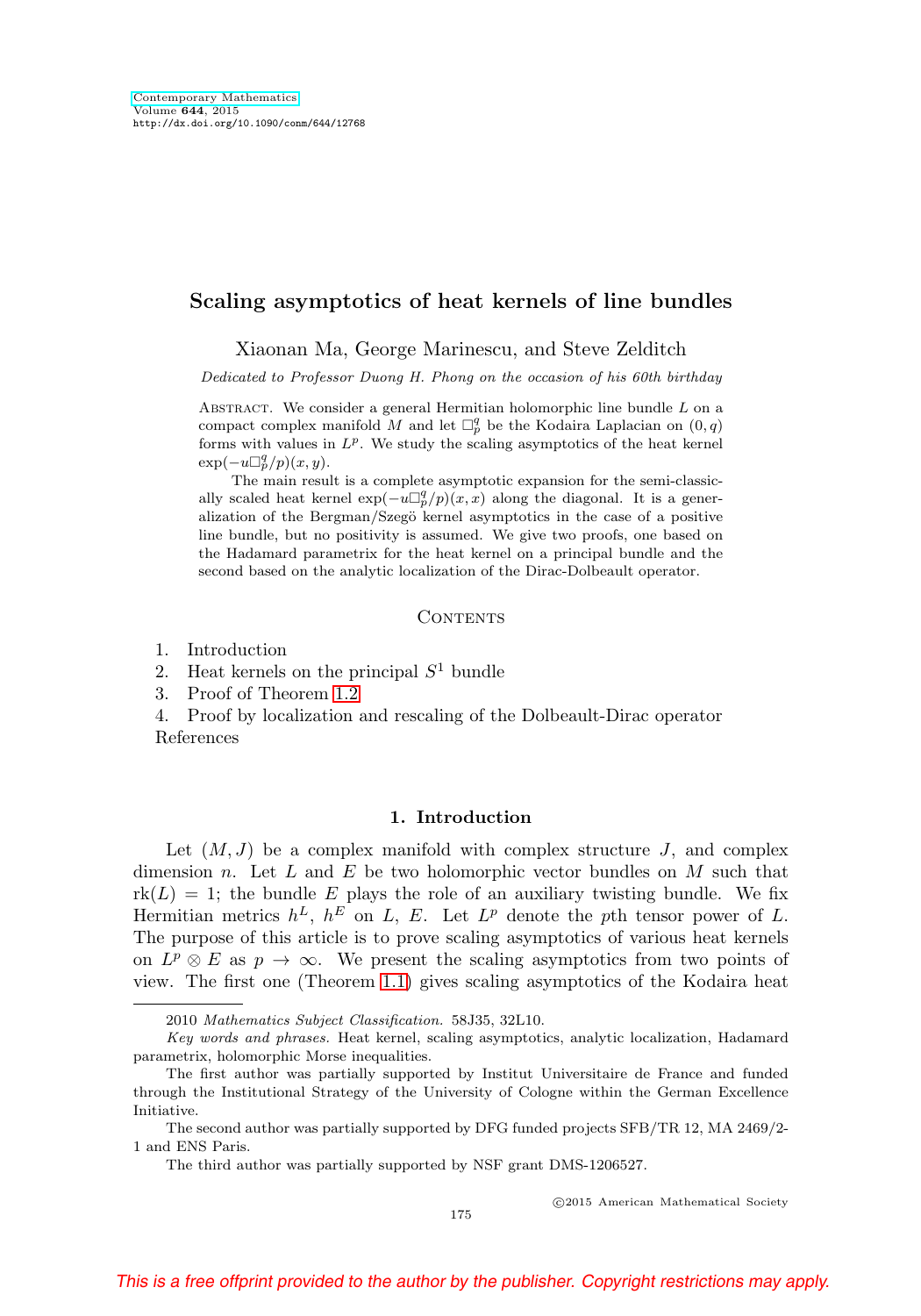kernels and is based on the analytic localization technique of Bismut-Lebeau [**[5](#page-26-0)**], adaptating the arguments from [**[19](#page-27-0)**, §1.6, §4.2]. The second (Theorem [1.2\)](#page-4-0) gives scaling asymptotics of the heat kernels associated to the Bochner Laplacian, and is an adaptation of the Szegö kernel asymptotics of [[20](#page-27-1)]. It is based on lifting sections of  $L^p$  to equivariant functions on the associated principal  $S^1$  bundle  $X_h \to M$ , and obtaining scaling asymptotics of heat kernels from Fourier analysis of characters and stationary phase asymptotics. Either method can be applied to any of the relevant heat kernels and it seems to us of some interest to compare the methods. We refer to [**[6](#page-26-1)**,**[19](#page-27-0)**–**[21](#page-27-2)**] for background from both points of view of analysis on higher powers of line bundles.

To state our results, we need to introduce some notation. Let  $\nabla^E$ ,  $\nabla^L$  be the holomorphic Hermitian connections on  $(E, h^E)$ ,  $(L, h^L)$ . Let  $R^L$ ,  $R^E$  be the curvatures of  $\nabla^L$ ,  $\nabla^E$ . Let  $g^{TM}$  be a *J*-invariant Riemannian metric on *M*, i.e.,  $g^{TM}(Ju, Jv) = g^{TM}(u, v)$  for all  $x \in M$  and  $u, v \in T_xM$ . Set

<span id="page-1-0"></span>(1.1) 
$$
\omega := \frac{\sqrt{-1}}{2\pi} R^{L}, \qquad \Theta(\cdot, \cdot) := g^{TM}(J \cdot, \cdot).
$$

Then  $\omega, \Theta$  are real (1, 1)-forms on M, and  $\omega$  is the Chern-Weil representative of the first Chern class  $c_1(L)$  of L. The Riemannian volume form  $dv_M$  of  $(TM, g^{TM})$ is  $\Theta^n/n!$ . We will identify the 2-form  $R^L$  with the Hermitian matrix  $R^L \in$  $\text{End}(T^{(1,0)}M)$  defined by

<span id="page-1-2"></span>(1.2) 
$$
\langle \dot{R}^L W, \overline{Y} \rangle = R^L(W, \overline{Y}), \quad W, Y \in T^{(1,0)}M.
$$

The curvature  $R^L$  acts as a derivation  $\omega_d \in \text{End}(\Lambda(T^{*(0,1)}M))$  on  $\Lambda(T^{*(0,1)}M)$ . Namely, let  $\{w_j\}_{j=1}^n$  be a local orthonormal frame of  $T^{(1,0)}M$  with dual frame  $\{w^j\}_{j=1}^n$ . Set

<span id="page-1-1"></span>(1.3) 
$$
\omega_d = -\sum_{l,m} R^L(w_l, \overline{w}_m) \overline{w}^m \wedge i_{\overline{w}_l}, \qquad \tau(x) = \sum_j R^L(w_j, \overline{w}_j).
$$

Consider the Dolbeault-Dirac operator

(1.4) 
$$
D_p = \sqrt{2} \left( \overline{\partial}^{L^p \otimes E} + \overline{\partial}^{L^p \otimes E,*} \right),
$$

and the Kodaira Laplacian

(1.5) 
$$
\Box_p = \frac{1}{2} D_p^2 = \overline{\partial}^{L^p \otimes E} \overline{\partial}^{L^p \otimes E,*} + \overline{\partial}^{L^p \otimes E,*} \overline{\partial}^{L^p \otimes E}.
$$

For  $p \in \mathbb{N}$ , we denote by

(1.6) 
$$
E_p^j := \Lambda^j(T^{*(0,1)}M) \otimes L^p \otimes E, \quad E_p = \bigoplus_j E_p^j,
$$

and let  $h_p$  the induced Hermitian metric on  $E_p$ .

The operator  $D_p^2 = 2 \Box_p$  is a second order elliptic differential operator with principal symbol  $\sigma(D_p^2)(\xi) = |\xi|^2 \mathrm{Id}_{E_p}$  for  $\xi \in T_x^*M$ ,  $x \in M$ . The heat operator  $\exp(-u D_p^2)$  is well defined for  $u > 0$ . Let  $\exp(-u D_p^2)(x, x')$ , where  $x, x' \in M$ , be its smooth kernel with respect to the Riemannian volume form  $dv_M(x')$ . Then

(1.7) 
$$
\exp(-uD_p^2)(x,x') \in (E_p)_x \otimes (E_p)_x^*,
$$

especially

(1.8) 
$$
\exp(-uD_p^2)(x,x) \in \text{End}(E_p)_x = \text{End}(\Lambda(T^{*(0,1)}M) \otimes E)_x,
$$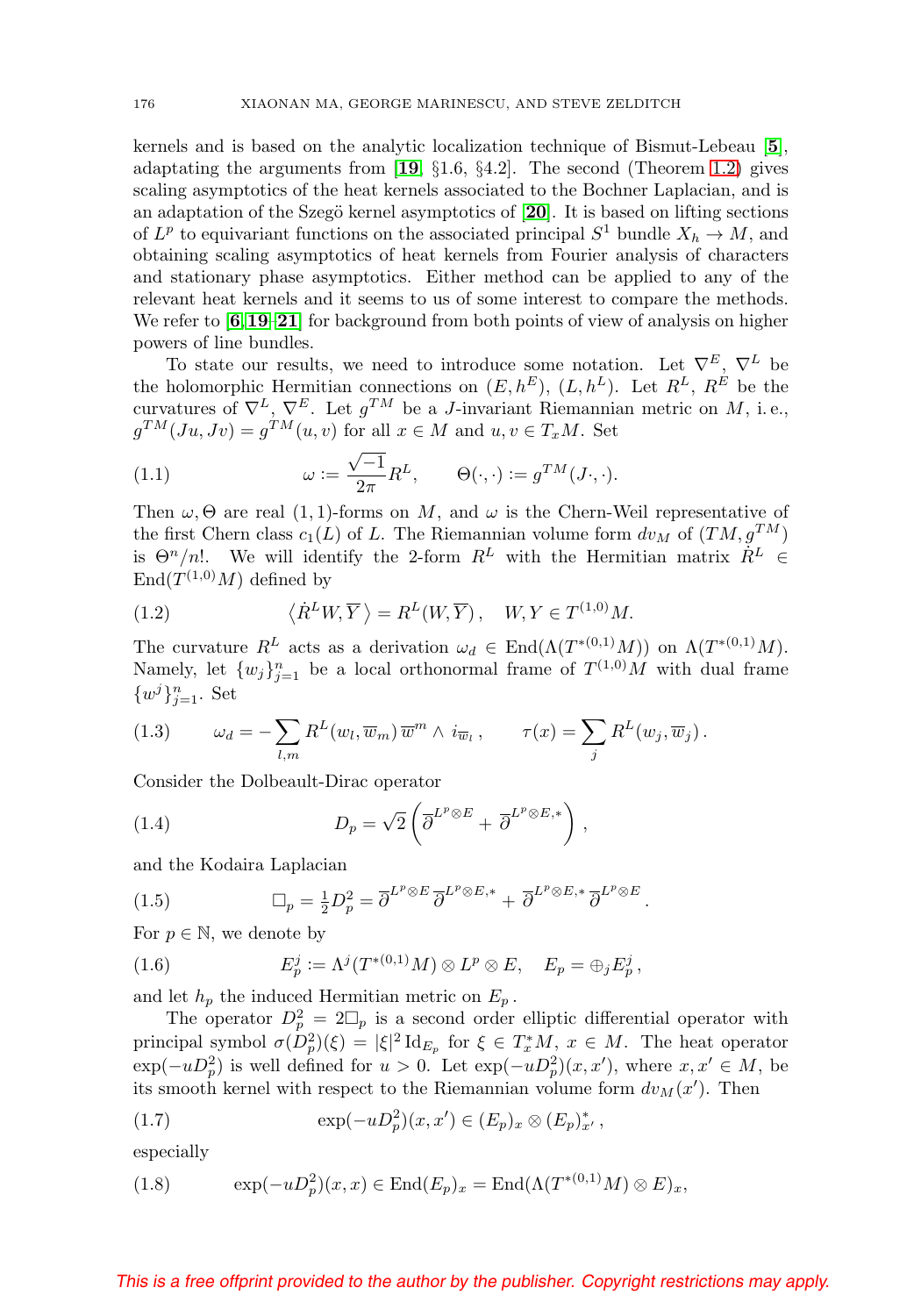where we use the canonical identification  $\text{End}(L^p) = \mathbb{C}$  for any line bundle L on M. Note that  $D_p^2$  preserves the Z-grading of the Dolbeault complex  $\Omega^{0,\bullet}(M,L^p\otimes E)$ , so

$$
(1.9) \quad \exp(-uD_p^2|_{\Omega^{0,j}})(x,x') = \sum_{k=1}^{\infty} e^{-u\lambda_{k,p}^j} \varphi_{k,p}^j(x) \otimes \varphi_{k,p}^j(x')^* \in (E_p^j)_x \otimes (E_p^j)_x^*,
$$

where  $\{\lambda_{k,p}^j : k \geqslant 1\}$  is the spectrum of  $D_p^2|_{\Omega^{0,j}}$  and  $\{\varphi_{k,p}^j : k \geqslant 1\}$  is an orthonormal basis of  $L^2(M, E_p^j)$  consisting of eigensections of  $D_p^2|_{\Omega^{0,j}}$  with  $D_p^2 \varphi_{k,p}^j = \lambda_{k,p}^j \varphi_{k,p}^j$ , cf. [**[19](#page-27-0)**, (D.1.7)]. Thus

$$
\exp(-uD_p^2)(x,x) \in \bigoplus_j \text{End}(\Lambda^j(T^{*(0,1)}M) \otimes E)_x.
$$

We will denote by det the determinant on  $T^{(1,0)}M$ . The following gives the scaling asymptotics for the Kodaira-Laplacian heat kernel.

<span id="page-2-0"></span>THEOREM 1.1. Assume that M is compact. For  $T > 0$ , and any  $k, m \in \mathbb{N}$  we have as  $p \to \infty$ 

<span id="page-2-2"></span>
$$
(1.10) \exp\left(-\frac{u}{p}D_p^2\right)(x,x) = \sum_{r=0}^m \left(\frac{p}{u}\right)^{n-r} e_{\infty r}(u,x) + \left(\frac{p}{u}\right)^{n-m-1} R_{m+1}\left(\frac{u}{p}, u, x\right)
$$

uniformly for  $0 < u < T$  and  $x \in M$ , in the  $\mathscr{C}^k$ -norm on  $\mathscr{C}^{\infty}(M, \text{End}(\Lambda(T^{*(0,1)}M)) \otimes$  $(E)$ ), *i.e.*, the reminder term  $R_{m+1}(\frac{u}{p},u,x)$  is uniformly bounded for  $0 < u < T$ ,  $x \in M$ ,  $p \in \mathbb{N}^*$ . For any  $r \in \mathbb{N}$ , the coefficient  $e_{\infty r}(u, x)$  is smooth at  $u = 0$  and the principal term is given by

<span id="page-2-1"></span>(1.11) 
$$
e_{\infty 0}(u,x) = \frac{1}{(2\pi)^n} \frac{\det(u\dot{R}_x^L) \exp(2u\omega_{d,x})}{\det(1 - \exp(-2u\dot{R}_x^L))} \otimes \mathrm{Id}_E.
$$

The leading term of the scaling asymptotics has been known for some time in connection with the Demailly holomorphic Morse inequalities [**[12](#page-27-3)**]. Bismut [**[4](#page-26-2)**] and Demailly [**[13](#page-27-4)**] used the heat kernel to prove these inequalities, based on the principal term of the scaling asymptotics above. The new feature of Theorem [1.1](#page-2-0) is the complete asymptotic expansion in the  $\mathscr{C}^{\infty}$  sense, and the computability of the coefficients. It is a kind of generalization, in terms of both statement and proof, of the Bergman/Szegö kernel expansion on the diagonal given in  $[11]$  $[11]$  $[11]$ ,  $[20]$  $[20]$  $[20]$  in the case of positive Hermitian holomorphic line bundles. The main feature of the heat kernel expansion is its generality: it does not require that  $(L, h^L)$  be a positive line bundle, nor even that  $(M, \Theta)$  be a Kähler manifold. In the general case, the Bergman/Szegö kernel is difficult to analyze and the heat kernel is a good substitute. Note that for  $u > 0$  fixed, Theorem [1.1](#page-2-0) was obtained in [[14](#page-27-6), (1.4)], [[19](#page-27-0), (4.2.4)].

Let us give another form of the principal term [\(1.11\)](#page-2-1) in order to recover De-mailly's formula [[13](#page-27-4), Theorem 4.4]. Let us choose  $\{w_j\}_{j=1}^n$  to be an orthonormal basis of  $T^{(1,0)}M$  such that

<span id="page-2-3"></span>(1.12) 
$$
\dot{R}^L(x) = \text{diag}(\alpha_1(x), \dots, \alpha_n(x)) \in \text{End}(T_x^{(1,0)}M).
$$

The elements  $\alpha_1(x), \ldots, \alpha_n(x)$  are called the eigenvalues of  $R^L$  with respect to  $\Theta$ . Then

(1.13) 
$$
\omega_d(x) = -\sum_j \alpha_j(x) \overline{w}^j \wedge i_{\overline{w}_j}, \quad \tau(x) = \sum_j \alpha_j(x).
$$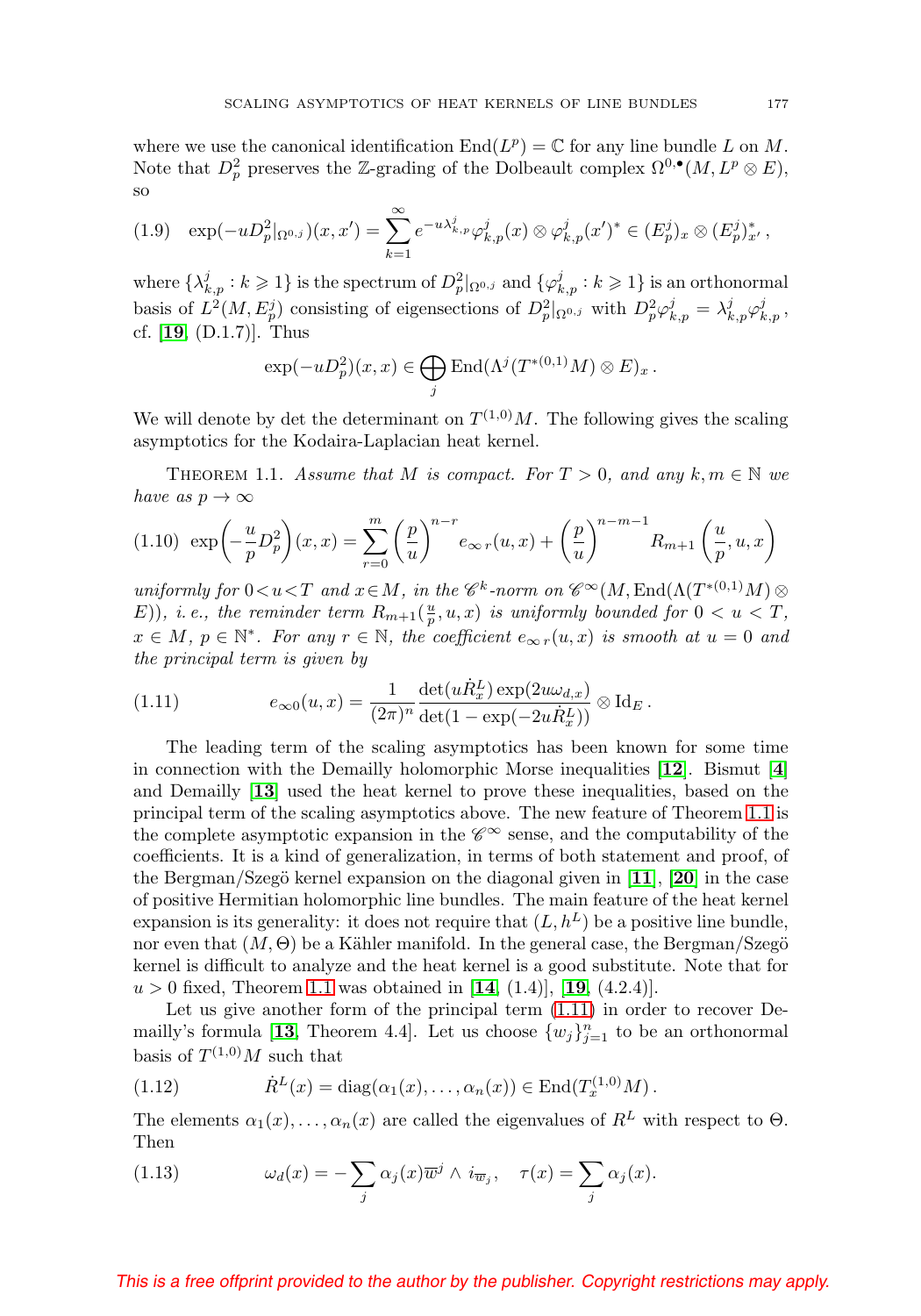We have by [**[19](#page-27-0)**, (1.6.4)]

<span id="page-3-0"></span>(1.14) 
$$
e_{\infty 0}(u,x) = u^n \prod_{j=1}^n \frac{\alpha_j(x) \left(1 + (\exp(-2u\alpha_j(x)) - 1)\overline{w}^j \wedge i_{\overline{w}_j}\right)}{2\pi(1 - \exp(-2u\alpha_j(x)))} \otimes \text{Id}_E.
$$

Here we use the following convention: if an eigenvalue  $\alpha_j(x)$  of  $\dot{R}_x^L$  is zero, then its contribution to  $\det(\dot{R}_x^L)/\det(1 - \exp(-2u\dot{R}_x^L))$  is  $1/(2u)$ .

Remark that the operator  $D_p^2 = 2\square_p$  preserves the Z-grading of the Dolbeault complex  $\Omega^{0,\bullet}(M,L^p\otimes E)$ . We will denote by  $\Box^q_p$  the restriction of  $\Box_p$  to  $\Omega^{0,q}(M,L^p\otimes E)$ E). We set

<span id="page-3-1"></span>(1.15) 
$$
e_p^q(u,x) = \text{Tr} \exp\left(-\frac{2u}{p}\Box_p^q\right)(x,x) = \text{Tr}_q \exp\left(-\frac{u}{p}D_p^2\right)(x,x).
$$

where  $\text{Tr}_q$  is the trace of an operator acting on  $E_p^q$ . By taking the trace  $\text{Tr}_q$  of  $(1.10)$  we obtain

(1.16) 
$$
e_p^q(u,x) = \sum_{r=0}^m \left(\frac{p}{u}\right)^{n-r} e_{\infty r}^q(u,x) + \left(\frac{p}{u}\right)^{n-m-1} R_{m+1}^q\left(\frac{u}{p}, u, x\right),
$$

where

$$
e^q_{\infty r}(u,x) = \text{Tr}_q e_{\infty r}(u,x), \quad R^q_{m+1}\left(\frac{u}{p},u,x\right) = \text{Tr}_q R_{m+1}\left(\frac{u}{p},u,x\right).
$$

We obtain thus from  $(1.14)$ ,

(1.17) 
$$
e_{\infty 0}^q(u,x) = \text{rk}(E)(4\pi)^{-n} \left( \sum_{|J|=q} e^{u(\alpha_{\mathbf{G}J} - \alpha_J)} \right) \prod_{j=1}^n \frac{u\alpha_j(x)}{\sinh(u\alpha_j(x))}.
$$

We use the following notation for a multi-index  $J \subset \{1,\ldots,n\}$ :

$$
\alpha_J = \sum_{j \in J} \alpha_j, \quad \complement J = \{1, \ldots, n\} \setminus J.
$$

It is understood that

$$
\frac{\alpha}{\sinh \alpha u} = \frac{1}{u}, \quad \text{when } \alpha = 0 \, .
$$

**1.1. Scaling asymptotics of the heat kernel of the associated principal bundle.** We now state a closely result of the scaling asymptotics of the heat kernel for the Bochner Laplacian  $\nabla_p^* \nabla_p$ . The method also applies to the Kodaira Laplacian but we only present it in this case. For simplicity, we do not twist by a vector bundle E.

As above, we denote by  $(M, \Theta)$  a compact complex *n*-manifold with Hermitian metric  $\Theta$ , with volume form  $dv_M = \frac{\Theta^n}{n!}$ , and let  $(L, h^L) \to M$  be a holomorphic line bundle with curvature  $R^L$ . Let  $\nabla_p$  denote the Chern connection associated to  $h_L$  on  $L^p$ .

Denote by  $L^*$  the dual line bundle and let  $D_h^*$  be the unit disc bundle of  $L^*$  with respect to the dual metric  $h^{L^*}$ . The boundary  $X = X_h = \partial D_h^*$  is then a principal  $S^1$ bundle  $\pi: X \to M$  over M. The powers  $L^p$  of L are the line bundles  $L^p = X \times_{\chi_p} \mathbb{C}$ associated to the characters  $\chi_p(e^{i\theta}) = e^{ip\theta}$  of  $S^1$ . Sections s of  $L^p$  naturally lift to  $L^*$  as equivariant functions  $\hat{s}(\lambda)(x) = \lambda(s(\pi(x)))$ , and the lifting map identifies  $L^2(M, L^p)$  with the space  $L^2_p(X)$  of equivariant functions on X transforming by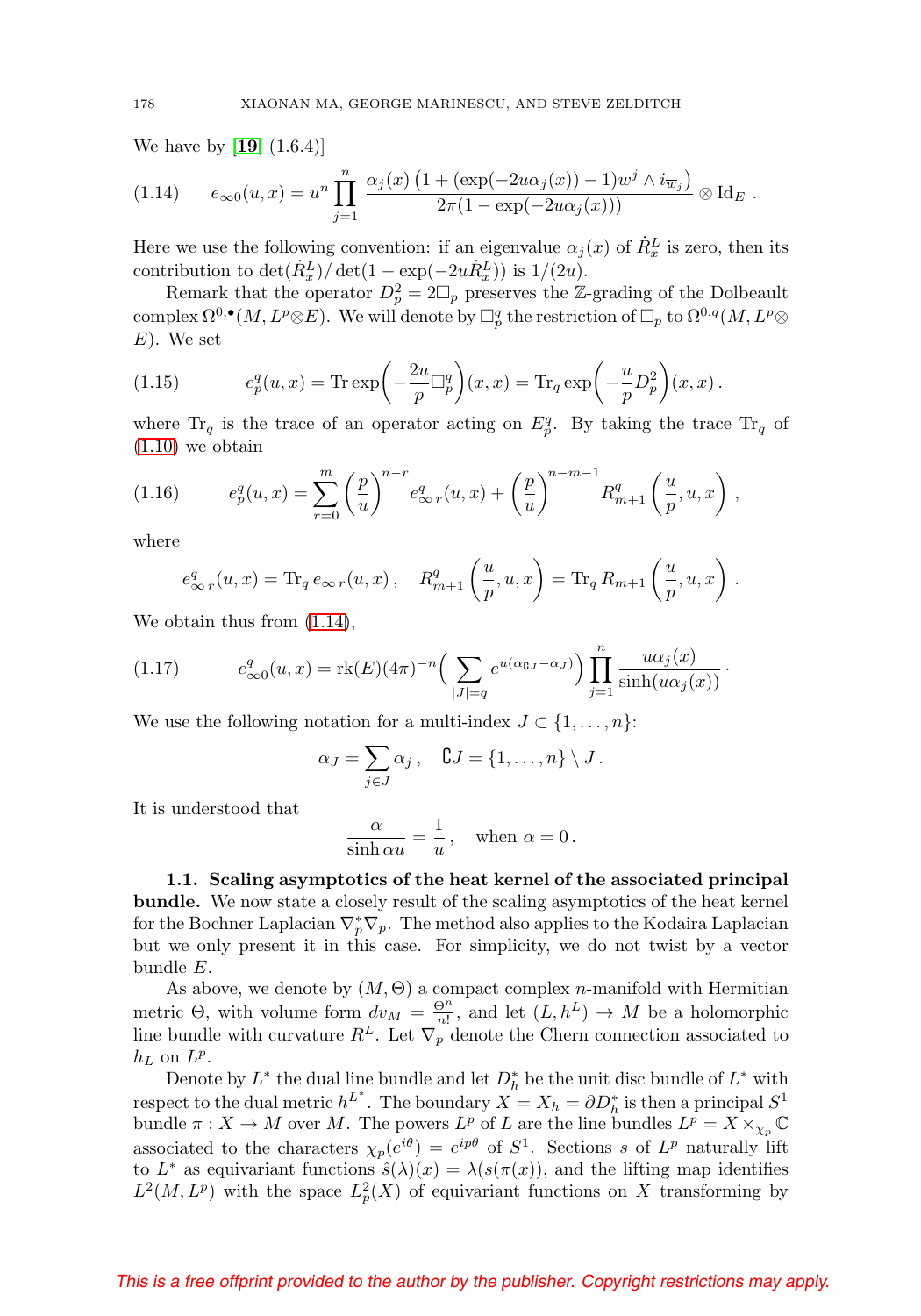$e^{ip\theta}$  under the  $S^1$  action on X, which we denote by  $e^{i\theta} \cdot x$ . The Chern connection induces an  $S^1$ -invariant vertical 1-form  $\beta$ , defining a connection on TX (see §[2.1\)](#page-9-0).

We define the Bochner Laplacian  $\Delta^{L^p}$  on  $L^p$  by  $\Delta^{L^p} = \nabla_p^* \nabla_p$  where  $*$  is taken with respect to  $dv_M$ . Under the lifiting identificiation  $L^2(M, L^p) \simeq L_p^2(X), \Delta^{L^p}$ corresponds to restriction to  $L_p^2(X)$  of the horizontal Laplacian  $\Delta_H = d_H^* d_H$ , where  $d_H$  is the horizontal differential on X for the connection  $\beta$ .

The lifting identification induces an identifiction of heat kernels, which takes the following form on the diagonal: Let  $x \in X$ ,  $z \in M$  and  $\pi(x) = z$ . Then

<span id="page-4-1"></span>(1.18) 
$$
\exp\left(-\frac{u}{p}\Delta^{L^p}\right)(z,z) = \int_{S^1} e^{-(u/p)\Delta_H} (e^{i\theta}x, x) e^{-ip\theta} d\theta.
$$

Using this formula, we prove

<span id="page-4-0"></span>THEOREM 1.2. Assume that M is compact. With the above notations and assumptions, there exist smooth coefficients  $e_{\infty,r}^H(u,z)$  so that for  $T > 0$ , and any  $k, m \in \mathbb{N}$  we have as  $p \to \infty$ (1.19)

<span id="page-4-2"></span>
$$
\exp\left(-\frac{u}{p}\Delta^{L^p}\right)(z,z) = \sum_{r=0}^m \left(\frac{p}{u}\right)^{n-r} e^H_{\infty r}(u,z) + \left(\frac{p}{u}\right)^{n-m-1} R_{m+1}\left(\frac{u}{p},u,z\right).
$$

uniformly for  $0 < u < T$  and  $z \in M$ , in the  $\mathscr{C}^k$ -norm on  $\mathscr{C}^{\infty}(M)$ , i.e., the reminder term  $R_{m+1}(\frac{u}{p},u,z)$  is uniformly bounded for  $0 < u < T$ ,  $z \in M$ ,  $p \in \mathbb{N}^*$ .

In view of [\(1.18\)](#page-4-1) we could also state this result as giving the scaling asymptotics of the pth Fourier component of the horizontal heat kernel. As discussed in §[3.1,](#page-12-0) the reason for using [\(1.18\)](#page-4-1), is that there exists a rather concrete Hadamard style parametrix for  $e^{-u\Delta_H}(x, y)$ , involving the Hadamard heat kernel coefficients  $\Phi_i$  of a principal bundle, computed in [**[3](#page-26-3)**, Theorrem 5.8]. All the properties stated in the theorem follow from standard facts about the stationary phase method and from the properties of the coefficients  $\Phi_j$ . The principal term is given by (cf. [\(1.1\)](#page-1-0)–[\(1.11\)](#page-2-1)):

<span id="page-4-3"></span>(1.20) 
$$
e_{\infty 0}^H(u, x) = \frac{1}{(2\pi)^n} \frac{\det(u\dot{R}_x^L) \exp(-u\tau)}{\det(1 - \exp(-2u\dot{R}_x^L))}.
$$

Recall that  $\tau$  is the trace of the curvature  $R^L$  defined in [\(1.3\)](#page-1-1). The subleading term is given by

<span id="page-4-4"></span>(1.21) 
$$
\left(\frac{p}{4\pi u}\right)^n \left[ u\Phi_1(x, 2u) + \frac{\partial^2}{\partial \theta^2} \Phi_0(x, i\theta + 2u) \big|_{\theta=0} \right].
$$

Let us compare the expansions [\(1.10\)](#page-2-2) of the Kodaira Laplacian and [\(1.19\)](#page-4-2) of the Bochner Laplacian. Note that by Lichnerowicz formula [\(4.3\)](#page-23-0) we have  $D_p^2 = \Delta^{L^p}$  –  $p \tau + \mathcal{O}(1)$  on  $\Omega^{0,0}(M, L^p)$ . Consider the rescaled operator  $\widetilde{\mathscr{L}}_2^{0,u}$  corresponding to  $\frac{u}{p}\Delta^{L^p}$  analogous to  $\mathscr{L}_2^{0,u}$  as in §[4;](#page-22-0) the analogue of [\(4.15\)](#page-25-0) is  $\widetilde{\mathscr{L}}_2^{0,u} = -\sum_i (\nabla_{0,u,e_i})^2$ . Thus the difference between [\(1.20\)](#page-4-3) and [\(1.11\)](#page-2-1) for (0,0)-forms is the factor  $\exp(-u\tau)$ .

If one uses the Lichnerowicz formula to express the Kodaira Laplacian in terms of the horizontal (Bochner) Laplacian, one may then apply the Duhamel formula to express the heat kernel of the Kodaira Laplacian in terms of that of the Bochner Laplacian. Alternatively, one may go through the parametrix construction as in [**[3](#page-26-3)**, Theorem 5.8] but with the Kodaira Laplacian. The transport equations change because of the extra curvature term. We omit the details since we are already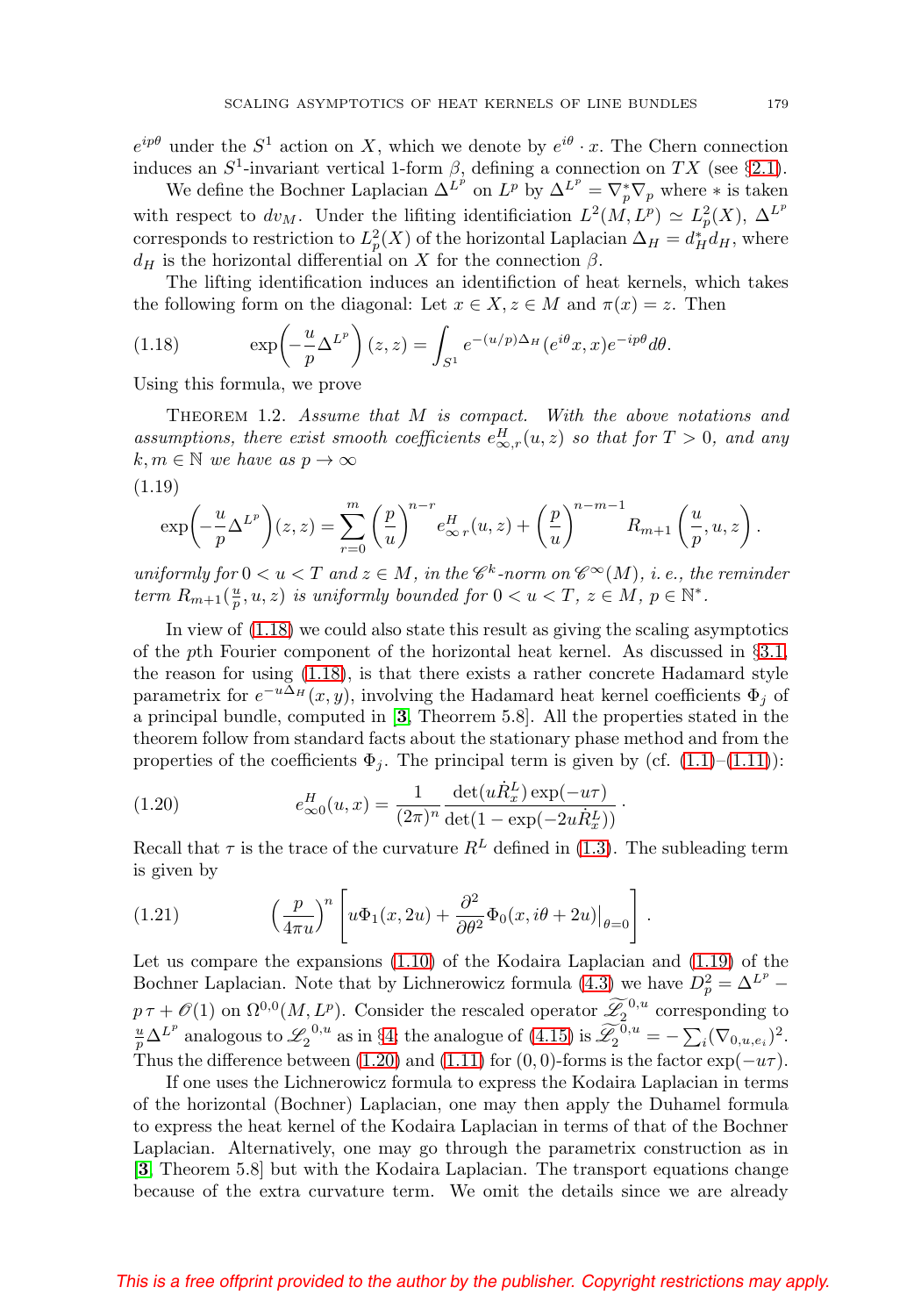giving a proof of Theorem [1.1](#page-2-0) by another method. We also leave to the reader the adaptation of the analytic localization proof of Theorem [1.1](#page-2-0) to obtain Theorem [1.2.](#page-4-0)

**1.2. Relation to the holomorphic Morse inequalities.** The original application of the scaling asymptotics was to estimating dimensions  $h^q(L^p \otimes E) :=$ dim  $H^q(M, L^p \otimes E)$  of holomorphic sections [**[4](#page-26-2)**, **[12](#page-27-3)**, **[13](#page-27-4)**, **[19](#page-27-0)**]. We follow the exposition of [**[19](#page-27-0)**,**[21](#page-27-2)**].

Let  $M(q) \subset M$  be the subset in which  $\sqrt{-1}R^L$  has precisely q negative eigenvalues and  $n-q$  positive eigenvalues. Set  $M(\leqslant q) = \bigcup_{i=0}^q M(i), M(\geqslant q) = \bigcup_{i=q}^n M(i)$ .

The holomorphic Morse inequalities of J.-P. Demailly [**[12](#page-27-3)**] give asymptotic estimates for the alternating sums of the dimensions  $h^{q}(L^{p} \otimes E)$  as  $p \to \infty$ .

THEOREM 1.3. Let M be a compact complex manifold with dim  $M = n$ , and let  $(L, h^L)$ ,  $(E, h^E)$  be Hermitian holomorphic vector bundles on M,  $\text{rk}(L)=1$ . As  $p \to \infty$ , the following strong Morse inequalities hold for every  $q = 0, 1, \ldots, n$ :

<span id="page-5-0"></span>
$$
(1.22) \qquad \sum_{j=0}^{q} (-1)^{q-j} h^j(L^p \otimes E) \leq \text{rk}(E) \frac{p^n}{n!} \int_{M(\leqslant q)} (-1)^q \left(\frac{\sqrt{-1}}{2\pi} R^L\right)^n + o(p^n) \,,
$$

with equality for  $q = n$  (asymptotic Riemann-Roch-Hirzebruch formula). Moreover, we have the weak Morse inequalities

(1.23) 
$$
h^q(L^p \otimes E) \leqslant \mathrm{rk}(E) \frac{p^n}{n!} \int_{M(q)} (-1)^q \left(\frac{\sqrt{-1}}{2\pi} R^L\right)^n + o(p^n).
$$

It was observed by J.-M. Bismut [**[4](#page-26-2)**] that the leading order scaling asymptotics of the heat kernel could be used to simplify the proof of these inequalities. Bismut's probability arguments were replaced by classical heat kernel methods by J.-P. Demailly [**[13](#page-27-4)**] and by T. Bouche [**[7](#page-27-7)**,**[8](#page-27-8)**]. Since one obviously has

(1.24) 
$$
h^q(L^p \otimes E) \leq \int_M e_p^q(u,x) dv_M
$$

for any u, we can let  $p \to \infty$  to obtain

(1.25) 
$$
\limsup_{p \to \infty} p^{-n} h^q(L^p \otimes E) \leq \int_M u^{-n} e^q_{\infty 0}(u, x) dv_M
$$

and then let  $u \to \infty$  to obtain the *weak Morse inequalities*,

(1.26) 
$$
\limsup_{p \to \infty} p^{-n} h^q(L^p \otimes E) \leq \text{rk}(E)(-1)^q \frac{1}{n!} \int_{M(q)} \left(\frac{\sqrt{-1}}{2\pi} R^L\right)^n.
$$

In the last step we used that

(1.27) As 
$$
u \to +\infty
$$
,  $\frac{e^{u\alpha}u\alpha}{\sinh u\alpha} = \frac{2u\alpha}{1 - e^{-2u\alpha}} \sim \begin{cases} 2u\alpha + O(ue^{-2\alpha u}), & \alpha > 0, \\ 1, & \alpha = 0, \\ O(ue^{-2|\alpha|u}), & \alpha < 0. \end{cases}$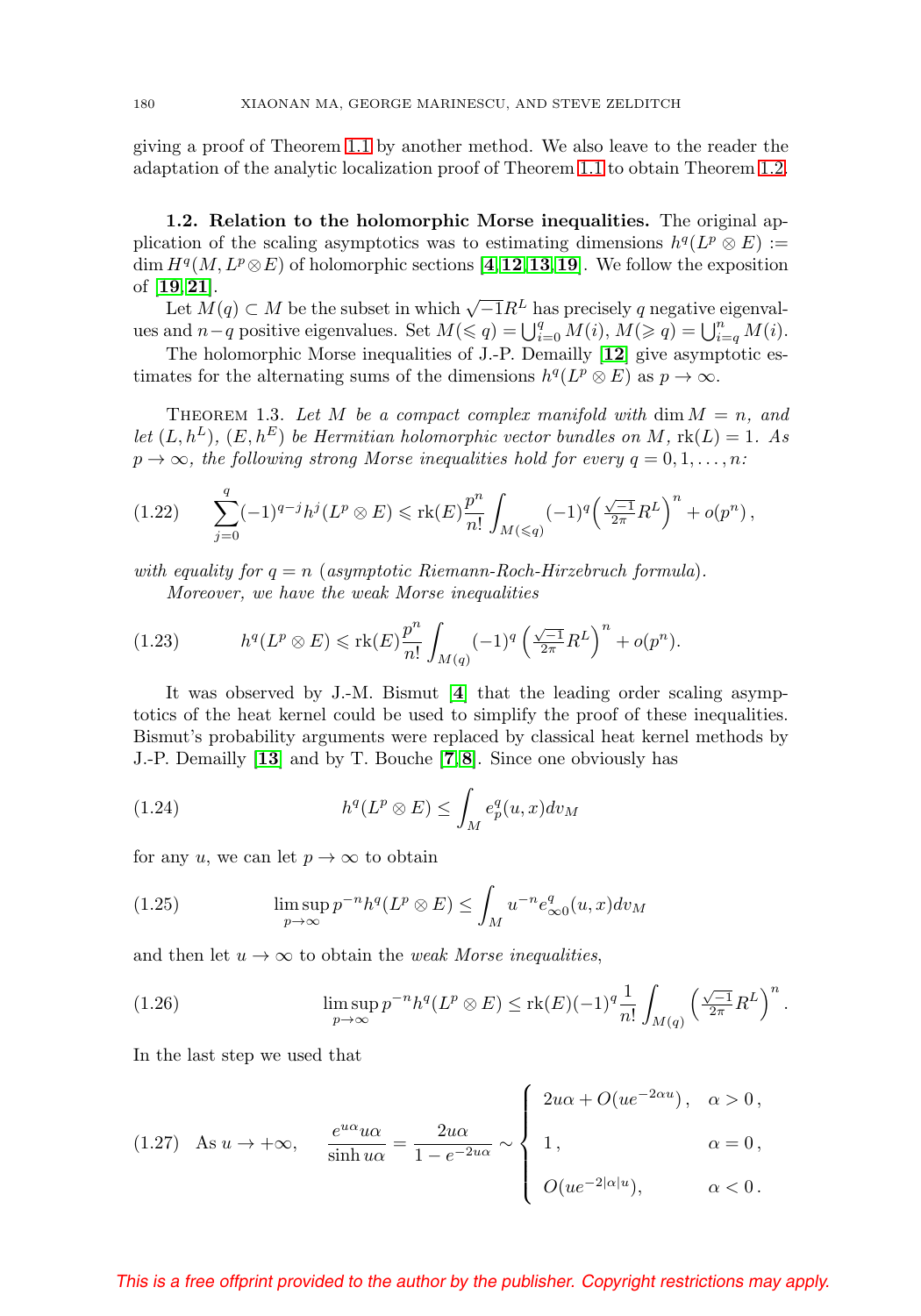In the case of  $q = 0$  we have: (1.28)

$$
e_{\infty 0}^{0}(u,x) \sim \text{rk}(E) \begin{cases} (4\pi)^{-n} (2u)^{r} \prod_{i,\alpha_{i}(x)>0} \alpha_{i}(x), & \alpha_{i}(x) \ge 0 \ \forall i, r = \sharp\{i : \alpha_{i}(x)>0\}, \\ 1 & \alpha_{i}(x) = 0, \ \forall i, \\ 0 & \exists i : \alpha_{i}(x) < 0. \end{cases}
$$

For general  $q$  the asymptotics depends in a more complicated way on the eigenvalues of  $\sqrt{-1}R^L$ . Assume first that  $x \in M(q)$  so  $\sqrt{-1}R^L$  is non-degenerate at x and let  $J_-(x)$  denote the set of q indices for which  $\alpha_i(x) < 0$ , resp.  $J_+(x)$  denote the set of indices for which  $\alpha_j(x) > 0$ . The only term  $\alpha_{\mathbf{G}J} - \alpha_J$  which makes a non-trivial asymptotic contribution is the one for which  $J = J_-(x)$ . Hence

$$
u^{-n}e_{\infty 0}^q(u,x) \sim \text{rk}(E)(4\pi)^{-n}u^{-n}\prod_j e^{u|\alpha_j(x)|}\frac{u\alpha_j(x)}{\sinh(u\alpha_j(x))}
$$
(1.29)

$$
\sim \operatorname{rk}(E)(-1)^q \prod_j \frac{\alpha_j(x)}{2\pi} \cdot
$$

Now assume that the curvature is degenerate at x, with  $n_-\,$  negative eigevalues,  $n_0$ zero eigenvalues and  $n_{+}$  positive eigenvalues. Since we must change the sign of q eigenvalues and since any negative eigenvalue causes the whole product to vanish in the  $u \to \infty$  limit, the asymptotics are trivial unless  $n_- \leq q$  and  $n_- + n_0 \geq q$ . If  $n_ - = q$  there is only one term in the J sum, namely where  $J = J_-(x)$ . If  $n<sub>-</sub>$  at then we may choose any  $q - n<sub>-</sub>$  indices of zero eigenvalues to flip. There are  $\binom{n_0}{q-n_-}$  such indices. Hence in the degenerate case with  $n_-\leq q$ ,  $n_-+n_0\geq q$  we have

(1.30)

$$
u^{-n}e_{\infty 0}^q(u,x) \sim \text{rk}(E)u^{-n}\binom{n_0}{q-n_-}(4\pi)^{-n} \prod_{j\in J_+(x)\cup J_-(x)} e^{u|\alpha_j(x)|} \frac{u\alpha_j(x)}{\sinh u\alpha_j(x)}
$$

$$
\sim \mathrm{rk}(E)u^{-n_0}\binom{n_0}{q-n_-}(4\pi)^{-n}(-1)^{n_-}\prod_{j\in J_+(x)\cup J_-(x)}(2\alpha_j(x)).
$$

Thus, in order to obtain the local Morse inequalities, one first takes the limit  $p \to \infty$  and then  $u \to \infty$ . A natural question is whether one can let  $u \to \infty$ ,  $p \to \infty$ simultaneously in the scaling asymptotics of Theorem [1.1.](#page-2-0) Suppose that  $\sqrt{-1}R^L$ has rank  $\leq n - s$  at all points. Then one would conjecture that  $h^{q}(L^{p} \otimes E) \leq$  $\varepsilon(p)^s p^{n-s}$  as  $p \to \infty$  where  $\varepsilon(p)$  is any function such that  $\varepsilon(p) \uparrow \infty$  as  $p \to \infty$ . Let  $u(p) = \frac{p}{\varepsilon(p)}$ . Suppose that  $u(p)/p = 1/\varepsilon(p)$  could be used as a small parameter in the expansion of Theorem [1.1.](#page-2-0) The principal term is of order  $(\frac{p}{u(p)})^n u(p)^{n-s} =$  $\varepsilon(p)^s p^{n-s}$  and one would hope that the remainder is of order  $\varepsilon(p)^{s+1} p^{n-1-s}$ . Our remainder estimate in Theorem [1.1](#page-2-0) is not sharp enough for this application.

Let us close by recalling the proof of the *strong Morse inequalities*  $(1.22)$  (cf. [[19](#page-27-0), §1.7]). As before, we denote by  $\text{Tr}_q \exp\left(-\frac{u}{p}D_p^2\right)$  the trace of  $\exp\left(-\frac{u}{p}D_p^2\right)$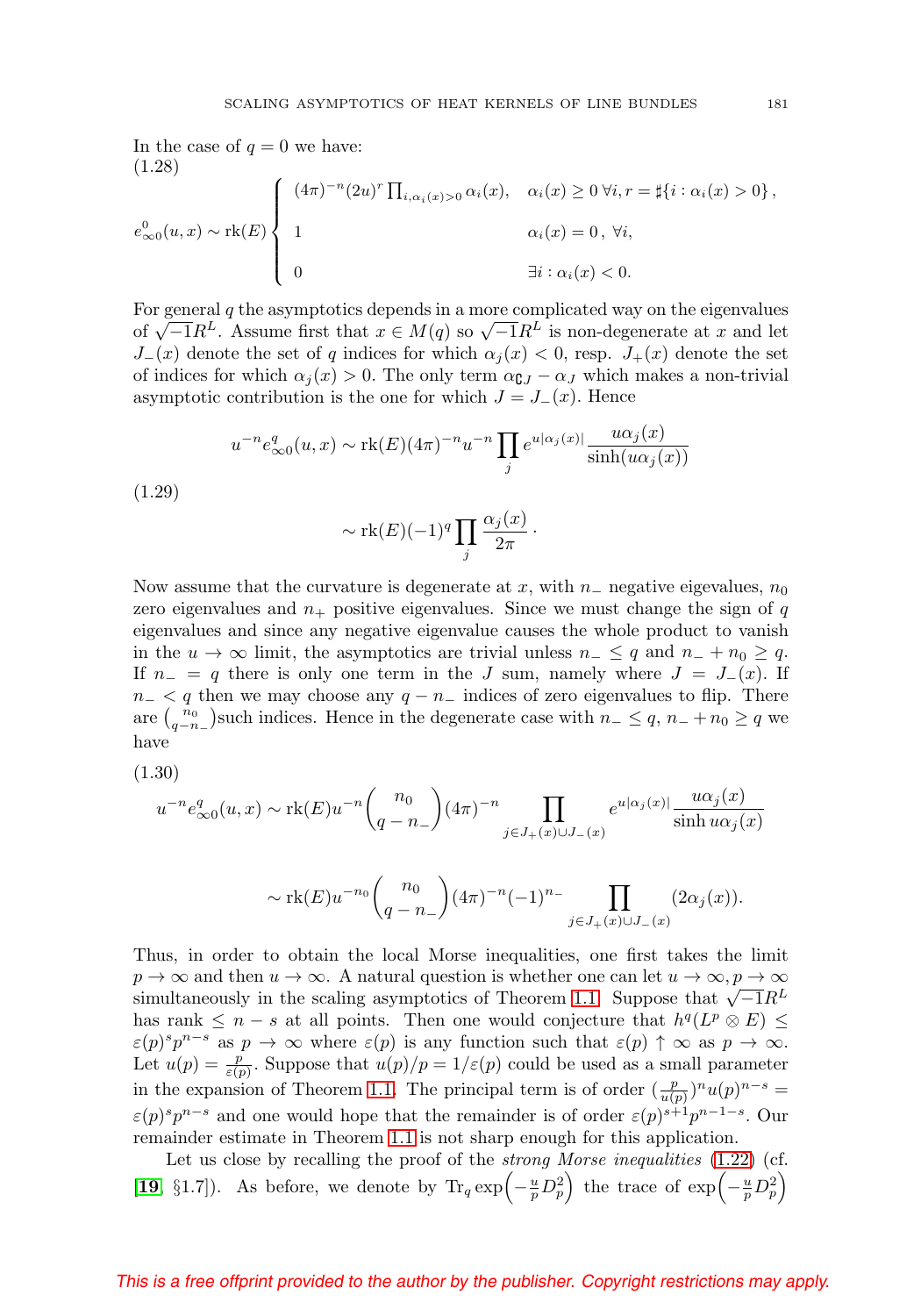acting on  $\Omega^{0,q}(M,L^p\otimes E)$ . Then we have (using notation [\(1.15\)](#page-3-1))

<span id="page-7-1"></span>(1.31) 
$$
\operatorname{Tr}_q \exp\left(-\frac{u}{p}D_p^2\right) = \int_M e_p^q(u,x)dv_M(x).
$$

By a linear algebra argument involving the spectral spaces [**[19](#page-27-0)**, Lemma 1.7.2] we have for any  $u > 0$  and  $q \in \mathbb{N}$  with  $0 \leqslant q \leqslant n$ ,

<span id="page-7-2"></span>(1.32) 
$$
\sum_{j=0}^{q} (-1)^{q-j} h^j (L^p \otimes E) \leq \sum_{j=0}^{q} (-1)^{q-j} \operatorname{Tr}_j \exp \left(-\frac{u}{p} D_p^2\right),
$$

with equality for  $q = n$ . Note that in the notation of [\(1.3\)](#page-1-1),

<span id="page-7-0"></span>(1.33) 
$$
\exp\left(-2u\alpha_j(x_0)\overline{w}^j\wedge i_{\overline{w}_j}\right)=1+\left(\exp(-2u\alpha_j(x_0))-1\right)\overline{w}^j\wedge i_{\overline{w}_j}.
$$

We denote by  $\text{Tr}_{\Lambda^{0,q}}$  the trace on  $\Lambda^{q}(T^{*(0,1)}M)$ . By [\(1.33\)](#page-7-0),

(1.34) 
$$
\text{Tr}_{\Lambda^{0,q}}[\exp(2u\omega_d)] = \sum_{j_1 < j_2 < \cdots < j_q} \exp\left(-2u\sum_{i=1}^q \alpha_{j_i}(x)\right).
$$

Thus by  $(1.10)$ ,

$$
\frac{\det(\dot{R}^{L}/(2\pi))}{\det(1-\exp(-2u\dot{R}^{L}))}\operatorname{Tr}_{\Lambda^{0,q}}\big[\exp(2u\omega_{d})\big]
$$

is uniformly bounded in  $x \in M$ ,  $u > 1$ ,  $0 \leqslant q \leqslant n$ . Hence for any  $x_0 \in M$ ,  $0 \leqslant q \leqslant n$ ,

<span id="page-7-3"></span>
$$
(1.35)
$$

$$
\lim_{u \to \infty} \frac{\det(\dot{R}^L/(2\pi)) \operatorname{Tr}_{\Lambda^{0,q}} \left[ \exp(2u\omega_d) \right]}{\det(1 - \exp(-2u\dot{R}^L))} (x_0) = \mathbf{1}_{M(q)}(x_0)(-1)^q \det \left( \frac{\dot{R}^L}{2\pi} \right) (x_0) ,
$$

where  $\mathbf{1}_{M(q)}$  is the characteristic function of  $M(q)$ . From Theorem [1.1,](#page-2-0) [\(1.31\)](#page-7-1) and  $(1.32)$ , we have

<span id="page-7-4"></span>
$$
\limsup_{p \to \infty} p^{-n} \sum_{j=0}^{q} (-1)^{q-j} h^j(L^p \otimes E)
$$
\n
$$
\leq \text{rk}(E) \int_M \frac{\det(\dot{R}^L/(2\pi)) \sum_{j=0}^q (-1)^{q-j} \text{Tr}_{\Lambda^{0,j}} [\exp(2u\omega_d)]}{\det(1 - \exp(-2u\dot{R}^L))} dv_M(x),
$$

for any q with  $0 \leqslant q \leqslant n$  and any  $u > 0$ . Using [\(1.35\)](#page-7-3), [\(1.36\)](#page-7-4) and dominated convergence, we get

<span id="page-7-5"></span>(1.37)

$$
\limsup_{p \to \infty} p^{-n} \sum_{j=0}^q (-1)^{q-j} h^j(L^p \otimes E) \leqslant (-1)^q \operatorname{rk}(E) \int_{\bigcup_{i=0}^q M(i)} \det \left( \frac{\dot{R}^L}{2\pi} \right) (x) \, dv_M(x).
$$

But [\(1.12\)](#page-2-3) entails

<span id="page-7-6"></span>(1.38) 
$$
\det\left(\frac{\dot{R}^L}{2\pi}\right)(x)dv_M(x) = \prod_j \frac{\alpha_j(x)}{2\pi}dv_M(x) = \frac{1}{n!} \left(\frac{\sqrt{-1}}{2\pi}R^L\right)^n.
$$

Relations [\(1.37\)](#page-7-5), [\(1.38\)](#page-7-6) imply [\(1.22\)](#page-5-0).

Let us finally mention that the original proof of Demailly of the holomorphic Morse inequalities is based on the asymptotics of the spectral function of the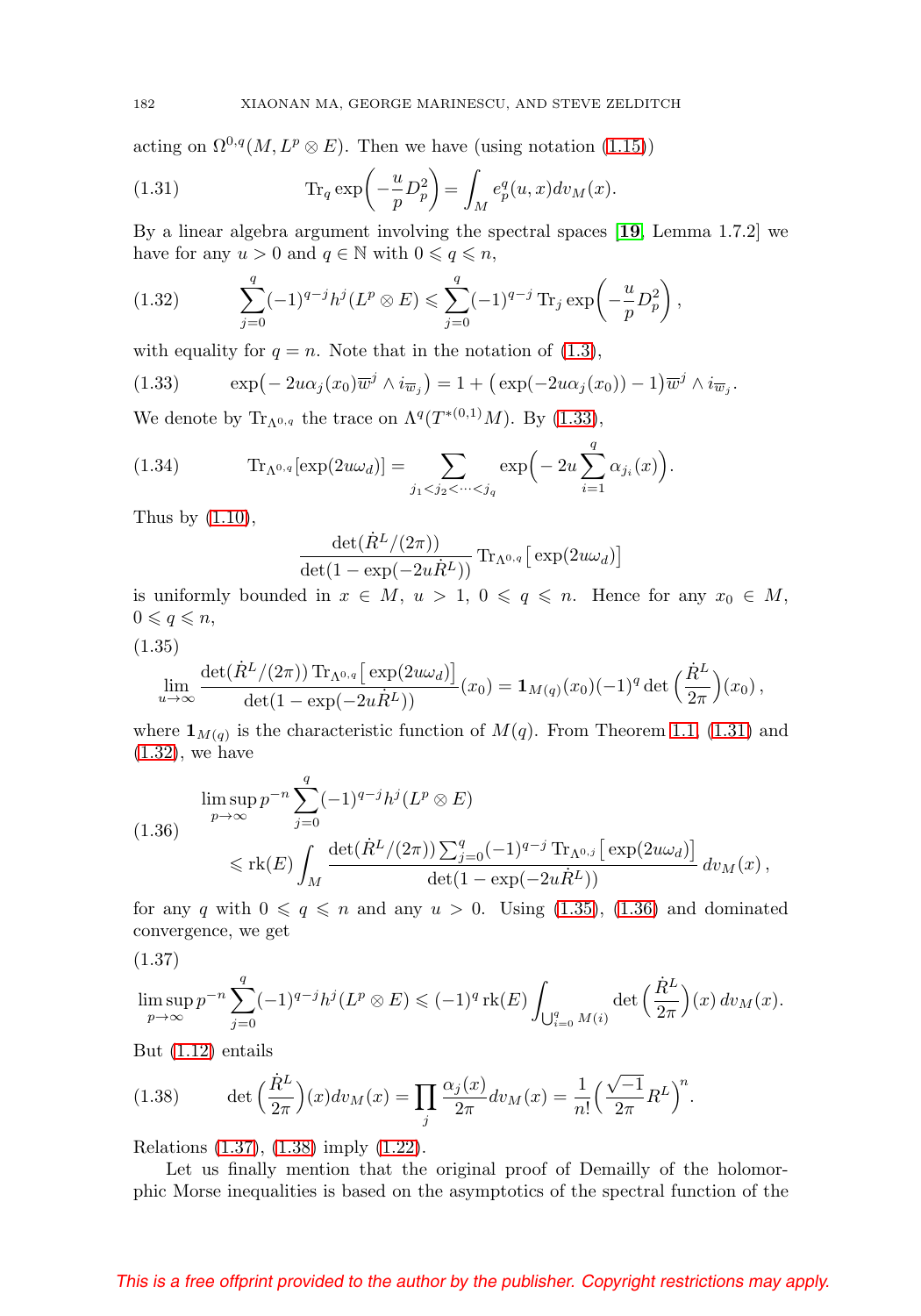Kodaira Laplacian  $\Box_p^q$  as  $p \to \infty$ , the semiclassical Weyl law, cf. [[12](#page-27-3)], [[19](#page-27-0), Theorem 3.2.9]; see also [**[16](#page-27-9)**] for the lower terms of the asymptotics of the spectral function.

**1.3. Organization and notation.** We end the introduction with some remarks on the organization and notation.

We first prove Theorem [1.2.](#page-4-0) The proof involves the construction of a Hadamard parametrix for the heat kernel of a principal  $S<sup>1</sup>$  bundle adapted from [[3](#page-26-3)], and in particular involves the connection, distance function and volume form on the  $S<sup>1</sup>$ bundle  $X_h \to M$ . The geometric background is presented in §[2,](#page-9-1) and then the proof of Theorem [1.2](#page-4-0) is given in §[3.](#page-12-1) The main complication is that the heat kernel must be analytically continued to  $L^*$ , which is an important but relatively unexplored aspect of heat kernels. The proof of Theorem [1.1](#page-2-0) is then given in  $\S4$ .

We now record some basic definitions and notations.

1.3.1. The complex Laplacian. Let  $F$  be a holomorphic Hermitian vector bundle over a complex manifold M. Let  $\Omega^{r,q}(M,F)$  be the space of smooth  $(r, q)$ -forms on X with values in F. Since F is holomorphic the operator  $\overline{\partial}^F : \mathscr{C}^{\infty}(M,F) \to$  $\Omega^{0,1}(M,F)$  is well defined. A connection  $\nabla^F$  on F is said to be a holomorphic connection if  $\nabla_U^F s = i_U(\overline{\partial}^F s)$  for any  $U \in T^{(0,1)}M$  and  $s \in \mathscr{C}^{\infty}(X,F)$ . It is well-known that there exists a unique holomorphic Hermitian connection  $\nabla^{E}$  on  $(F, h^F)$ , called the Chern connection.

The operator  $\overline{\partial}^F$  extends naturally to  $\overline{\partial}^F : \Omega^{\bullet,\bullet}(M,F) \longrightarrow \Omega^{\bullet,\bullet+1}(M,F)$  and  $(\overline{\partial}^F)^2 = 0$ . Let  $\nabla^F$  be the Chern connection on  $(F, h^F)$ . Then we have a decomposition of  $\nabla^F$  after bidegree

(1.39) 
$$
\nabla^{F} = (\nabla^{F})^{1,0} + (\nabla^{F})^{0,1}, \quad (\nabla^{F})^{0,1} = \overline{\partial}^{F}, (\nabla^{F})^{1,0} : \Omega^{\bullet,\bullet}(M,F) \longrightarrow \Omega^{\bullet+1,\bullet}(M,F).
$$

The Kodaira Laplacian is defined by:

(1.40) 
$$
\Box^F = \left[\,\overline{\partial}^F, \overline{\partial}^{F,*}\,\right].
$$

Recall that the Bochner Laplacian  $\Delta^F$  associated to a connection  $\nabla^F$  on a bundle F is defined (in terms of a local orthonormal frame  $\{e_i\}$  of TM) by

<span id="page-8-0"></span>(1.41) 
$$
\Delta^F := -\sum_{i=1}^{2n} \left( (\nabla_{e_i}^F)^2 - \nabla_{\nabla_{e_i}^T \omega}^F e_i \right),
$$

where  $\nabla^{TM}$  is the Levi-Civita connection on  $(TM, g^{TM})$ . Moreover,  $\Delta^F = (\nabla^F)^* \nabla^F$ , where the adjoint of  $\nabla^F$  is taken with respect to  $dv_M$  (cf. [[19](#page-27-0), (1.3.19), (1.3.20)]).

1.3.2. Notational appendix.

- $(M, J)$  is a complex manifold with complex structure J.
- $q^{TM}$  is a J-invariant Riemannian metric on  $M$ ,  $\Theta(\cdot, \cdot) := q^{TM}(J \cdot, \cdot)$ .
- $dv_M$  is the Riemannian volume form of  $(TM, q^{TM})$ .
- $(L, h^L, \nabla^L)$  is a holomorphic line bundle with Hermitian metric  $h^L$  and Chern connection  $\nabla^L$ ;  $(E, h^E, \nabla^E)$  is a holomophic vector bundle E with Hermitian metric  $h^E$  and Chern connection  $\nabla^E$  on M.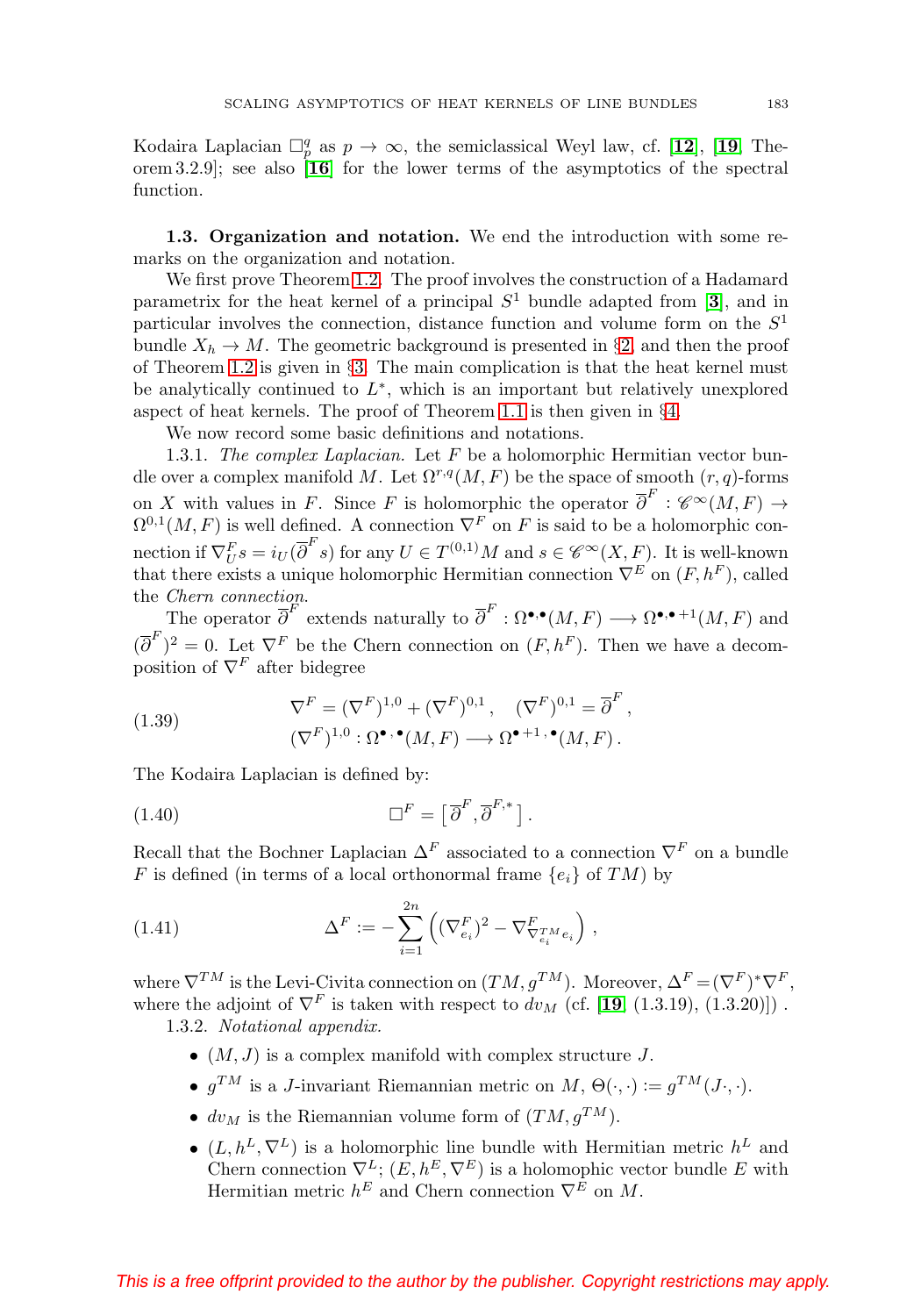- $\omega := \frac{\sqrt{-1}}{2\pi} R^L$ ;  $\dot{R}^L \in \text{End}(T^{(1,0)}M)$  is the associated Hermitian endomor-phism [\(1.2\)](#page-1-2); the derivation  $\omega_d$  and the trace  $\tau(x)$  of  $R^L$  are defined in [\(1.3\)](#page-1-1).
- Dolbeault-Dirac operator  $D_p = \sqrt{2} \left( \overline{\partial}^{L^p \otimes E} + \overline{\partial}^{L^p \otimes E,*} \right)$ .
- Kodaira Laplacian  $\Box_p = \frac{1}{2} D_p^2 = \overline{\partial}^{L^p \otimes E} \overline{\partial}^{L^p \otimes E,*} + \overline{\partial}^{L^p \otimes E,*} \overline{\partial}^{L^p \otimes E}.$
- $\Box_p^q$  is the resetriction of  $\Box_p$  to  $\Omega^{0,q}(M,L^p\otimes E)$ .
- $\nabla_p$  is the Chern connection of  $(L^p, h^{L^p})$ . The Bochner Laplacian  $\Delta^{L^p}$  on  $L^p$  is  $\Delta^{L^p} = \nabla_p^* \nabla_p$  where  $*$  is taken with respect to  $dv_M$ .
- $X_h = X = \partial D_h^*$  where  $D_h^* \subset L^*$  is the unit co-disc bundle. Then  $\Delta^{L^p}$  can be identified with the horizontal Laplacian  $\Delta_H$  on X.

# 2. Heat kernels on the principal  $S<sup>1</sup>$  bundle

<span id="page-9-1"></span>In this section, we prepare for the proof of Theorem [1.2](#page-4-0) by reviewing the geometry of the principal  $S^1$  bundle  $X_h \to M$  associated to a Hermitian holomorphic line bundle. The geometry is discussed in more detail in [**[9](#page-27-10)**, **[10](#page-27-11)**, **[20](#page-27-1)**] but mainly under the assumption that  $(L, h^L)$  is a positive Hermitian line bundle. We do not make this assumption in Theorem [1.2.](#page-4-0)

As above, we denote by  $(M, \Theta)$  a compact complex *n*-manifold with a Hermitian metric  $\Theta$  and then  $dv_M = \frac{\Theta^n}{n!}$  is its Riemannian volume form. We consider a Hermitian holomorphic line bundle  $(L, h^L) \rightarrow M$  with curvature  $R^L$ . Denote the eigenvalues of  $R^L$  relative to  $\Theta$  by  $\alpha_1(x), \ldots, \alpha_n(x)$  (cf. [\(1.12\)](#page-2-3)).

Denote by  $L^*$  the dual line bundle and let  $D_h^*$  be the unit disc bundle of  $L^*$ with respect to the dual metric  $h^{L^*}$ . The boundary  $X = \partial D_h^*$  is then a principal  $S^1$ bundle  $\pi : X \to M$  over M, and we denote the  $S^1$  action by  $e^{i\theta} \cdot x$ . We may express the powers  $L^p$  of L as  $L^p = X \times_{\chi_p} \mathbb{C}$  where  $\chi_p(e^{i\theta}) = e^{ip\theta}$ . Sections  $L^2(M, L^p)$  of  $L^p$  can be naturally identified with the space  $L_p^2(X)$  equivariant functions on X transforming by  $e^{ip\theta}$  under the  $S^1$  action on X.

REMARK 2.1. The condition that  $(L, h^L)$  be a positive line bundle is equivalent to the condition that  $D_h^*$  be a strictly pseudo-convex domain in  $L^*$ , or equivalently that  $X_h$  be a strictly pseudo-convex CR manifold. These assumptions are used in  $\mathbf{10}$  $\mathbf{10}$  $\mathbf{10}$  to construct parametrices for the Szegö kernel, but are not necessary to construct parametrices for the heat kernels.

<span id="page-9-0"></span>**2.1. Geometry on a circle bundle.** The Hermitian metric  $h^L$  on  $L$  induces a connection  $\beta = (h^L)^{-1} \partial h^L$  on the  $S^1$  bundle  $X \to M$ , which is invariant under the  $S^1$  action and satisfies  $\beta(\frac{\partial}{\partial \theta}) = 1$ . Here,  $\frac{\partial}{\partial \theta}$  denotes the generator of the action. We denote by  $V_x = \mathbb{R} \frac{\partial}{\partial \theta}$  its span in  $T_x X$  and by  $H_x = \ker \beta$  its horizontal complement. We further equip  $X$  with the Kaluza-Klein bundle metric  $G$ , defined by declaring the vertical and horizontal spaces orthogonal, by equipping the vertical space with the  $S<sup>1</sup>$  invariant metric and by equipping the horizontal space with the lift of the metric  $g^{TM}$ . More precisely, it is defined by the conditions:  $H \perp V$ ,  $\pi_*: (H_x, G_x) \to (T_{\pi(x)}M, g_{\pi(x)}^{TM})$  is an isometry and  $|\frac{\partial}{\partial \theta}|_G = 1$ . The volume form of the Kaluza-Klein metric on  $X$  will be denoted by  $dv$ .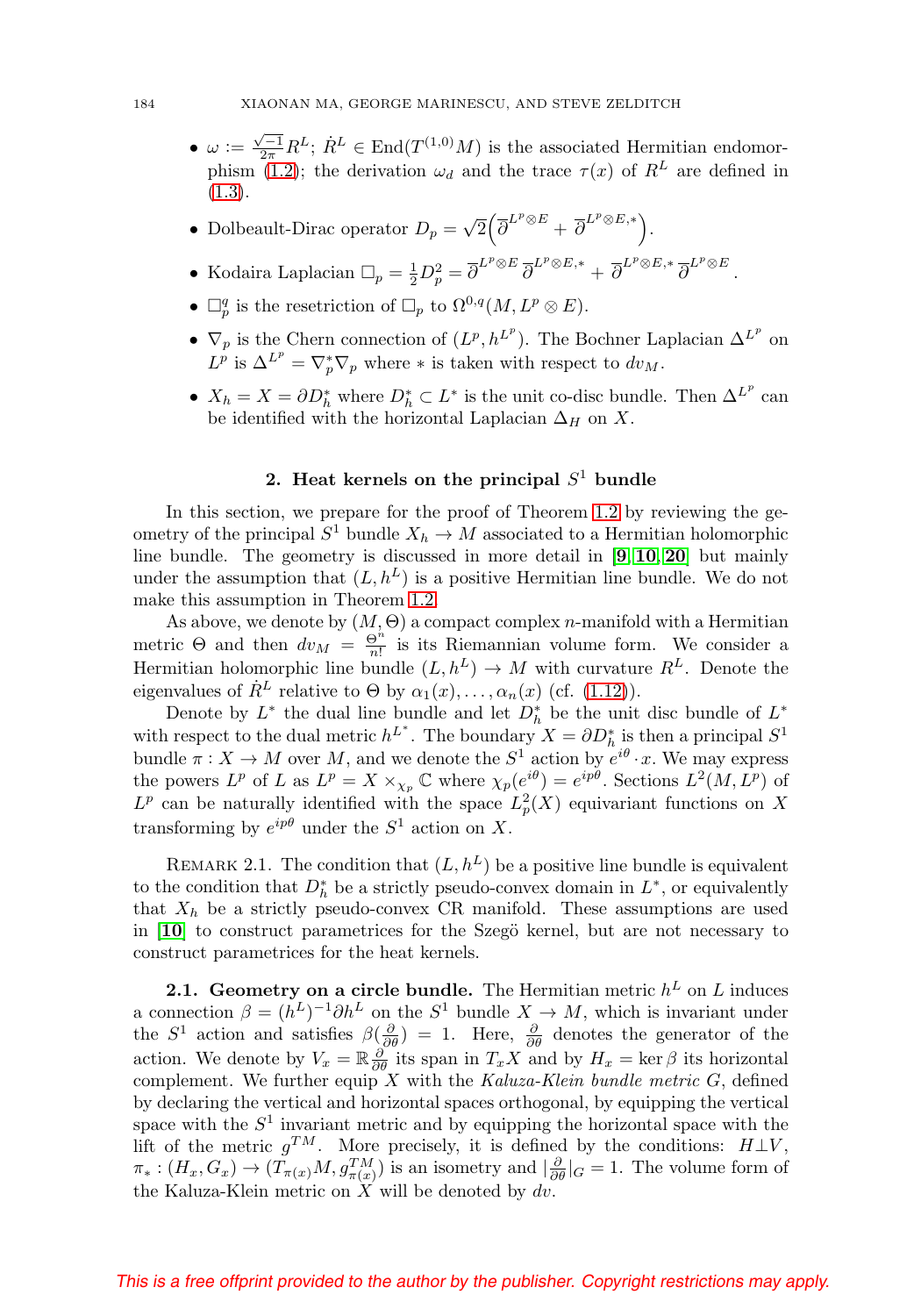Set  $H_x^* := V_x^o$ , and  $V_x^* = H_x^o$ . Here,  $F^o$  denotes the annihilator of a subspace  $F \subset E$  in the dual space  $E^*$ . By definition we have  $V_x^* = \mathbb{R}\beta_x$ . The vertical, resp. horizontal components of  $\nu \in T_x^*X$  are given by:

(2.1) 
$$
\nu_V := \left\langle \nu, \frac{\partial}{\partial \theta} \right\rangle \beta_x, \quad \nu_H = \nu - \nu_V.
$$

There also exists a natural pullback map  $\pi^*: T^*M \to T^*X$ . It is obvious that  $\pi^*T_x^*M\subset V_x^o$  and as the two sides have the same dimension we see that  $\pi^*T_x^*M=$  $H^*_xX$ . We write  $\pi_*$  with a slight abuse of notation for the inverse map  $\pi_*: H^*_xX \to$  $T_x^*M$ .

This duality can also be defined by the metric  $G$ , which induces isomorphisms  $\widetilde{G}_x: T_x X \to T_x^* X$ ,  $\widetilde{G}(X) = G(X, \cdot)$ . We note that by definition of  $G, \beta_x = G(\frac{\partial}{\partial \theta}, \cdot)$ hence  $G: V_x \to V_x^*$ . Similarly,  $G_x: H_x \to H_x^*$ .

**2.2. Distance function on** X**.** To construct a parametrix for the heat kernel, we will need a formula for the square  $d^2(x, y)$  of the Kaluza-Klein geodesic distance function on a neighborhood of the diagonal of  $X \times X$ .

We first describe the geodesic flow and exponential map of  $(X, G)$ . It is convenient to identify  $TX \equiv T^*X$  as above, and to consider the (co-)geodesic flow on  $T^*X$ . This is the Hamiltonian flow of the metric function  $|\xi|_G^2 = |\xi_H|_G^2 + |\xi_V|^2$ . We note that  $|\xi_V|^2 = \langle \xi, \frac{\partial}{\partial \theta} \rangle^2$  and that  $|\xi_H|^2 = |\pi_* \xi_H|^2_{g^{TM}}$ . Henceforth we put  $p_{\theta}(x,\xi) := \langle \xi, \frac{\partial}{\partial \theta} \rangle$ . The Hamiltonian flow of  $p_{\theta}$  is the lift to  $T^*X$  of the  $S^1$  action on X, i.e.,  $V^u(x,\xi)=(e^{iu}x,e^{iu}\xi)$  where  $e^{it}\xi$  denotes derived action of  $S^1$  on X. We also denote the Hamiltonian flow of  $|\xi_H|^2_G$  by  $G_H^t(x,\xi)$ .

Let  $U \subset M$  denote a trivializing open set for  $X \to M$ , and let  $\mu : U \to X$ denote a local unitary frame. Also, let  $z_i, \bar{z}_i$  denote local coordinates in U. Together with  $\mu$  they induced local coordinates  $(z_i, \bar{z}_i, \theta)$  on  $\pi^{-1}(U) \sim U \times S^1$  defined by  $x = e^{i\theta} \cdot \mu(z, \bar{z})$ . Thus,  $z_i$  is the pull-back  $\pi^* z_i$  while  $\theta$  depends on a slice of the  $S^1$ action. They induce local coordinates  $(z, p_z, \theta, p_\theta)$  on  $T^*(\pi^{-1}(U)) \subset T^*X$  by the rule  $\eta_x = p_z dz + p_\theta d\theta$ . Here we simplify the notation  $(z, \bar{z})$  for local coordinates to z until we need to emphasize the complex structure. As a pullback,  $dz \in H_z^*$  and the notation  $p_z dz$  for a form  $\eta$  on M and its pullback to X are compatible. We also note that the canonical symplectic form  $\sigma$  on  $T^*X$  is given by  $\sigma = dz \wedge dp_z + d\theta \wedge dp_\theta$ . Hence the Hamiltonian vector field  $\Xi_{p_\theta}$  of  $p_\theta$  is given by  $\Xi_{p_\theta} = \frac{\partial}{\partial \theta}$ .

It follows that the Poisson bracket  $\{|\xi_H|_G, p_\theta\} = \frac{\partial}{\partial \theta} |\xi_H|_G = 0$ , so  $p_\theta$  is a constant of the geodesic motion and  $\tilde{G}^u = \tilde{G}^u_H \circ V^u = V^u \circ \tilde{G}^u_H$ . In local coordinates the Hamiltonian  $|\xi|_G^2$  has the form

(2.2) 
$$
|\xi|_G^2 = H(z, p_z, p_\theta) + p_\theta^2
$$

and the equations of the Hamiltonian flow of  $|\xi|_G^2$  are:

(2.3)  

$$
\begin{cases}\n\dot{z}_j = \partial H / \partial p_z^j \\
\dot{p}_{z_k} = \frac{\partial}{\partial z_k} H \\
\dot{\theta} = 2p_\theta \\
\dot{p}_\theta = 0.\n\end{cases}
$$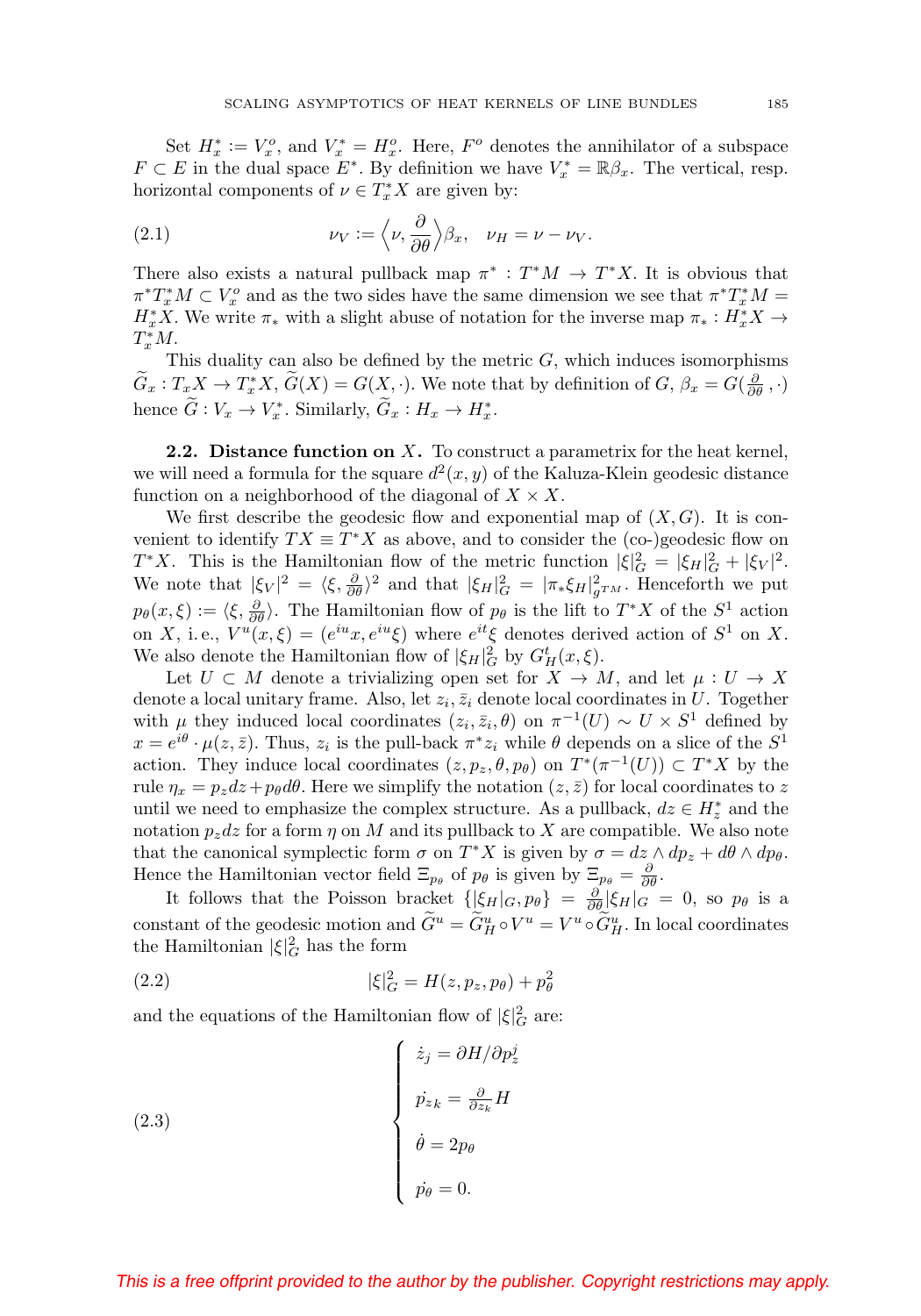These equations decouple and we see that

(2.4) 
$$
G^u(z, p_z, \theta, p_\theta) = G^u_H(z, p_z, \theta, p_\theta) \cdot e^{i2up_\theta}.
$$

Let  $d_M(x, y)$  be the distance on M from  $\pi(x)$  to  $\pi(y)$ . We claim:

LEMMA 2.2. In a neighborhood of the diagonal in  $X \times X$ , the distance function satisfies the identity

$$
d(x, e^{i\theta_0}x) = \theta_0^2
$$

Indeed, by definition  $d(x, y)^2 = |\xi|_G^2 = |\xi_H|^2 + p_\theta^2$  where  $\exp_x \xi = y$ . The identity holds because the fiber is totally geodesic.

**2.3. Volume density of the Kaluza-Klein metric.** The heat kernel parametrix also involves the volume form of  $(X, G)$ . Hence we consider Jacobi fields and volume distortion under the geodesic flow. Following [**[3](#page-26-3)**, Section 5.1], we define

(2.6) 
$$
J(x,a): T_x X \to T_{\exp_x a} X
$$

as the derivative  $d_a \exp_x$  of the exponential map of the Kaluza-Klein metric at  $a \in T_x X$ . We identify  $H_x \equiv T_x M$  and  $V_x \equiv \mathbb{R}$ . For completeness we sketch the proof.

<span id="page-11-0"></span>PROPOSITION 2.[3](#page-26-3) ([3, Theorem 5.4]). Let  $a = a \frac{\partial}{\partial \theta}$ . The map  $J(x, a)$  preserves the subspaces  $H_x$  and  $V_x$ . Moreover

$$
J(x,a)|_{H_x} = \frac{1 - e^{-\tau(\omega_x \cdot a)/2}}{\tau(\omega_x \cdot a)/2},
$$

$$
J(x,a)|_{V_x} = \mathrm{Id} \, .
$$

Here,  $\tau$  is defined as in the proof of [[3](#page-26-3), Proposition 5.1]. Namely, for a vector space  $V, \tau : \bigwedge^2 V \simeq so(V)$  is defined by

<span id="page-11-1"></span>(2.7) 
$$
\langle \tau(\alpha)e_i, e_j \rangle = 2\langle \alpha, e_i \wedge e_j \rangle.
$$

PROOF. We need to compute  $\frac{d}{du}\Big|_{u=0} \exp_x(a+u\xi_H)$ . Let  $Y(s) = \frac{d}{du}\Big|_{u=0} \exp_x s(a+u\xi_H)$  $u\xi_H$ ). Then  $Y(s)$  is a Jacobi field along  $\exp_x(sa)$  and  $J(x, a)\xi_H = Y(1)$ . Hence

$$
\frac{D^2}{ds^2}Y + R(T, Y)T = 0
$$

where  $T = \frac{\partial}{\partial \theta}$  is the tangent vector to  $\exp_x(sa)$ . It is easy to see that  $Y(s)$  is horizontal, hence that

$$
R(T, Y)T = \frac{1}{4}\tau(\omega_x \cdot a)^2 Y.
$$

Using a parallel horizontal frame along  $\exp_x(sa)$  we identify  $Y(s)$  with a curve in  $H_x$  and find that

$$
\left(\frac{\partial}{\partial s} + \tau(\omega \cdot a)/4\right)^2 y(s) = \left(\tau(\omega \cdot a)/4\right)^2 y(s).
$$

The formula follows.

We then have

Corollary 2.4 ([**[3](#page-26-3)**, Corollary 5.5]). We have

$$
\det J(x, a) = j_H(\tau(\omega_x \cdot a)/2), \text{ where } j_H(A) = \det \left( \frac{\sinh(A/2)}{A/2} \right).
$$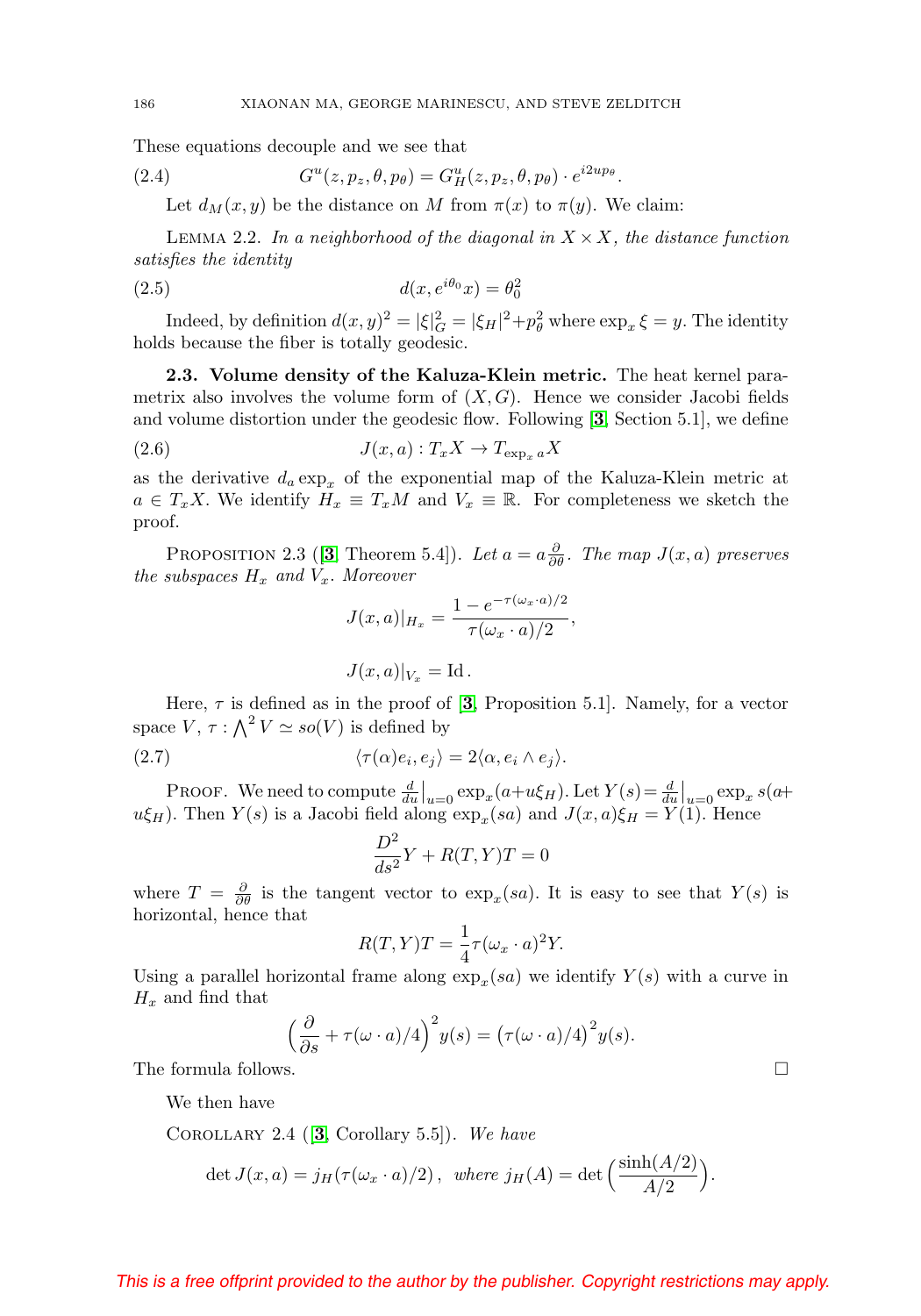### **3. Proof of Theorem [1.2](#page-4-0)**

<span id="page-12-1"></span>In this section we prove Theorem [1.2](#page-4-0) for the heat kernels associated to the Bochner Laplacians by  $\Delta^{L^p} = \nabla_p^* \nabla_p$  on  $L^p$  where  $*$  is taken with respect to  $dv_M$ . As discussed in the introduction, we use  $(1.18)$  to analyze heat kernels on  $L^p$  by identifying them as Fourier coefficients of heat kernels on X.

There is a natural lift of sections of  $L^p$  to equivariant functions on X. Under the identification  $L^2(M, L^p) \simeq L_p^2(X), \Delta^{L^p}$  corresponds to the horizontal Laplacian  $\Delta_H = d_H^* d_H$ , where  $d_H$  is the horizontal differential on X. We then add the vertical Laplacian to define the (Kaluza-Klein) metric Laplacian  $\Delta^X = (\frac{\partial}{\partial \theta})^2 + \Delta_H$  on X.

Since  $[(\frac{\partial}{\partial \theta})^2, \Delta_H] = 0$  we have

(3.1) 
$$
e^{-u\Delta^{L^p}} = e^{u(\frac{\partial}{\partial \theta})^2}e^{-u\Delta^X}.
$$

This shows that the equation [\(1.18\)](#page-4-1) is correct, i.e., if  $\pi(x) = z$ ,

<span id="page-12-2"></span>(3.2) 
$$
\exp\left(-\frac{u}{p}\Delta^{L^p}\right)(z,z) = e^{up}\int_{S^1} e^{-(u/p)\Delta^X}(e^{i\theta}x,x)e^{-ip\theta}d\theta.
$$

REMARK 3.1. The purpose of adding the vertical term  $(\frac{\partial}{\partial \theta})^2$  is that there exists a simple parametrix for  $e^{-u\Delta^X}$ . Without adding the vertical term, the horizontal heat kernel is much more complicated and reflects the degeneracies of the horizontal curvature. The model case of the Heisenberg sub-Laplacian only applies directly when the line bundle is positive.

The Fourier formula [\(3.2\)](#page-12-2) shows that from a spectral point of view, the addition of  $(\frac{\partial}{\partial \theta})^2$  is harmless. But from a Brownian motion point of view it is drastic and it is responsible for the necessity of analytically continuing the heat kernel to  $L^*$ . For further remarks see §[3.7.](#page-22-1)

<span id="page-12-0"></span>**3.1. Parametrices for heat kernels.** We will use the construction in [**[3](#page-26-3)**] of a parametrix for the heat kernel on a principal  $S^1$  bundle  $\pi : X \to M$ . For remainder estimates, we use the off-diagonal estimates of Kannai [**[17](#page-27-12)**], which apply to these and more general heat kernel constructions.

To get oriented, let us review the general Hadamard (-Minakshisundararam-Pleijel) parametrix construction on a general Riemannian manifold. Let  $(Y, g)$ denote a complete Riemannian manifold of dimension m and let  $\Delta_q$  denote its (positive) Laplacian. For x close enough to y, the heat kernel of  $e^{-u\Delta_g}$  has an asymptotic expansion as  $u \to 0$  of the form

(3.3) 
$$
e^{-u\Delta_g}(x,y) \sim \frac{1}{(4\pi u)^{m/2}} e^{-d(x,y)^2/4u} \sum_{j=0}^{\infty} v_j(x,y) u^j
$$

where  $d(x, y)$  denotes the distance between x and y and where  $v_i$  are coefficients satisfying certain well-known transport equations. More precisely, choose a cut-off function  $\psi(d(x, y)^2)$ , equal one in a neighborhood U of the diagonal. Then there exist smooth locally defined functions  $v_i(x, y)$  such that

(3.4) 
$$
H_M(u, x, y) := \psi(d(x, y)^2) \frac{1}{(4\pi u)^{m/2}} e^{-d(x, y)^2/4u} \sum_{j=0}^M v_j(x, y) u^j,
$$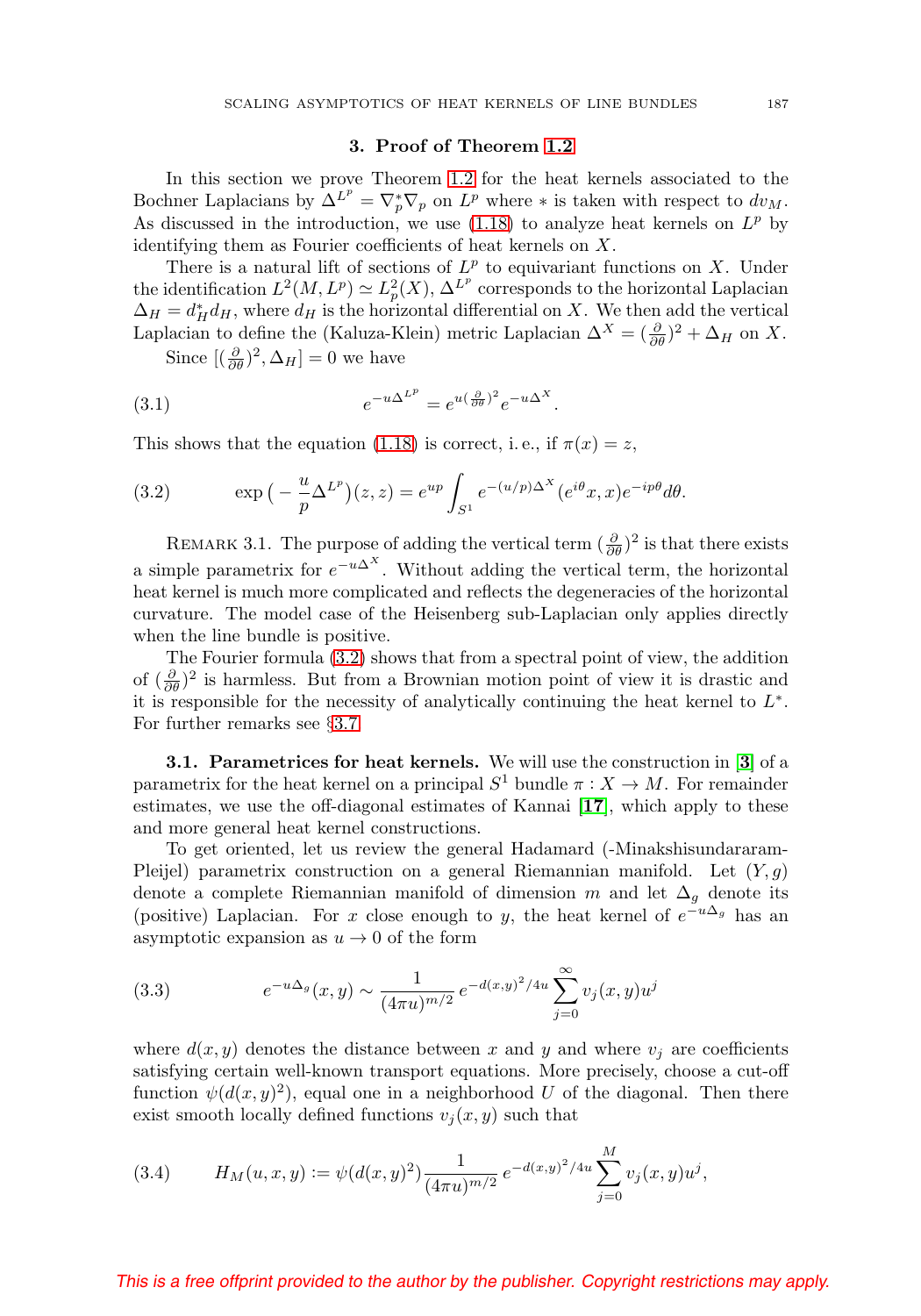is a parametrix for  $e^{-u\Delta_g}(x, y)$ , i.e., in U we have

$$
(3.5) \quad \left(\frac{\partial}{\partial u} + \Delta_g\right) H_M(u, x, y) = \psi(d(x, y)^2) \frac{1}{(4\pi u)^{m/2}} e^{-d(x, y)^2/4u} \Delta_g v_M(x, y) u^M.
$$

It follows by the off-diagonal estimates of Kannai ([**[17](#page-27-12)**, (3.11)]) that

<span id="page-13-0"></span>(3.6) 
$$
e^{-u\Delta_g}(x,y) - H_M(u,x,y) = O(u^{M-m/2}) e^{-d(x,y)^2/4u}
$$

for  $(u, x, y)$  satisfying:  $u < \text{inj}(x)$  and  $y \in B(x, \text{inj}(x))$ . Here,  $\text{inj}(x)$  is the injectivity radius at x and  $B(x, r)$  is the geodesic ball of radius r centered at x.

**3.2. Heat kernels on**  $S^1$  **bundles and**  $\mathbb R$  **bundles.** We apply the heat kernel parametrix construction to the principal  $S^1$  bundle  $X = X_h \rightarrow M$  equipped with the Kaluza-Klein metric. As a special case where  $M = pt$ , this gives a heat kernel parametrix on the circle  $S^1$ . It is standard to express the heat kernel on  $S^1$  as the projection over  $\mathbb Z$  of the heat kernel on  $\mathbb R$ , since the distance squared is globally defined on  $\mathbb R$  but not on  $S^1$ . It thus simplies the analysis of the distance function to consider the principal R bundle  $\tilde{\pi}: X \to M$ , where X is the fiberwise universal cover of X. We thus express the heat kernel on  $X$  as the projection to  $X$  of the heat kernel  $e^{-u\Delta^X}(\tilde{x}+i\theta,\tilde{x})$  on  $\tilde{X}$ , where  $\tilde{X}$  is equipped with the Kaluza-Klein metric, so that  $p : \widetilde{X} \to X$  is a Riemannian Z-cover. We use additive notation for the R action on the fiber of  $\tilde{X}$ , i.e., in place of the  $S^1$  action  $e^{i\theta} \cdot x$  on X we write  $\widetilde{x} + i\theta$  on X.

A key point in the formula [\(3.2\)](#page-12-2) is that in Theorem [1.2](#page-4-0) we only use the heat kernel at points  $(x, y)$  where  $\pi(x) = \pi(y)$ . The same is true when we lift to X. Although we need to construct a heat kernel parametrix off the diagonal, it is only evaluated at such off-diagonal points. Hence it is sufficient to use a base cut-off, of the form  $\psi(d_M(x, y)^2)$  where as above,  $d_M(x, y)$  is the distance on M from  $\pi(x)$  to  $\pi(y)$ . This cutoff is identically equal to one on points  $(x, y)$  on the same fiber.

The following proposition is adapted from [**[3](#page-26-3)**, Theorems 2.30].

PROPOSITION 3.2. There exist smooth functions  $\widetilde{\Phi}_{\ell}$  on  $\widetilde{X} \times i\mathbb{R}$  such that

$$
e^{-u\Delta^{\widetilde{X}}}(\widetilde{x},\widetilde{x}+i\theta)=(4\pi u)^{-(n+1/2)}\sum_{\ell=0}^M u^{\ell}\widetilde{\Phi}_{\ell}(\widetilde{x},i\theta)\widetilde{j}(\widetilde{x},i\theta)^{-1/2}e^{-|\theta|^2/4u}+R_M(\widetilde{x},i\theta)
$$

where  $\tilde{j}(\tilde{x}, i\theta)$  is the volume density  $j(\tilde{x}, \tilde{y})$  at  $\tilde{y} = \tilde{x} + i\theta$  in normal coordinates centered at  $\tilde{x}$  and where

$$
\Phi_0(\tilde{x}, i\theta) = 1,
$$
  
\n
$$
R_M(\tilde{x}, i\theta) \ll (4\pi u)^{-(n+1/2+M)} e^{-|\theta|^2/4u}.
$$

**PROOF.** By [[3](#page-26-3), Theorem 2.30], and by [[17](#page-27-12), (3.11)], there exist smooth  $v_{\ell}(\tilde{x}, \tilde{y})$ such that in  $U$ ,

<span id="page-13-1"></span>(3.7)  
\n
$$
e^{-u\Delta^{\widetilde{X}}}(\widetilde{x},\widetilde{y}) = H_M(\widetilde{x},\widetilde{y}) + R_M(\widetilde{x},\widetilde{y}), \text{ where}
$$
\n
$$
H_M(\widetilde{x},\widetilde{y}) = (4\pi u)^{-(n+1/2)} \psi(d_M(\widetilde{x},\widetilde{y})^2) e^{-d(\widetilde{x},\widetilde{y})^2/4u} \sum_{\ell=0}^M u^{\ell} v_{\ell}(\widetilde{x},\widetilde{y}) j(\widetilde{x},\widetilde{y})^{-1/2}
$$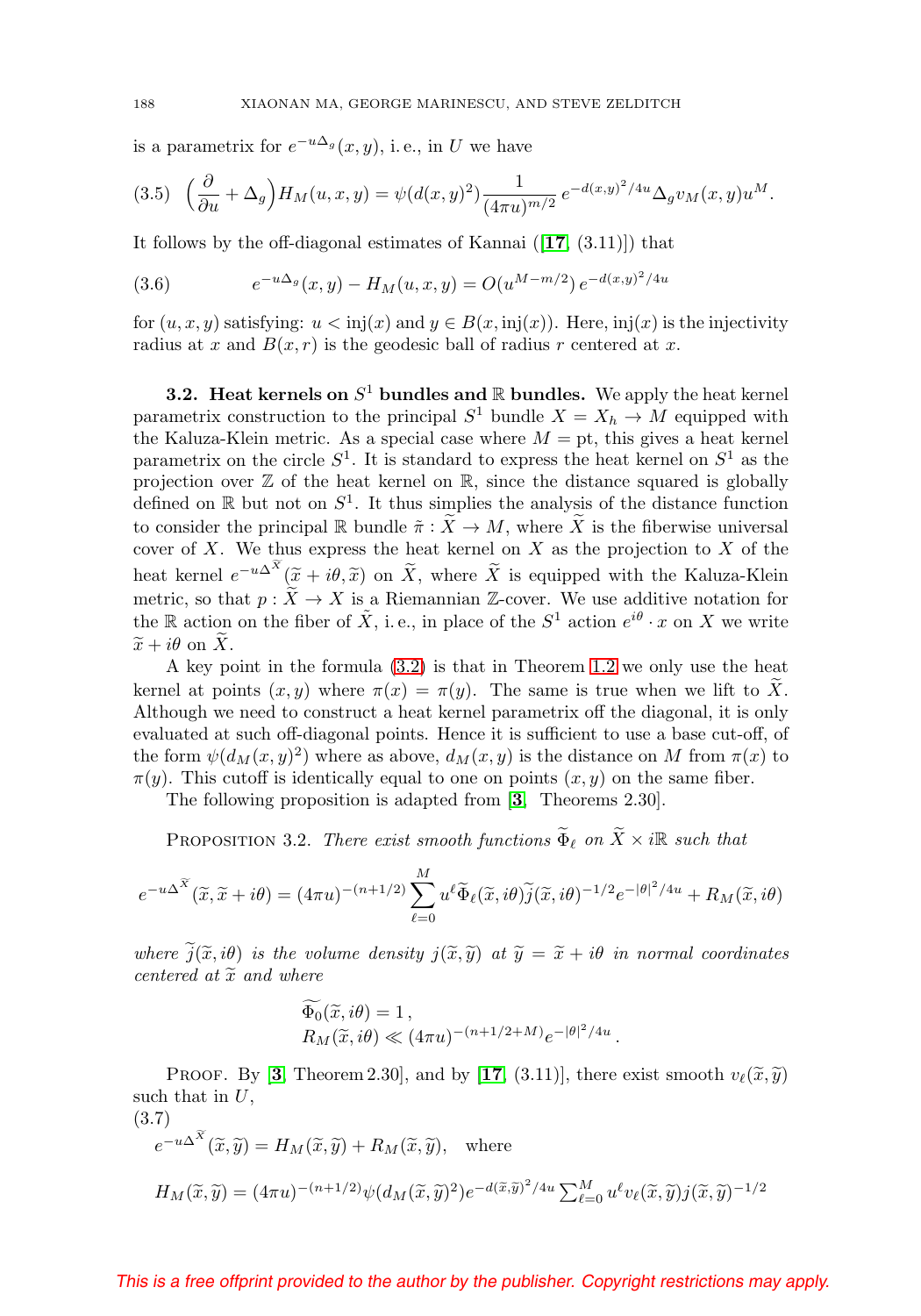with  $R_M(\tilde{x}, \tilde{y}) \ll (4\pi u)^{-(n+1/2)}e^{-d(\tilde{x}, \tilde{y})^2/4u}u^{M+1}$ . The  $v_\ell$  solve the transport equations,

$$
v_{\ell}(\widetilde{x}, \widetilde{y}) = -\int_0^1 s^{\ell-1}(B_{\widetilde{x}}v_{\ell-1})(\widetilde{x}_s, \widetilde{y})ds.
$$

Here,  $B = j^{\frac{1}{2}} \circ \Delta^{\widetilde{X}} j^{-\frac{1}{2}}$ . Now put  $\widetilde{y} = \widetilde{x} + i\theta$  and put  $\Phi_{\ell}(\widetilde{x}, i\theta) = v_{\ell}(\widetilde{x}, \widetilde{x} + i\theta)$ . The stated estimate follows from the off-diagonal estimates  $(3.6)$  of  $[17]$  $[17]$  $[17]$ .

We now project the heat kernel on  $\widetilde{X}$  to X to get:

<span id="page-14-1"></span>PROPOSITION 3.3. The heat kernel on  $X$  is given by

(3.8) 
$$
e^{-u\Delta^{X}}(x,e^{i\theta}x) = \sum_{n\in\mathbb{Z}} e^{-u\Delta^{\widetilde{X}}}(\widetilde{x},\widetilde{x}+i\theta+in).
$$

Here,  $p(\tilde{x}) = x$ . Moreover,

 $e^{-u\Delta^X}(x,e^{i\theta}x) = H_M(u,x,e^{i\theta}x) + R_M(x,\theta),$  where

<span id="page-14-0"></span>(3.9) 
$$
H_M(u, x, e^{i\theta} x) = (4\pi u)^{-(n+1/2)} \times
$$

$$
\[ \sum_{\ell=0}^M \sum_{n \in \mathbb{Z}} e^{-(\theta+n)^2/4u} u^{\ell} \widetilde{\Phi}_{\ell}(\tilde{x}, i\theta + in) \widetilde{j}(\tilde{x}, i\theta + in)^{-1/2} \],
$$

and where for  $\tilde{x}$  with  $\pi(\tilde{x}) = x$ ,

$$
R_M(\tilde{x}, i\theta) \ll (4\pi u)^{-(n+1/2+M)} \sum_{n \in \mathbb{Z}} e^{-|\theta + n|^2/4u}.
$$

PROOF. Both statements hold because  $\tilde{X} \to X$  is locally isometric, and therefore the heat kernel and parametrix on X are Poincaré series in those on X.  $\Box$ 

**3.3. Stationary phase calculation of the asymptotics.** We now use the heat kernel parametrix [\(3.9\)](#page-14-0) to calculate the scaled heat kernel asymptotics by the stationary phase method. Our calculation of the coefficients is based on Theorem 5.8 of [**[3](#page-26-3)**]. We therefore rewrite Proposition [3.3](#page-14-1) in the form stated there.

REMARK [3](#page-26-3).4. The notation in [3] for the 'Hadamard' coefficients  $\Phi_i$  is somewhat different in their Theorems 2.26 and 5.8. In the latter, the volume half-density factor in the  $q_t(x, y)$  factor in [[3](#page-26-3), Theorem 2.26] is absorbed into the  $\Phi_i$  of [3, Theorem 5.8], and therefore  $\Phi_0(y, y)$  changes from I to  $\det^{-\frac{1}{2}}(J(x, a))$  in [[3](#page-26-3), Theorem 5.8]. Since we are using their computation of the heat kernel expansion, we follow their notational conventions.

We thus rewrite Proposition [3.3](#page-14-1) in the form of of [**[3](#page-26-3)**, Theorem 5.8] and combine with [\(3.2\)](#page-12-2) to obtain,  $(3.10)$ 

<span id="page-14-2"></span>
$$
\exp\left(-\frac{u}{p}\nabla_p^*\nabla_p\right)(z,z) \sim \left(\frac{p}{4\pi u}\right)^{n+\frac{1}{2}} e^{pu} \int_{\mathbb{R}}^{asympt} \sum_{j=0}^{\infty} p^{-j} u^j \Phi_j(x,i\theta) e^{-p\theta^2/4u} e^{-ip\theta} d\theta,
$$
  
where (cf. (2.3))

<span id="page-14-3"></span>(3.11) 
$$
\Phi_0(x, a) = (\det J(x, a))^{-\frac{1}{2}}
$$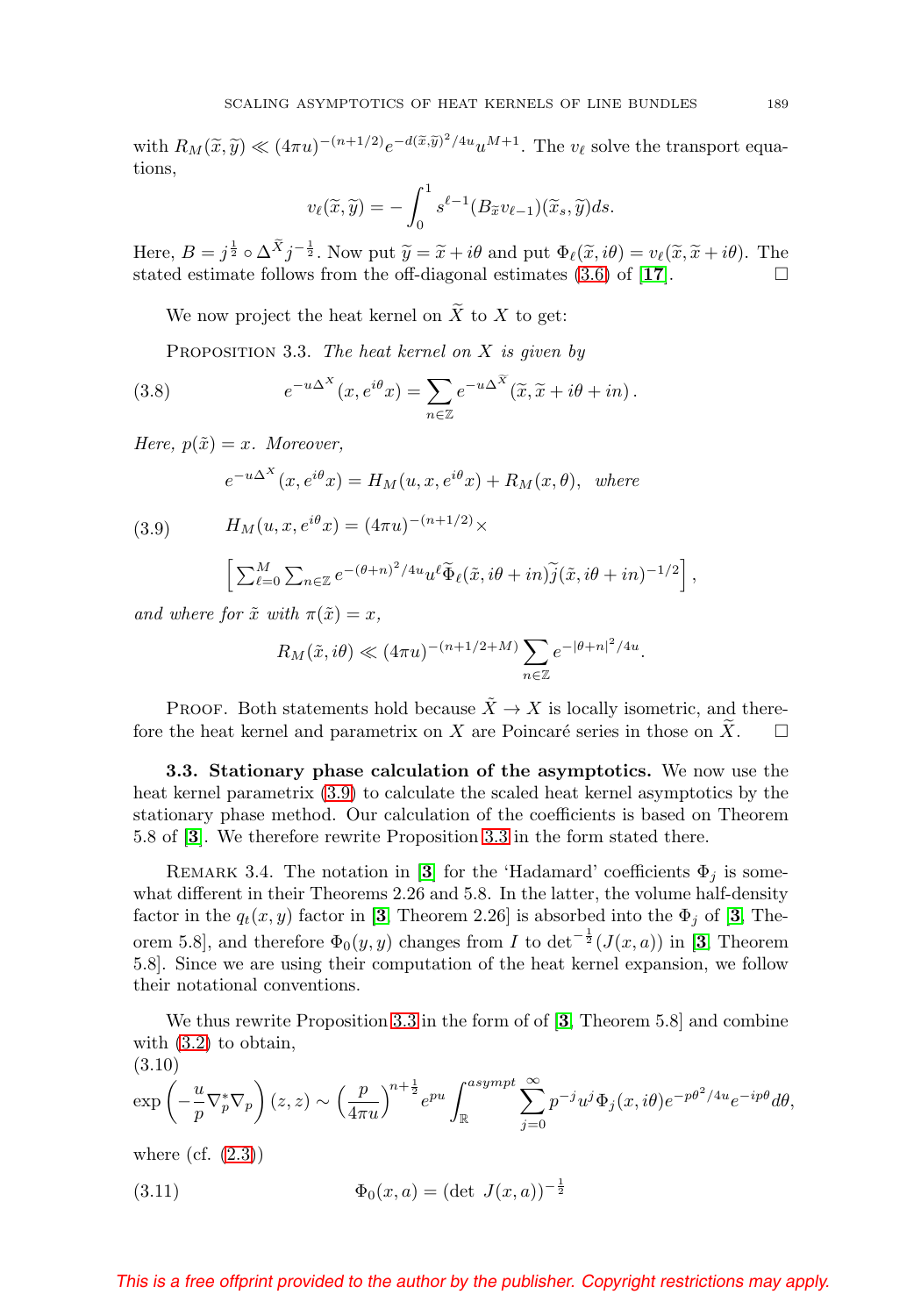and where  $\int_{\mathbb{R}}^{asympt}$  is the notation of  $[3, (5.5)]$  $[3, (5.5)]$  $[3, (5.5)]$  for the asymptotic expansion of the integral. The integral is an oscillatory integral with complex phase

<span id="page-15-0"></span>
$$
(3.12) \t\t -|\theta|^2/4u - i\theta,
$$

with a single non-degenerate critical point at  $\theta = -2ui$  with constant Hessian. We would like to apply the method of stationary phase to the integral, but the critical point is complex and in particular does not lie in the contour of integration. This is not surprising: the integral must be exponentially decaying to balance the factor of  $e^{pu}$  in front of it. Therefore, we must deform the contour to  $|z| = 2t$ . However, then we no longer have the heat kernel in the real domain, but rather the analytic continuation of the heat kernel of  $e^{-t\Delta^X}$  in the fiber direction. Thus we first need to discuss the analytic continuation of the heat kernel in the fiber.

**3.4. Analytic continuation of heat kernels.** In this section, we analyze the analytic continuation of the kernel  $e^{-u\Delta^X}(e^{i\theta}x, x)$  and its Hadamard parametrix in the  $e^{i\theta}$  variable from  $S^1 \times X$  to  $\mathbb{C}^* \times X$ . Despite the fact that the metric  $h^L$  is only  $\mathscr{C}^{\infty}$  and not real analytic, the heat kernel always has an analytic continuation in the variable  $e^{i\theta}$ , as the next Proposition shows.

The  $S^1$  action  $e^{i\theta} \cdot x$  on X extends to a holomorphic action of  $\mathbb{C}^*$  on  $L^*$  which we denote by  $e^z \cdot \mu$  for  $\mu \in L^*$ . When  $\mu = x \in X$  we denote it more simply by  $e^z \cdot x$ . We also write  $z = t + i\theta$  with  $t = 2u$  when the heat kernel is at time u.

PROPOSITION 3.5. The kernel  $e(u, x, \theta) := e^{-u\Delta^{X}}(x, e^{i\theta}x)$  on  $X \times \mathbf{g}$  extends for each  $(u, x) \in \mathbb{R}^+ \times X$  to an entire function  $e(u, x, z) := e^{-u\Delta^X}(x, e^z x)$  on  $\mathbf{g}_{\mathbb{C}},$ with  $\mathbf{g} = \text{Lie}(S^1) \simeq \mathbb{R}$ .

PROOF. This is most easily seen using the Fourier/eigenfunction expansion of the heat kernel,

(3.13) 
$$
e^{-u\Delta^{X}}(x,y) = \sum_{p \in \mathbb{Z}} \sum_{j=1}^{\infty} e^{-\lambda_{pj}u} \phi_{pj}(x) \overline{\phi}_{pj}(y).
$$

Thus

(3.14) 
$$
e(u, x, \theta) = e^{-u\Delta^{X}}(x, e^{i\theta}x) = \sum_{p \in \mathbb{Z}} \sum_{j=1}^{\infty} e^{ip\theta} e^{-\lambda_{pj}u} |\phi_{pj}(x)|^{2},
$$

hence the analytic continuation must be given by

(3.15) 
$$
e^{-u\Delta^{X}}(x, e^{z}x) = \sum_{p \in \mathbb{Z}} \sum_{j=1}^{\infty} e^{pz} e^{-\lambda_{pj}u} |\phi_{pj}(x)|^{2}.
$$

The only question is whether the sum convergences uniformly to a holomorphic function of z. As above, we write  $\Delta^X = \Delta_H + \frac{\partial^2}{\partial \theta^2}$ . Since  $[\Delta_H, \frac{\partial^2}{\partial \theta^2}] = 0$ , the eigenvalues have the form  $\lambda_{pj} = p^2 + \mu_{pj}$  with  $\{\mu_{pj}\}\subset \mathbb{R}^+$  the spectrum of the horizontal Laplacian  $\Delta_H$  on the space  $L_p^2(X)$ . Thus

(3.16) 
$$
e^{-u\Delta^{X}}(x, e^{z}x) = \sum_{p \in \mathbb{Z}} e^{pz} e^{-p^{2}u} e^{-uL^{p}}(x, x),
$$

where  $e^{-uL^p}(x, y) := \int_{S^1} e^{-ip\theta} e^{-u\Delta_H}(x, e^{i\theta}x) d\theta$ . But

$$
|e^{-uL^p}(x,x)| = \Big| \int_{S^1} e^{-ip\theta} e^{-u\Delta_H}(x,e^{i\theta}x) d\theta \Big| \leq \int_{S^1} e^{-u\Delta_H}(x,e^{i\theta}x) d\theta = e_0(u,x) ,
$$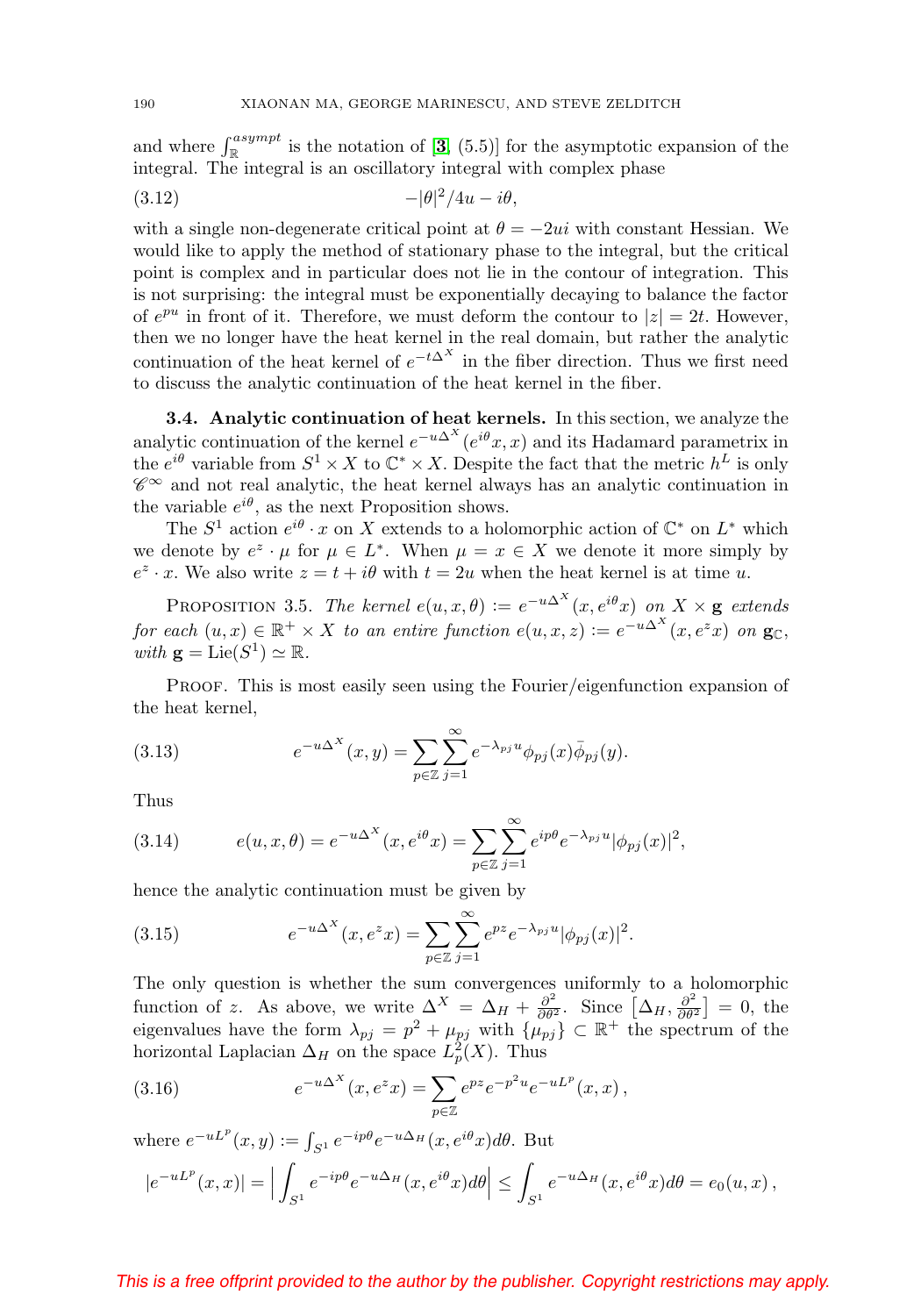where  $e_0(u, x)$  is a continuous function of  $(u, x)$ . The proposition follows from the fact that  $\sum_{p\in\mathbb{Z}}e^{pz}e^{-p^2u}$  convergences uniformly on compact sets in |z|.  $\Box$  $\Box$ 

**3.5. Analytic continuation of parametrices.** Next we consider the analytic continuation of the parametrix. We first observe that the connection  $\beta$  extends to  $L^*$  by the requirement that it be  $\mathbb{C}^*$  invariant. Thus,  $T_{\ell}L^* = H_{\ell} \oplus V_{\ell}$  where  $V_{\ell} = \mathbb{C} \frac{\partial}{\partial \lambda}$  where  $\lambda \cdot x$  denotes the  $\mathbb{C}^*$  action. Using the metric G we may identify TX with  $T^*X$  and similarly decompose  $T^*X$  and  $T^*L^*$  into horizontal and vertical spaces. The vertical space  $V_{\ell}^*$  is spanned by  $\alpha_{\ell}$ .

PROPOSITION 3.6. The fiber distance squared function  $d^2(\tilde{x}, \tilde{x} + i\theta)$  admits an analytic extension in  $\theta$  to  $\mathbb C$  satisfying

(3.17) 
$$
d(\widetilde{x}, \widetilde{x} + i\theta + i\lambda)^2 = (i\theta + i\lambda)^2.
$$

Moreover, the Hadamard coefficients  $v_i(\tilde{x}, \tilde{x} + i\theta)$  [\(3.7\)](#page-13-1) admit holomorphic extensions to  $i\theta + i\lambda$ .

PROOF. As mentioned above, the holomorphic continuation of the  $S<sup>1</sup>$  action is the action of  $\mathbb{C}^*$  on  $T^*L^*$ . The first statement about the distance function is obvious since the distance squared function on the fiber is real analytic (this is why we lifted the heat kernel from  $X$  to  $X$ ).

The second statement is also obvious for  $v_0 = 1$ . We then prove it for the higher  $v_k$ 's inductively, using the formula

(3.18) 
$$
v_{k+1}(x,y) = \int_0^1 s^k B_x v_k(x_s, y) ds
$$

The geodesic  $x_s$  from  $x$  to  $y$  stays in the 'domain of holomorphy'. Moreover,  $B_x = j^{\frac{1}{2}} \Delta^X j^{-\frac{1}{2}}$  so it suffices to show that  $\Delta^X$  admits a fiberwise holomorphic continuation. But clearly, the fiber analytic extension of  $\Delta^X$  is  $\Delta_H + (\lambda \frac{\partial}{\partial \lambda})^2$ . Hence  $v_{k+1}(x, e^z y)$  is well-defined and holomorphic in z. Since  $j \neq 0$  for such  $(x, y)$ it possesses a holomorphic square root and inverse.  $\Box$ 

COROLLARY 3.7. The functions  $\Phi_i(x, \theta)$  on  $\widetilde{X} \times \mathbb{R}$  extend to holomorphic functions  $\Phi_i(x, z)$  on  $X \times \mathbb{C}$ . Since  $e^{-u\Delta^X}(x, e^{i\theta} \cdot x)$  and its parametrices admit analytic continuations, it follows that the remainder  $R_M(u, x, e^{i\theta} \cdot x)$  admits an analytic continuation.

The main lemma in the proof of Thereom [1.2](#page-4-0) is the following expression for the scaled, analytically continued heat kernel. Note that the parameter  $u$  appears twice: once as the time parameter and once as the dilation factor in  $L^*$ .

<span id="page-16-0"></span>LEMMA 3.8.  
\n
$$
e^{-(u/p)\Delta^{\tilde{X}}}(\tilde{x}, \tilde{x} + \theta - 2iu) = C_n \left(\frac{p}{u}\right)^{\frac{\dim X}{2}} e^{p(i\theta + 2u)^2/4u} \sum_{k=0}^M \left(\frac{u}{p}\right)^k \tilde{\Phi}_k(\tilde{x}, i\theta + 2u) + R_M(u/p, \tilde{x}, i\theta - 2iu + \tilde{x})
$$
\nwhere  $R_M(u/p, \tilde{x}, i\theta - 2iu + \tilde{x}) = O\left(e^{-p\theta^2/u} \left(\frac{u}{p}\right)^{-\frac{\dim X}{2} + M} e^{pu}\right).$ 

PROOF. We first consider the remainder in the real domain. For simplicty we write points of  $\tilde{X}$  as x rather than  $\tilde{x}$ . The first goal is to obtain a Duhamel type formula (see  $(3.26)$ ) for  $R_M$ . The derivation of this formula is valid for Laplacians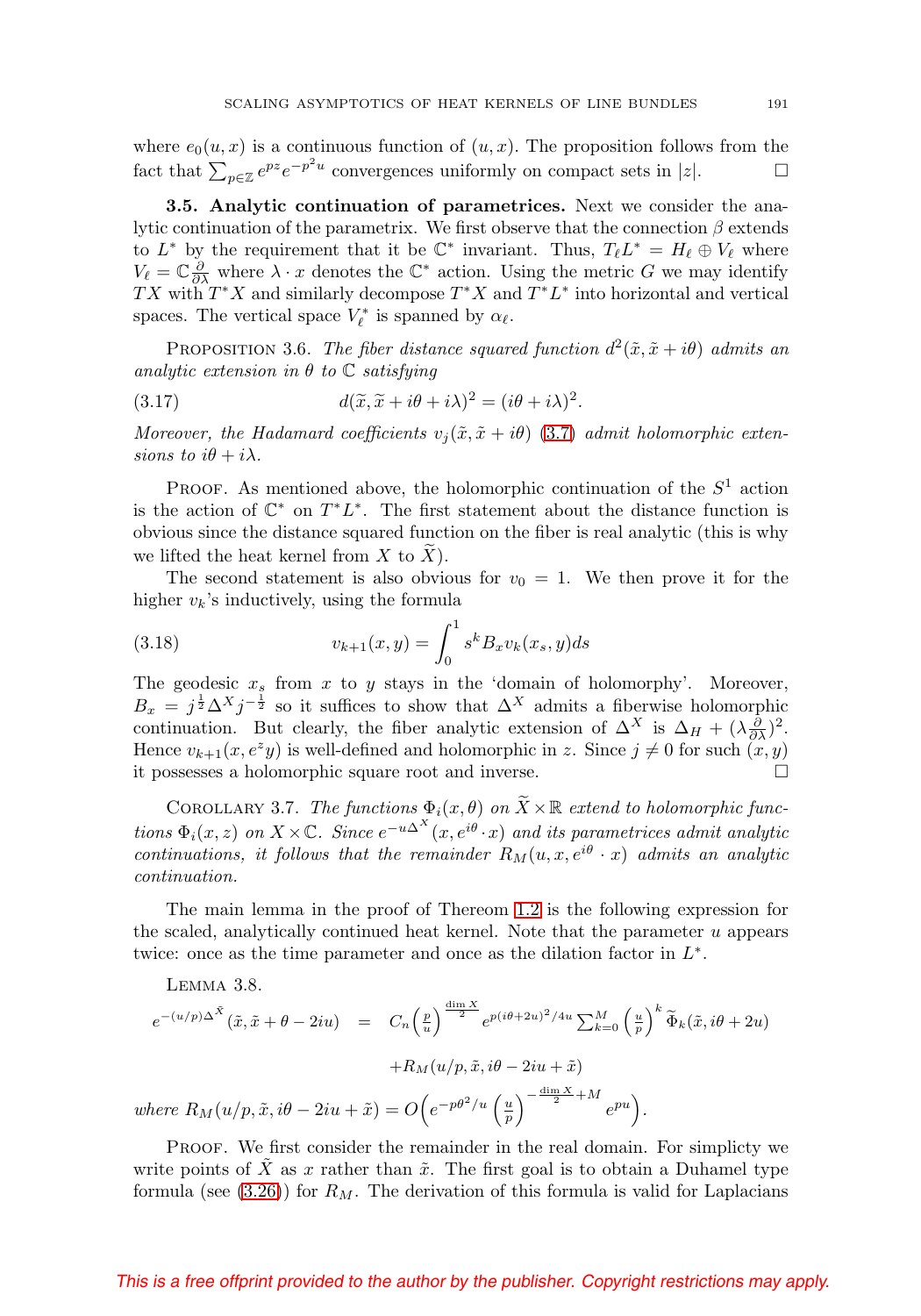on all Riemannian manifolds  $(X, G)$ , and we therefore use the general notation  $\Delta$ for a Laplacian and  $H_M$  for the Mth Hadamard parametrix.

We first note that the remainder

(3.19) 
$$
R_M(u, x, y) := e^{-u\Delta}(x, y) - H_M(u, x, y)
$$

solves the initial value problem

(3.20) 
$$
\begin{cases} \left(\frac{\partial}{\partial u} - \Delta\right) R_M(u, x, y) = A_M(u, x, y) + B_M(d\psi, x, y), \\ R_M(0, x, y) = 0. \end{cases}
$$

where

(3.21)

$$
A_M(u, x, y) = (4\pi u)^{-(\frac{\dim X}{2} + M)} \psi(d_M(x, y)^2) e^{-d(x, y)^2 / 4u} j(x, y)^{-1/2} \Delta_x u_M(x, y)
$$

and where  $B_M(dy, x, y)$  is the sum of the terms in which at least one derivative falls on  $\psi$ . Put

$$
G(u, x, y) = \phi(d_M(x, y)^2) \frac{1}{(4\pi u)^{\frac{\dim X}{2}}} e^{-d(x, y)^2/4u} j(x, y)^{-\frac{1}{2}}
$$

where  $\phi$  is supported in a neighborhood of the diagonal, with  $\phi \equiv 1$  on supp $\psi$ , and put

(3.22) 
$$
R_M(u, x, y) = G(u, x, y) S_M(u, x, y).
$$

The equation for  $R_M$  then becomes

(3.23) 
$$
\begin{cases} G(u,x,y)^{-1}(\frac{\partial}{\partial u} - \Delta^X)G(u,x,y)S_M(u,x,y) \\ = u^M(\psi(d_M(x,y)^2)\Delta_x^X v_M(x,y) + b_M(d\psi,x)), \\ S_M(0,x,y) = 0. \end{cases}
$$

One easily calculates (cf. [**[3](#page-26-3)**, Proposition 2.24]) that

$$
G(u,x,y)^{-1}\left(\frac{\partial}{\partial u}-\Delta^X\right)G(u,x,y)=\frac{\partial}{\partial u}+u^{-1}\nabla_{\mathcal{R}}+j^{\frac{1}{2}}\Delta j^{-\frac{1}{2}}.
$$

Here,  $\nabla$ <sub>R</sub> is the directional derivative along the radial vector field from x.

Multiplying through by  $u$  to regularize the equation, and changing variables to  $t = \log u$ , we get

(3.24)  
\n
$$
\begin{cases}\n(\frac{\partial}{\partial t} + \nabla_{\mathcal{R}} + tB_x)S_M(t, x, y) = e^{Mt}(\psi(d_M(x, y)^2)\Delta_x v_M(x, y) + b_M(d\psi, x)), \\
S_M(-\infty, x, y) = 0.\n\end{cases}
$$

The solution is given by

(3.25) 
$$
S_M(u, x, y) = \int_0^u \int_X e^{-(u-s)\Delta^X}(x, a) A_M(s, a, y) dv(a) ds + \int_0^u \int_X e^{-(u-s)\Delta^X}(x, a) B_M(s, a, y) dv(a) ds.
$$

We now specialize to  $\tilde{X}$  and  $\Delta^{\tilde{X}}$  or equivalently X and  $\Delta^X$ . Our goal is to estimate the analytic contiuation of the remainder. When dealing with the parametrix, it is convenient to work on  $\tilde{X}$  since its distance-squared function is real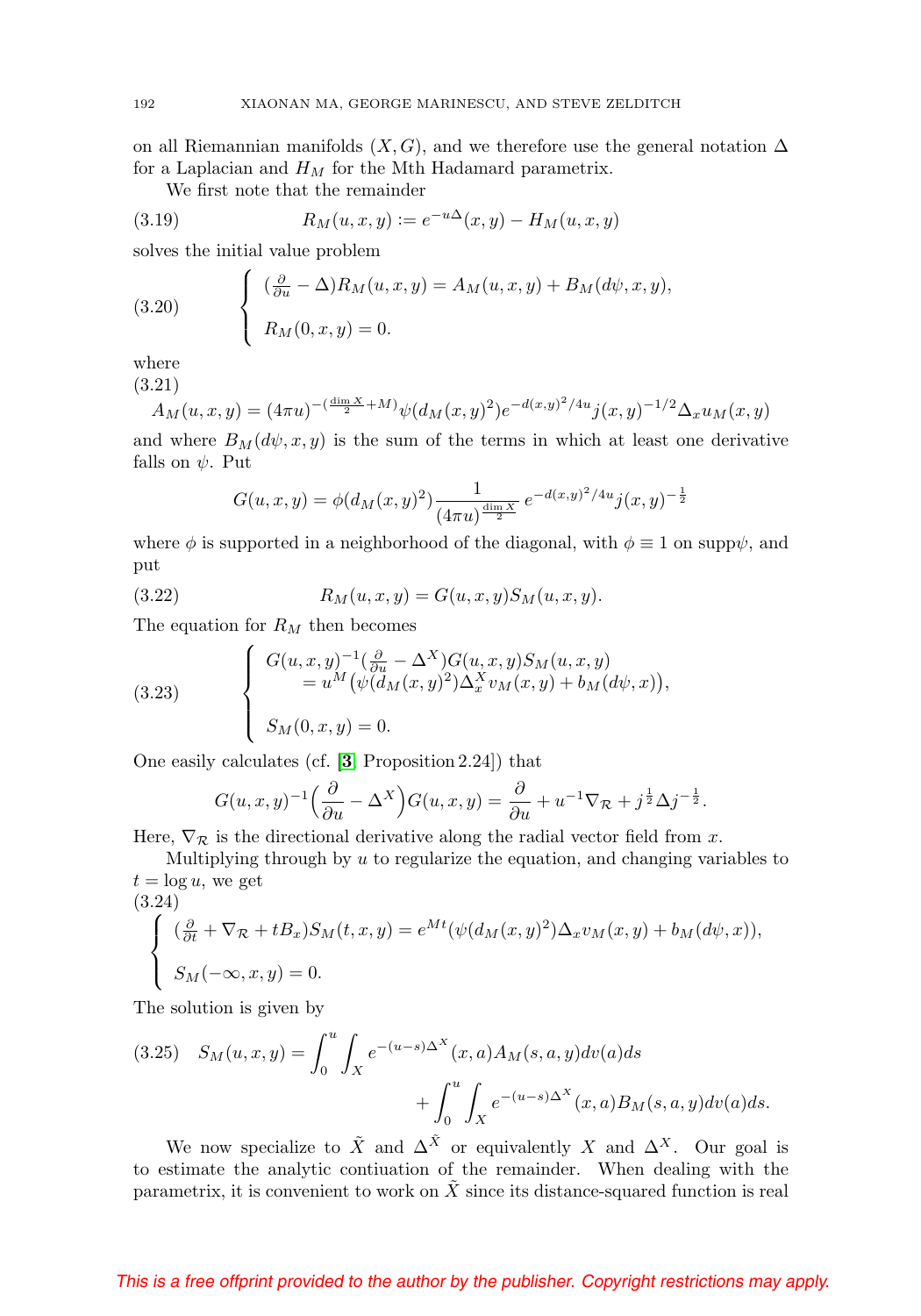analytic along the fibers. When estimating the remainder  $R_M$  it is convenient to work on X because it is compact.

In the case of  $X$  we obtain the Duhamel type formula,

<span id="page-18-0"></span>(3.26) 
$$
R_M(u, x, e^{i\theta}x) = \int_0^u \int_X e^{-(u-s)\Delta^X}(x, y) A_M(s, y, e^{i\theta}x) dv(y) ds
$$

$$
+ \int_0^u \int_X e^{-(u-s)\Delta^X}(x, y) B_M(s, y, e^{i\theta}x) dv(y) ds.
$$

The same formula is valid on  $\tilde{X}$  but there we write the R action additively.

We observe that since  $\psi(d_M(x,y)^2)$  is constant along the fibers of  $X \to M$ , both  $A_M(s, y, e^{i\theta}x)$  and  $B_M(s, y, e^{i\theta}x)$  admit holomorphic continuations in the variable  $e^{i\theta}$ . As above, we continue to  $e^z$  with  $z = 2u + i\theta$  for the heat kernel at time u. For instance,

(3.27) 
$$
A_M(u, y, e^z x) = (4\pi u)^{-(\frac{\dim X}{2} + M)} \sum_{n \in \mathbb{Z}} \psi(d_M(\tilde{x}, \tilde{y} + n)^2) e^{d(\tilde{y}, e^z \tilde{x} + n)^2 / 4u} \Delta_{\tilde{y}}^{\tilde{X}} \times v_M(\tilde{y}, e^z \tilde{x} + n) j(\tilde{y}, e^z \tilde{x} + n)^{-1/2}.
$$

It follows that the analytic continuation of  $R_M(u,x,e^{i\theta}x)$  may be expressed as

(3.28)  
\n
$$
R_M(u, x, e^z x) = \int_0^u \int_X e^{-(u-s)\Delta^X}(x, y) A_M(s, y, e^z x) dv(y) ds
$$
\n
$$
+ \int_0^u \int_X e^{-(u-s)\Delta^X}(e^z x, y) B_M(s, y, x) dv(y) ds.
$$

Dilating the time variable and setting  $z = 2u + i\theta$  gives

<span id="page-18-2"></span>
$$
(3.29)
$$

$$
R_M(u/p, x, e^{i\theta + 2u}x) = \frac{1}{p} \int_0^u \int_X e^{-((u-s)/p)\Delta^X}(x, y) A_M(s/p, y, e^{i\theta + 2u}x) dv(y) ds
$$
  
+ 
$$
\int_0^{u/p} \int_X e^{-((u-s)/p)\Delta^X}(x, y) B_M(s/p, y, e^{i\theta + 2u}x) dv(y) ds.
$$

The desired estimate on  $R_M$  would follow if we could establish that

<span id="page-18-1"></span>(3.30)  
\n(i) 
$$
\left| \int_0^u \int_X e^{-((u-s)/p)\Delta^X}(x, y) A_M(s/p, y, e^{i\theta + 2u}x) dv(y) ds \right| \ll \left(\frac{u}{p}\right)^{M+1} e^{pu}
$$
, and  
\n(ii)  $\left| \int_0^u \int_X e^{-((u-s)/p)\Delta^X}(x, y) B_M(s/p, y, e^{i\theta + 2u}x) dv(y) ds \right| \ll \left(\frac{u}{p}\right)^{M+1} e^{pu}$ .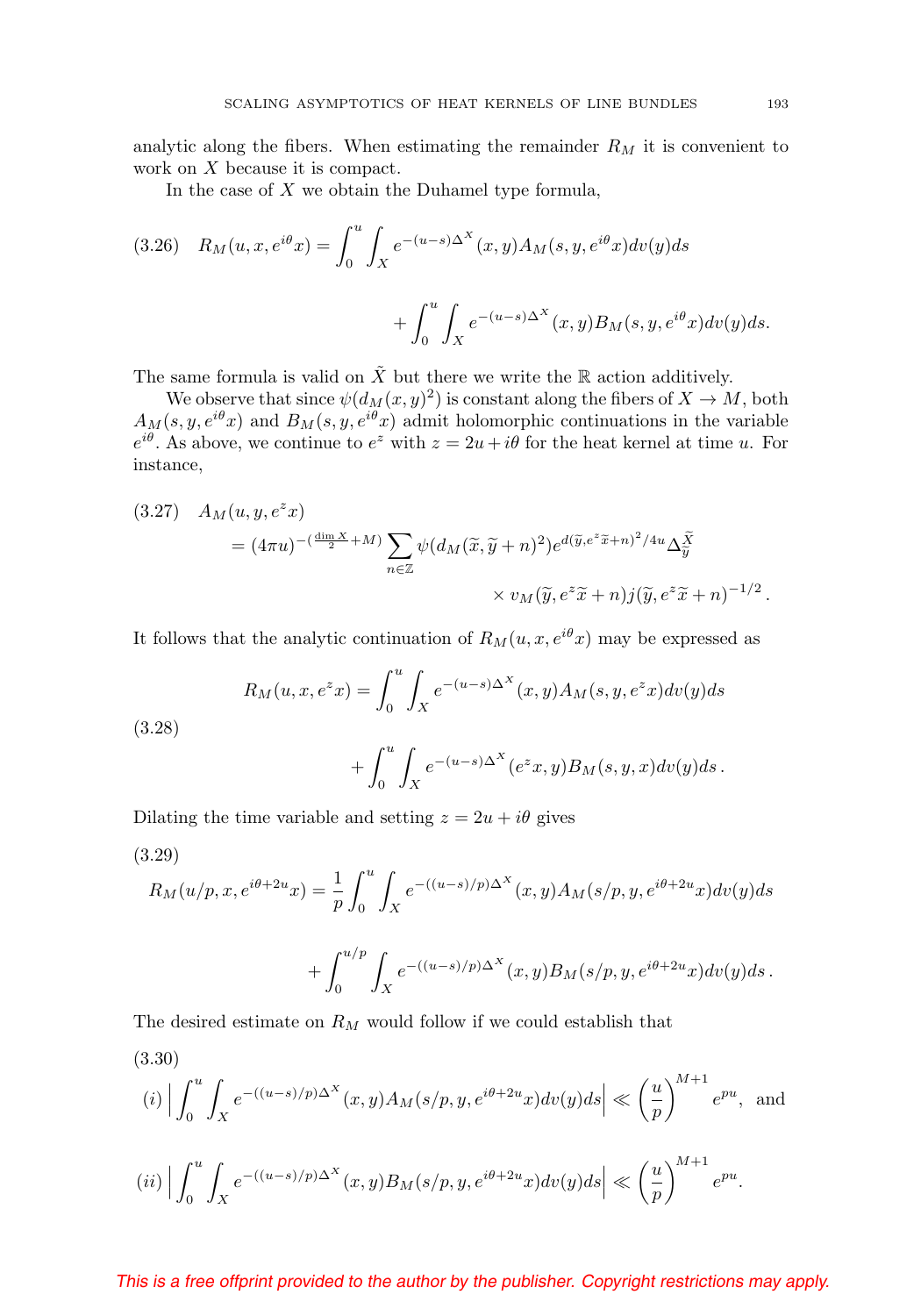We establish [\(3.30](#page-18-1) (i)) using the explicit Gaussian formula

(3.31) 
$$
A_M(s/p, y, e^{i\theta + 2u}x)
$$

$$
= 4\pi \left(\frac{s}{p}\right)^{-(\frac{\dim X}{2} + M)} \sum_{n \in \mathbb{Z}} e^{pd(y, e^{i\theta + 2u}x + n)^2/4s}
$$

$$
\times \Delta_{\tilde{y}}^{\tilde{X}} v_M(\tilde{y}, e^{i\theta + 2u}\tilde{x} + n) j(\tilde{y}, e^{i\theta + 2u}\tilde{x} + n)^{-1/2}
$$

and the Gaussian upper bound

(3.32) 
$$
e^{-u\Delta^{X}}(u,x,y) \le G(u,x,y),
$$

of Kannai [**[17](#page-27-12)**]. They give that [\(3.29](#page-18-2) (i)) is bounded by

(3.33) 
$$
\ll \left(\frac{1}{p}\right)^{-\frac{\dim X}{2} + M + 1} \sup_{(x,y) \in X \times X} |\Delta_{\tilde{y}}^{\tilde{X}} v_M(\tilde{y}, e^{i\theta + 2u}\tilde{x})|
$$

$$
\int_0^u \int_X s^M G((u-s)/p, x, y) |G(s/p, y, e^{-i\theta + 2u}x)| dv(y) ds.
$$

Here,  $G(s, x, e^{\bar{z}}y) = s^{-\frac{\dim X}{2}} e^{-d(x, e^{\bar{z}}y)^2/4s}$ . Its modulus is then equal to  $|G(s, x, e^{\bar{z}}y)|$  $= s^{-\frac{\dim X}{2}} e^{-\text{Re } d(x,e^{\bar{z}}y)^2/4s}$ . We can asymptotically estimate the resulting integral

$$
\int_X \exp\Bigl(-p\bigl(d(x,y)^2/4(u-s)+\text{Re}\,d(x,e^{\overline{i\theta+2u}}y)^2/4s\bigr)\Bigr)dv(y)
$$

by the stationary phase method. We have,

(3.34) Re 
$$
d(x, e^{i\theta + 2t}y)^2 = d(x, e^{i\theta}y)^2 - 4t^2
$$
.

Hence critical points occur at  $y$  such that

(3.35) 
$$
\nabla_y d(x, y)^2 / 4(u - s) = -\nabla_y d(y, e^{-i\theta} x)^2 / 4s.
$$

Now  $\nabla_y d(x, y)^2$  is tangent to the geodesic from x to y and  $\nabla_y d(y, e^{-i\theta}x))^2$  is tangent to the geodesic from y to  $e^{i\theta}$ x. Since they are multiples, it follows that y must lie along the minimizing geodesic from x to  $e^{i\theta}$ x. This is just the curve  $\gamma(u) = e^{iu}x, u \in [0, \theta]$ . Moreover,  $d(x, y)/(u - s) = d(y, e^{-i\theta}x)/s$ . Hence we have

$$
u/(u-s) = (\theta - u)/s \iff u\left(\frac{1}{u-s} + \frac{1}{s}\right) = -\frac{\theta}{s} \iff u = -\frac{(u-s)}{u}\theta.
$$

Hence the critical locus is given by:  $y_s = e^{i\frac{(u-s)}{u}\theta}x$ . The value of the phase along the critical locus equals

$$
d(x, e^{i\frac{(u-s)}{u}\theta}x)^2/4(u-s) + d(x, e^{-i\theta}e^{i\frac{(u-s)}{u}\theta}x)^2/4s - 4u^2/4s
$$

(3.36)

$$
= d(x, e^{i\theta}x)^2/4u - 4u^2/4s = \frac{\theta^2}{u} - \frac{u^2}{s}.
$$

Also, the transverse Hessian of the phase equals  $\frac{1}{u-s} + \frac{1}{s} = \frac{u}{s(u-s)}$ . Raising it to the power  $-\frac{\dim X}{2}$  cancels the factors of  $s^{-\frac{\dim X}{2}}$  and  $(u-s)^{-\frac{\dim X}{2}}$  and leaves  $u^{-\frac{\dim X}{2}}$ .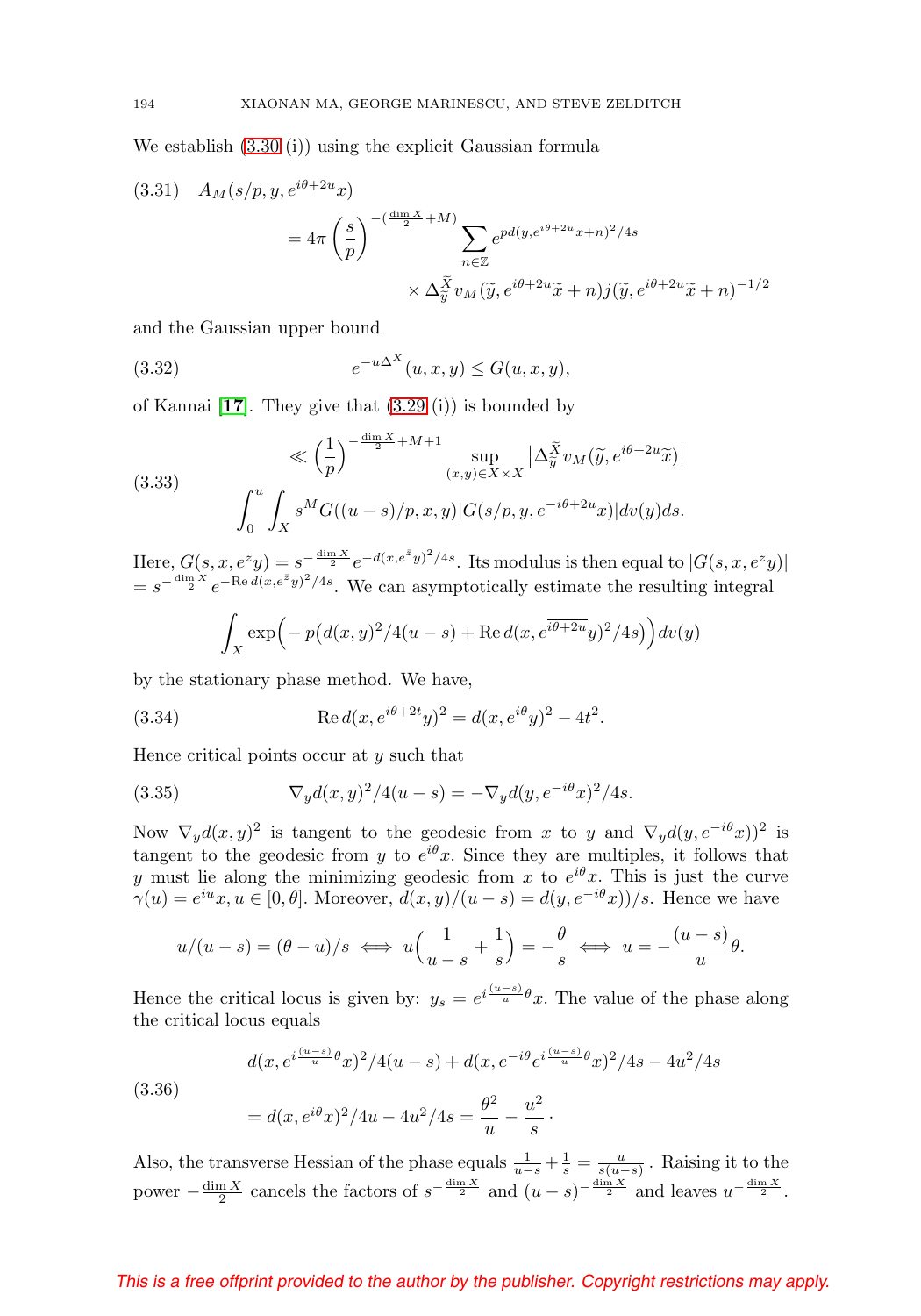Hence

(3.37)  

$$
\int_0^u \int_X G((u-s)/p, x, y) s^M |G(s/p, y, e^{-i\theta + 2u}x)| dv(y) ds
$$

$$
\sim u^{-\frac{\dim X}{2}} e^{-p\theta^2/u} \int_0^u e^{pu^2/s} s^M ds
$$

$$
\ll u^{-\frac{\dim X}{2}} e^{-p\theta^2/u} e^{pu} u^{M+1}.
$$

This completes the proof of Lemma [3.8.](#page-16-0)  $\Box$ 

**3.6. Completion of proof of Theorem [1.2.](#page-4-0)** We now complete the proof of Theorem [1.2.](#page-4-0) We begin with the oscillatory integral [\(3.9\)](#page-14-0) with complex phase [\(3.12\)](#page-15-0) with a single non-degenerate critical point at  $\theta = -2ui$  and with constant Hessian. Since the critical point is complex, we deform the contour to  $|z| = 2t$ . Thus, we have (with  $z = e^{i\theta} \in S^1$ )

(3.38)  

$$
e_p^H(u, x) := e^{up} \frac{1}{2\pi i} \int_{|z|=1} e^{-(u/p)\Delta^X} (zx, x) z^{-p} \frac{dz}{z}
$$

$$
= e^{up} \frac{1}{2\pi i} \int_{|z|=e^{2u}} e^{-(u/p)\Delta^X} (zx, x) z^{-p} \frac{dz}{z}
$$

$$
= e^{up} \int_0^{2\pi} e^{-(u/p)\Delta^X} (e^{i\theta + 2u} x, x) e^{-p(i\theta + 2u)} d\theta.
$$

We now plug in the Poincaré series formula of Proposition [3.3](#page-14-1) and unfold the sum over  $\mathbb Z$  to get

(3.39) 
$$
e_p^H(u,x) = e^{up} \int_{\mathbb{R}} e^{-(u/p)\Delta^{\tilde{X}}} (e^{i\theta + 2u}x, x) e^{-p(i\theta + 2u)} d\theta.
$$

We then substitute the parametrix for  $e^{-(u/p)\Delta^{\tilde{X}}}(e^{i\theta+2u}x, x)$  with remainder from Lemma [3.8](#page-16-0) for  $e^{-(u/p)\Delta^{X}}(e^{i\theta+2u}x, x)$ . Using the notation of [[3](#page-26-3)], we obtain,

$$
(3.40)
$$
  
\n
$$
e_p^H(u, x)
$$
  
\n
$$
= \left(\frac{p}{4\pi u}\right)^{n + \frac{1}{2}} e^{pu} \int_{\mathbb{R}}^{asympt} \left(\sum_{\ell=0}^M p^{-\ell} u^{\ell} \Phi_{\ell}(x, i\theta + 2u) e^{-p(\theta - 2ui)^2 / 4u} e^{-p(i\theta + 2u)} + R_M\right) d\theta
$$
  
\n
$$
= \left(\frac{p}{4\pi u}\right)^{n + \frac{1}{2}} \int_{\mathbb{R}}^{asympt} \left(\sum_{\ell=0}^M p^{-\ell} u^{\ell} \Phi_{\ell}(x, i\theta + 2u) e^{-p\theta^2 / 4u} + R_M\right) d\theta.
$$

The integral is now a standard Gaussian integral with complex phase [\(3.12\)](#page-15-0)

(3.41) 
$$
-(\theta - 2ui)^2/4u - (i\theta + 2u),
$$

which has a unique critical point on the line of integration at  $\theta = 0$ . We may neglect the remainder term if we only want to expand to order M in  $p^{-1}$  and apply the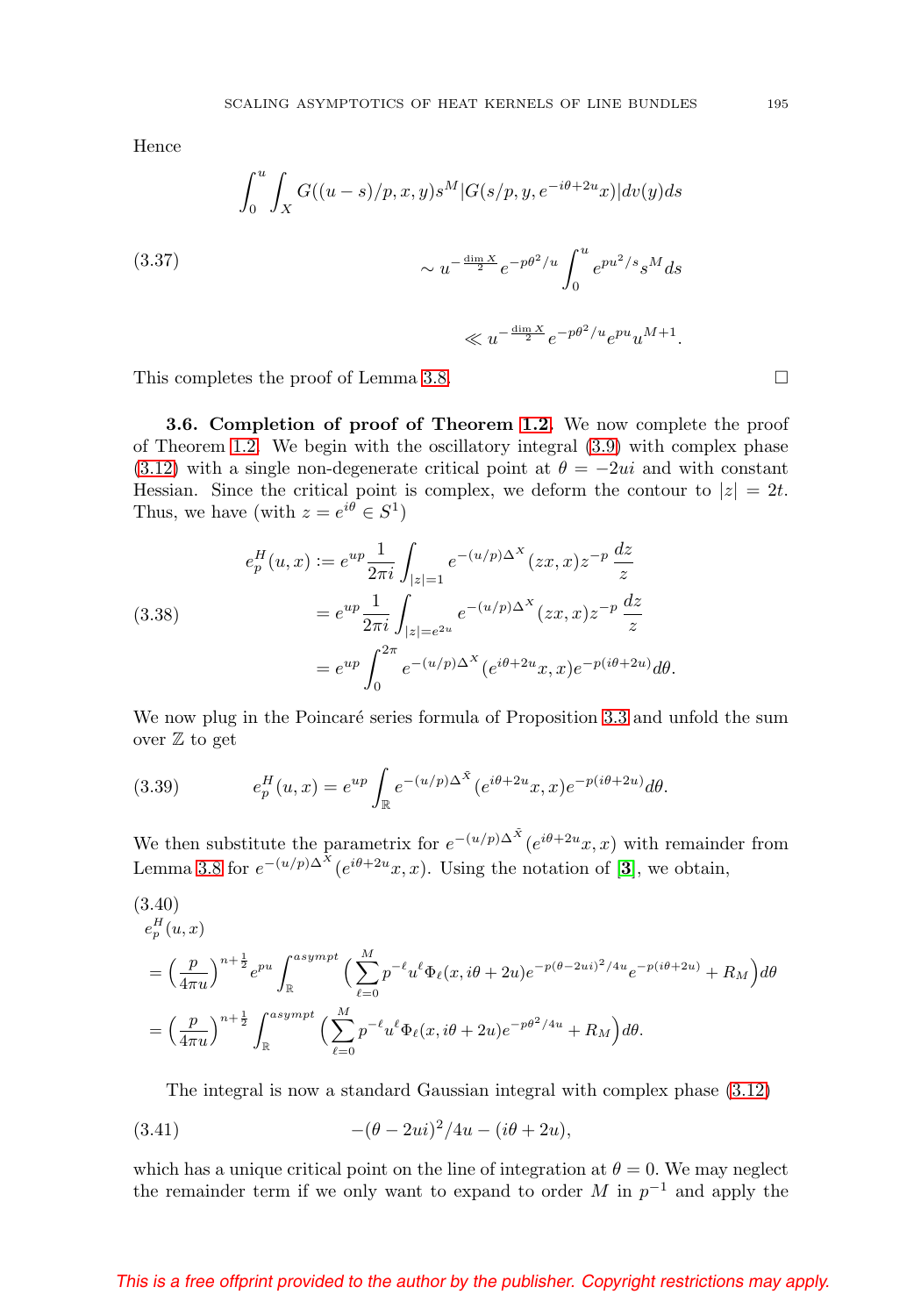method of stationary phase (see [**[15](#page-27-13)**, Theorem 7.7.5]) to obtain, (3.42)

$$
e_p^H(u,x) \sim \left(\frac{p}{4\pi u}\right)^{n+\frac{1}{2}} |p/u|^{-\frac{1}{2}} \sum_{k=0}^{M-1} \sum_{\ell=0}^{\infty} p^{-\ell-k} u^{\ell} \frac{1}{k!} \left[\frac{\partial}{\partial \theta}\right]^{2k} \Phi_{\ell}(x, i\theta + 2u) \Big|_{\theta=0}
$$

$$
= \left(\frac{p}{4\pi u}\right)^n \sum_{k=0}^{M-1} \sum_{\ell=0}^{\infty} p^{-\ell-k} u^{\ell} \frac{1}{k!} \left[\frac{\partial}{\partial \theta}\right]^{2k} \Phi_{\ell}(x, i\theta + 2u) \Big|_{\theta=0}.
$$

All the properties stated in the theorem follow from standard facts about the stationary phase method and from the properties of the coefficients  $\Phi_j$  of [[3](#page-26-3), Theorem 5.8]. By [\(3.10\)](#page-14-2), the principal term is given by  $\left(\frac{p}{4\pi u}\right)$  $\int_0^n \Phi_0(x, 2u)$  or equivalently, by using [\(3.11\)](#page-14-3) and Proposition [2.3,](#page-11-0)  $(9.49)$ 

<span id="page-21-0"></span>
$$
^{(5.45)}
$$

$$
\left(\frac{p}{4\pi u}\right)^n \Phi_0(x, 2u) = \left(\frac{p}{4\pi u}\right)^n (\det J(x, 2u))^{-\frac{1}{2}} = \left(\frac{p}{4\pi u}\right)^n \det \left(\frac{1 - e^{-u\tau(\omega_x)}}{u\tau(\omega_x)}\right)^{-\frac{1}{2}}
$$

This is compatible with [\(1.20\)](#page-4-3) because for the determinant of functions of  $\tau(\omega_x)$ on TM we have

<span id="page-21-1"></span>(3.44) 
$$
\det \left( \frac{1 - e^{-u\tau(\omega_x)}}{u\tau(\omega_x)} \right)^{-\frac{1}{2}} = \det \left( \frac{e^{u\tau(\omega_x)/2} - e^{-u\tau(\omega_x)/2}}{u\tau(\omega_x)} \right)^{-\frac{1}{2}} \n= \det \Big|_{T^{(1,0)}M} \left( \frac{u\tau(\omega_x)}{e^{u\tau(\omega_x)/2} - e^{-u\tau(\omega_x)/2}} \right),
$$

and because the factor of 2 in [\(2.7\)](#page-11-1) is not used in the definition of  $\dot{R}^L$ . To explain the last equality and to clarify the notation between [\(3.43\)](#page-21-0)–[\(3.44\)](#page-21-1) and [\(1.11\)](#page-2-1), we recall that  $\tau(\omega_x) = 2\dot{R}_x^L$ . If we diagonalize  $\dot{R}_x^L$  as in [\(1.12\)](#page-2-3) as an element of End(TM), then under the decomposition  $TM \otimes_{\mathbb{R}} \mathbb{C} = T^{(1,0)}M \oplus T^{(0,1)}M$ ,  $\dot{R}_x^L =$  $\mathrm{diag}(a_1,\ldots,a_n,-a_1,\ldots,-a_n).$  Here we extend  $\dot{R}^L$  to an element of  $\mathrm{End}(TM\otimes_{\mathbb R}{\mathbb C})$ by the formula [\(1.2\)](#page-1-2), so on  $T^{(0,1)}M$  we obtain the negative of the eigenvalues on  $T^{(1,0)}M$ , by the antisymmetry of the 2-form  $R^L$ . Hence  $\det(e^{-u\tau(\omega_x)/2})=1$ . We refer [**[3](#page-26-3)**, p. 152] for a similar calculation.

The subleading term is given by [\(1.21\)](#page-4-4). This completes the proof of Theorem [1.2.](#page-4-0)

REMARK 3.9. In the Kähler case and for a quantum line bundle  $L$ , i.e., if  $\Theta = \omega = \frac{\sqrt{-1}}{2\pi} R^L$ , then a precise formula for  $e_{\infty} (u, x)$  in terms of curvature was obtained by Dai, Liu and Ma in [**[14](#page-27-6)**, (5.14)]:

<span id="page-21-2"></span>(3.45) 
$$
e_{\infty 1}(u, x) = \frac{-u^{n-1}}{3(1 - e^{-4\pi u})^n} \left[ \frac{u}{2} - \frac{u}{2 \tanh^2(2\pi u)} - \frac{2}{\sinh^2(2\pi u)} \left( \frac{-3}{32\pi} \sinh(4\pi u) + \frac{u}{8} \right) \right] r_x^M,
$$

with  $r^M$  the scalar curvature of  $(M, g^{TM})$ . If  $\Theta$  and  $(L, h^L)$  are arbitrary, a corresponding formula should follow from [\(1.21\)](#page-4-4) or from an adaptation of [**[14](#page-27-6)**, (5.14)], but it is certainly more involved than [\(3.45\)](#page-21-2). For the calculation of the second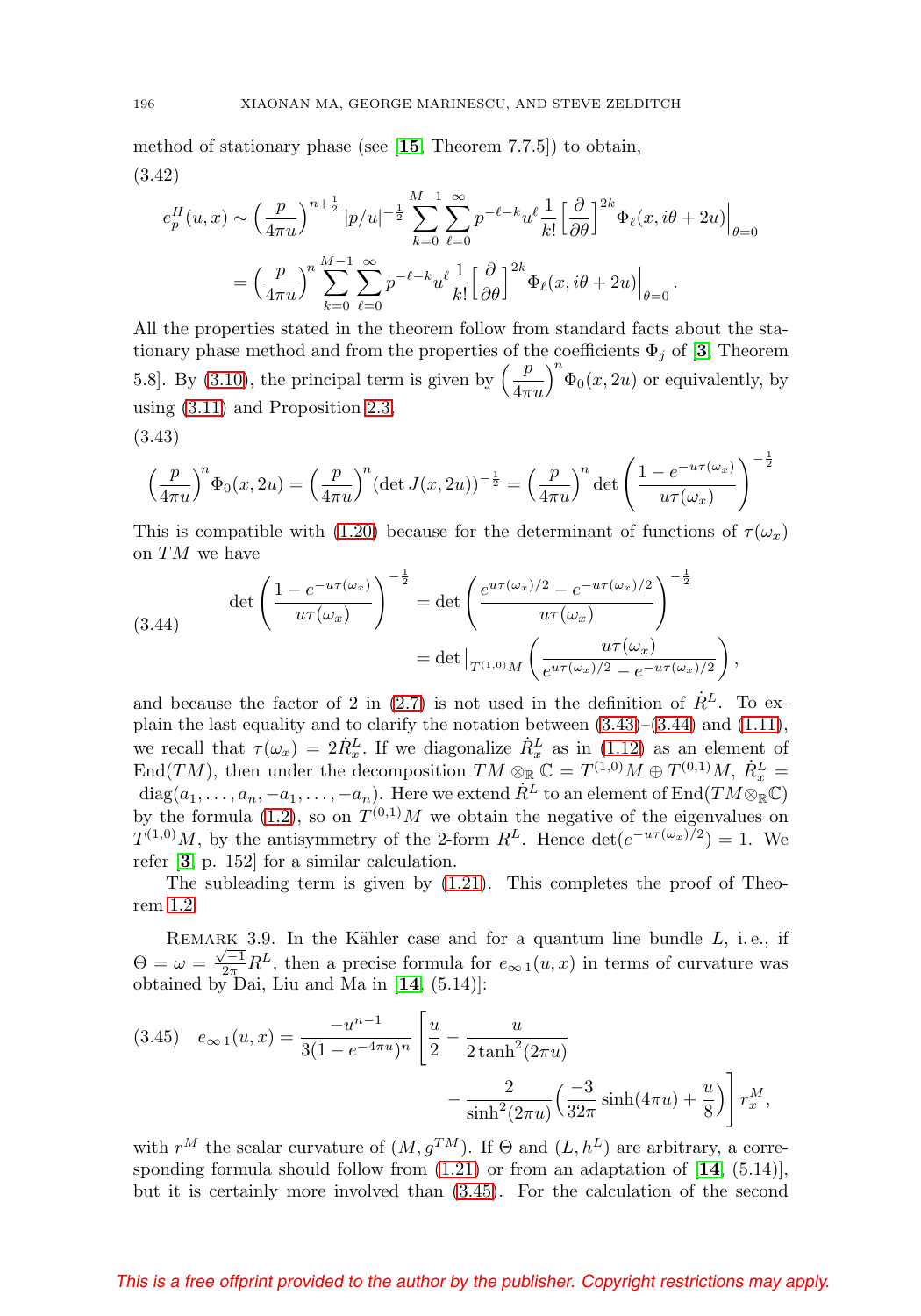coefficient of the expansion of the Bergman kernel for non-positive line bundles see [**[18](#page-27-14)**].

<span id="page-22-1"></span>**3.7. Further remarks.** The method of completing the square to convert the horizontal Laplacian to the full Laplacian on X is quite drastic because it replaces the horizontal Brownian motion of the original problem with the free Brownian motion on  $X$ . It is a natural question to ask if one can improve Theorem [1.2](#page-4-0) if one has parametrices for the horizontal heat kernels. The rest of the argument would apply.

In certain model cases, Beals-Greiner-Gaveau construct parametrices for heat kernels of sub-Laplacians [**[1](#page-26-4)**,**[2](#page-26-5)**]. In the case of a positive line bundle, there should exist a parametrix locally modeled on that of the Heisenberg group, although we are not aware of a construction at this level of generality. Even so it would not be useful for the main problems of this article, i. e., for Hermitian line bundles which are not positive. In the case of a positive line bundle one can construct a parametrix for the Szegö kernel directly (see  $[10]$  $[10]$  $[10]$ ; see also  $[19]$  $[19]$  $[19]$  for results on the relation between heat kernels and Szegö kernels). In more general cases, it seems that the heat kernels have only rarely been constructed.

In situations where one can construct parametrices for the horizontal heat kernels, it seems plausible that one could gain better control over the u dependence of the remainder term  $R_r(p, u, x)$ . The original motivation of this article was to investigate whether there exists a joint asymptotic expansion in  $(u, p)$  which would allow one to set  $u = p^{\alpha}$  or ideally  $u = cp$  in the asymptotics. One observes that the expansion occurs in powers of  $\frac{u}{p}$  and this seems to be the natural Planck constant for the problem. In particular, it would be natural to try to respect the Heisenberg scaling in which  $\frac{\partial}{\partial \theta}$  is of weight 2. But the coefficients and remainder we obtain by completing the square are not functions of  $\frac{u}{p}$ , and we have little control over the remainder  $R_r(p, u, x)$ , which might be of exponential growth (or worse) in u. This reflects the fact that we must analytically continue far out into  $L^*$  to make up for the brutal addition of  $(\frac{\partial}{\partial \theta})^2$ . We would probably not have to continue so far out in  $L^*$  if we add the first power  $\frac{\partial}{\partial \theta}$  as the Heisenberg scaling would suggest.

### <span id="page-22-0"></span>**4. Proof by localization and rescaling of the Dolbeault-Dirac operator**

Before going further let us recall some differential-geometric notions. Let  $\nabla^{TM}$ be the Levi-Civita connection on  $TM$  and  $\tilde{\nabla}^{TM}$  the connection on  $TM$  defined by  $\widetilde{\nabla}^{TM} = \nabla^{T^{(1,0)}M} \oplus \nabla^{T^{(0,1)}M}$ , where  $\nabla^{T^{(1,0)}M}$  is the Chern connection on  $T^{(1,0)}M$ and  $\nabla^{T^{(0,1)}M}$  is its conjugate (see [[19](#page-27-0), (1.2.35)]). We set  $S = \widetilde{\nabla}^{TM} - \nabla^{TM}$ .

We denote by  $\nabla^B$  the Bismut connection [**[19](#page-27-0)**, (1.2.61)] on TM. It preserves the complex structure on TM by  $[19, \text{Lemma } 1.2.10]$  $[19, \text{Lemma } 1.2.10]$  $[19, \text{Lemma } 1.2.10]$ , thus, as in  $[19, (1.2.43)]$ , it induces a natural connection  $\nabla^B$  on  $\Lambda(T^{*(0,1)}M)$  which preserves the Z-grading. Let  $\nabla^{B,\Lambda^{0,\bullet}}, \nabla^{B,\Lambda^{0,\bullet}\otimes L^p\otimes E}$  be the connections on  $\Lambda(T^{*(0,1)}M), \Lambda(T^{*(0,1)}M)\otimes L^p\otimes$  $E$ , defined by

(4.1) 
$$
\nabla^{B,\Lambda^{0,\bullet}} = \nabla^B + \langle S(\cdot)w_j, \overline{w}_j \rangle, \n\nabla^{B,\Lambda^{0,\bullet}} \otimes L^p \otimes E = \nabla^{B,\Lambda^{0,\bullet}} \otimes 1 + 1 \otimes \nabla^{L^p \otimes E},
$$

where  $\{w_j\}_{j=1}^n$  is a local orthonormal frame of  $T^{(1,0)}M$  (cf. [[19](#page-27-0), (1.4.27)]).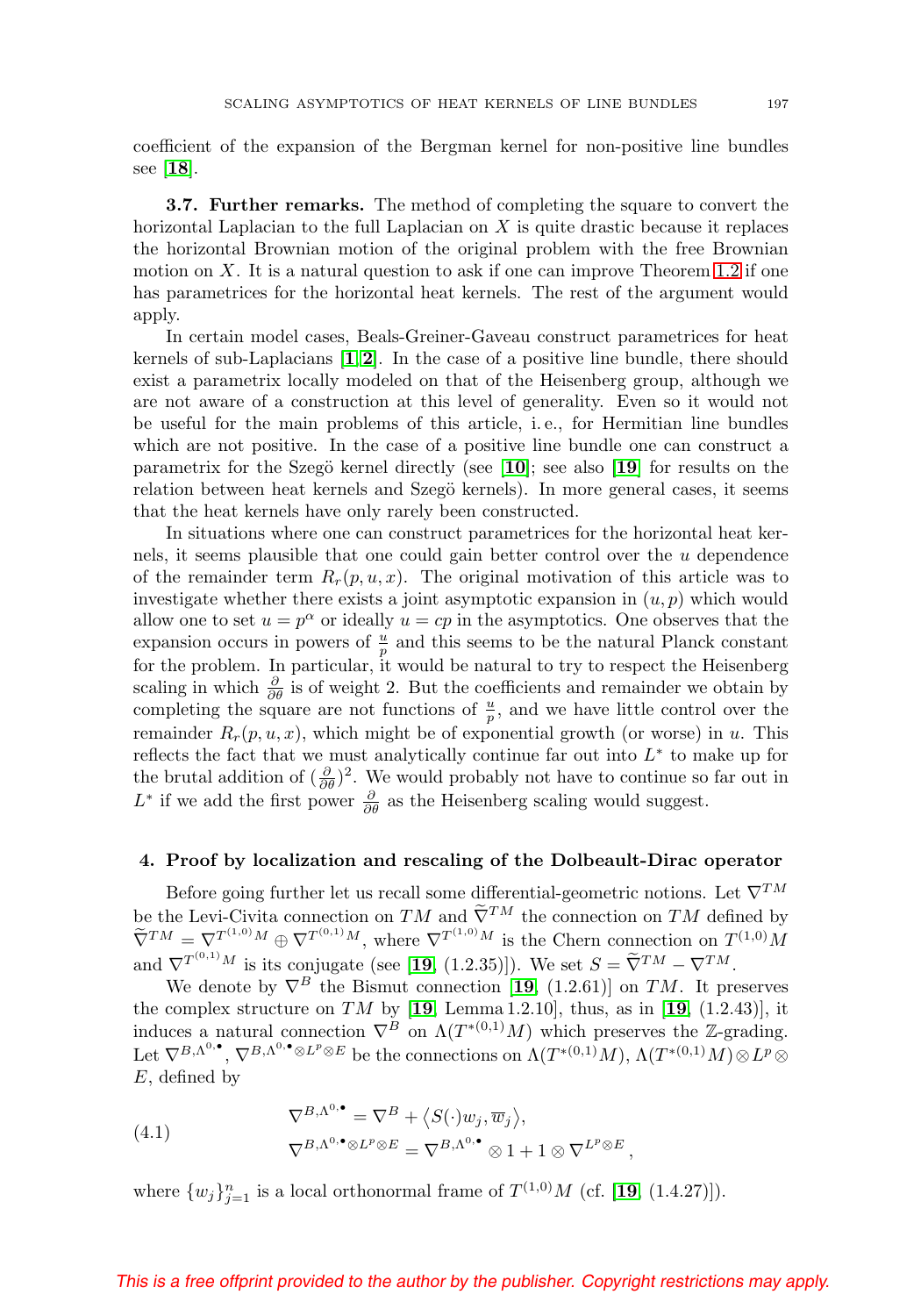Let  $\Phi_E$  be the smooth self–adjoint section of End( $\Lambda(T^{*(0,1)}M) \otimes E$ ) on M defined by

(4.2) 
$$
\Phi_E = \frac{1}{4}r^M + {^c}(R^E + \frac{1}{2}R^{\text{det}}) + \frac{\sqrt{-1}}{2}({\overline{\partial}}\partial\Theta) - \frac{1}{8}|(\partial - {\overline{\partial}})\Theta|^2,
$$

cf. [**[19](#page-27-0)**, (1.3.32), (1.6.20)]. The endomorphism  $\Phi_E$  appears as the difference between the Bochner Laplacian (cf. [\(1.41\)](#page-8-0)) associated to the Bismut connection  $\nabla^{B,\Lambda^0,\bullet}\otimes L^p\otimes E$  and the Dirac operator, cf. [[19](#page-27-0), Theorem 1.4.7]:

<span id="page-23-0"></span>(4.3) 
$$
D_p^2 = \Delta^{B,\Lambda^{0,\bullet} \otimes L^p \otimes E} + \Phi_E + p^c R^L.
$$

We start by noting the following analogue of  $[19,$  $[19,$  $[19,$  Proposition 1.6.4.]. Let f:  $\mathbb{R} \to [0, 1]$  be a smooth even function such that

(4.4) 
$$
f(v) = \begin{cases} 1 & \text{for} \quad |v| \leq \varepsilon/2, \\ 0 & \text{for} \quad |v| \geq \varepsilon. \end{cases}
$$

For  $u > 0$ ,  $a \in \mathbb{C}$ , set

<span id="page-23-1"></span>(4.5)  

$$
\mathbf{F}_u(a) = \int_{-\infty}^{+\infty} e^{iva} \exp\left(-\frac{v^2}{2}\right) f(\sqrt{u}v) \frac{dv}{\sqrt{2\pi}},
$$

$$
\mathbf{G}_u(a) = \int_{-\infty}^{+\infty} e^{iva} \exp\left(-\frac{v^2}{2}\right) (1 - f(\sqrt{u}v)) \frac{dv}{\sqrt{2\pi}}.
$$

The functions  $\mathbf{F}_u(a), \mathbf{G}_u(a)$  are even holomorphic functions. The restrictions of  $\mathbf{F}_u, \mathbf{G}_u$  to R lie in the Schwartz space  $\mathcal{S}(\mathbb{R})$ . Clearly,

(4.6) 
$$
\boldsymbol{F}_u(vD_p) + \boldsymbol{G}_u(vD_p) = \exp\left(-\frac{v^2}{2}D_p^2\right).
$$

For  $x, x' \in M$  let  $\mathbf{F}_u(vD_p)(x, x')$ ,  $\mathbf{G}_u(vD_p)(x, x')$  be the smooth kernels associated to  $\mathbf{F}_u(vD_p)$ ,  $\mathbf{G}_u(vD_p)$ , calculated with respect to the Riemannian volume form  $dv_M(x')$ . Let  $B^M(x,\varepsilon)$  be the open ball in M with center x and radius  $\varepsilon$ .

<span id="page-23-2"></span>PROPOSITION 4.1. For any  $m \in \mathbb{N}$ ,  $T > 0, \varepsilon > 0$ , there exists  $C > 0$  such that for any  $x, x' \in M$ ,  $p \in \mathbb{N}^*$ ,  $0 < u < T$ ,

(4.7) 
$$
\left| \mathbf{G}_{u/p}(\sqrt{u/p} \, D_p)(x,x') \right|_{\mathscr{C}^m} \leqslant C \exp\left(-\frac{\varepsilon^2 p}{32u}\right).
$$

Here the  $\mathscr{C}^m$  norm is induced by  $\nabla^L, \nabla^E, \nabla^{B,\Lambda^{0,\bullet}}$  and  $h^L, h^E, g^{TM}$ . The kernel  $\mathbf{F}_{u/p}(\sqrt{u/p}\,D_p)(x,\cdot)$  only depends on the restriction of  $D_p$  to  $B^M(x,\varepsilon)$ , and is zero outside  $B^M(x,\varepsilon)$ .

This follows from the proof of [**[19](#page-27-0)**, Proposition 1.6.4], in particular from [**[19](#page-27-0)**, (1.6.16)] with  $\zeta = 1$ , since under our assumption any polynomial in p,  $u^{-1}$  will be absorbed by the factor  $\exp(-\frac{\varepsilon^2 p}{32u})$ . The second assertion of follows by using [\(4.5\)](#page-23-1), the finite propagation speed of the wave operator, cf. [**[19](#page-27-0)**, Theorem D.2.1 and (D.2.17)].

Thus the problem on the asymptotic expansion of  $\exp(-\frac{u}{p}D_p^2)(x, x)$ , for  $0 <$  $u < T$  and  $p \in \mathbb{N}$ , is a local problem and only depends on the restriction of  $D_p$  to  $B^M(x,\varepsilon).$ 

To analyze the local problem, we fix  $x_0 \in M$  and work on  $M_0 := \mathbb{R}^{2n} \simeq T_{x_0}M$ . From now on, we identify  $B^{T_{x_0}M}(0, 4\varepsilon)$  with  $B^M(x_0, 4\varepsilon)$  by the exponential map. For  $Z \in B^{T_{x_0}M}(0, 4\varepsilon)$ , we identify

$$
E_Z \cong E_{x_0}
$$
,  $L_Z \cong L_{x_0}$ ,  $\Lambda(T_Z^{*(0,1)}M) \cong \Lambda(T_{x_0}^{*(0,1)}M)$ ,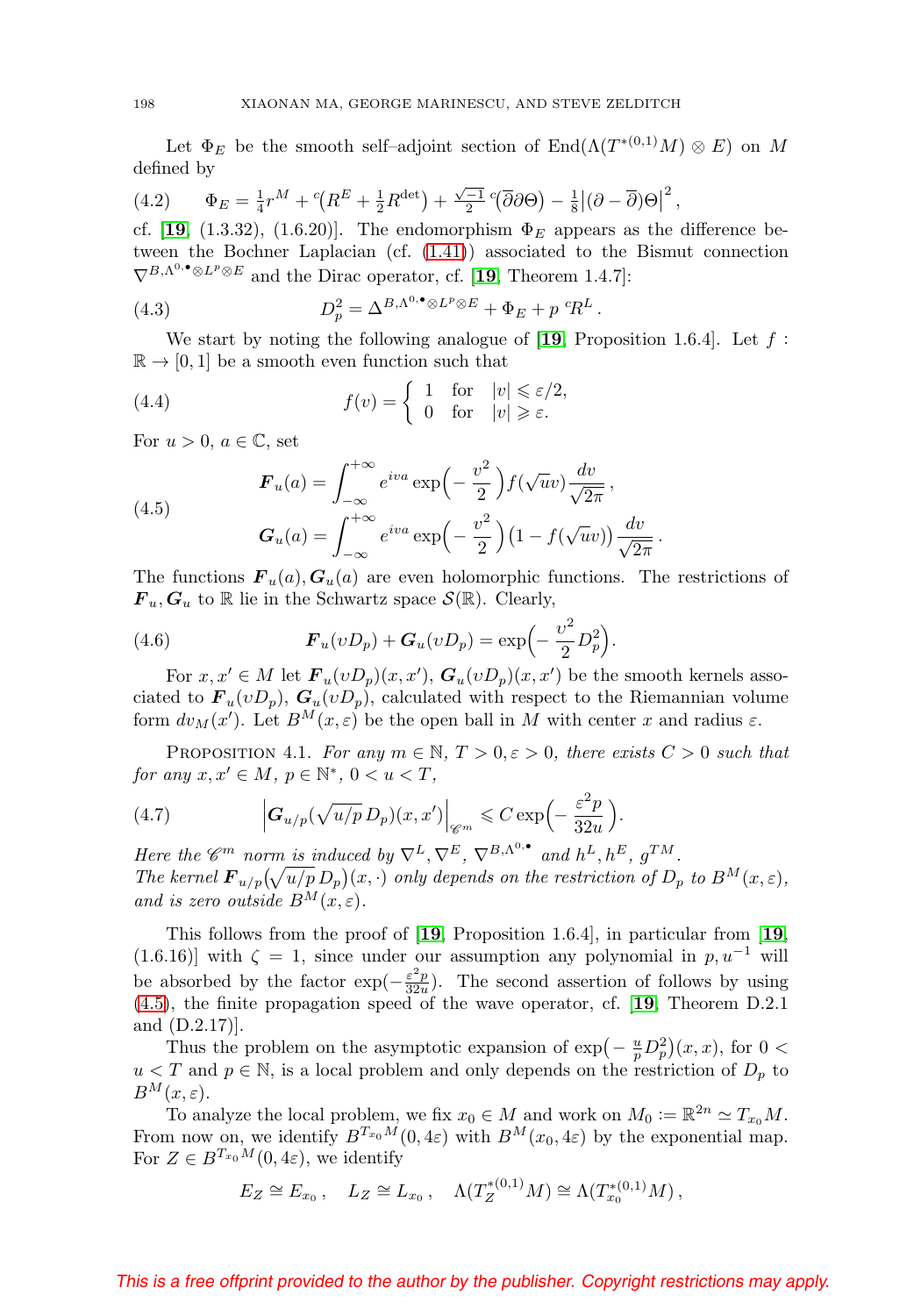by parallel transport with respect to the connections  $\nabla^E$ ,  $\nabla^L$ ,  $\nabla^{B,\Lambda^{0,\bullet}}$  along the curve  $[0, 1] \ni u \mapsto uZ$ . Thus on  $B^M(x_0, 4\varepsilon)$ , we have the following identifications of Hermitian bundles

$$
(E, h^{E}) \cong (E_{x_{0}}, h^{E_{x_{0}}}), (L, h^{L}) \cong (L_{x_{0}}, h^{L_{x_{0}}}, \Lambda(T^{*(0,1)}M), h^{\Lambda^{0,\bullet}}) \cong (\Lambda(T^{*(0,1)}_{x_{0}}M), h^{\Lambda^{0,\bullet}_{x_{0}}})
$$

$$
(E_{p}, h_{p}) \cong (E_{p,x_{0}}, h^{E_{p,x_{0}}}),
$$

where the bundles on the right-hand side are trivial Hermitian bundles.

Let  $\Gamma^E, \Gamma^L, \Gamma^{B,\Lambda^0, \bullet}$  be the corresponding connection forms of  $\nabla^E, \nabla^L$  and  $\nabla^{B,\Lambda^{0,\bullet}}$  on  $B^M(x_0, 4\varepsilon)$ . Then  $\Gamma^E, \Gamma^L, \Gamma^{B,\Lambda^{0,\bullet}}$  are skew-adjoint with respect to  $h^{E_{x_0}},$  $h^{L_{x_0}},$   $h^{\Lambda^{0,\bullet}_{x_0}}.$ 

Let  $\rho : \mathbb{R} \to [0, 1]$  be a smooth even function such that

(4.8) 
$$
\rho(v) = 1 \text{ if } |v| < 2; \quad \rho(v) = 0 \text{ if } |v| > 4.
$$

Denote by  $\nabla_U$  the ordinary differentiation operator on  $T_{x_0}M$  in the direction U. From the above discussion,

(4.9) 
$$
\nabla^{E_{p,x_0}} = \nabla + \rho \left( \frac{1}{\varepsilon} |Z| \right) \left( p \Gamma^L + \Gamma^E + \Gamma^{B,\Lambda^{0,\bullet}} \right) (Z),
$$

defines a Hermitian connection on  $(E_{p,x_0}, h^{E_{p,x_0}})$  on  $\mathbb{R}^{2n} \simeq T_{x_0}M$  where the identification is given by

(4.10) 
$$
\mathbb{R}^{2n} \ni (Z_1, \dots, Z_{2n}) \longmapsto \sum_i Z_i e_i \in T_{x_0} M.
$$

Here  $\{e_{2j-1} = \frac{1}{\sqrt{2}}(w_j + \overline{w}_j), e_{2j} = \frac{\sqrt{-1}}{\sqrt{2}}(w_j - \overline{w}_j)\}_j$  is an orthonormal basis of  $T_{x_0}M$ . Let  $g^{TM_0}$  be a metric on  $M_0 := \mathbb{R}^{2n}$  which coincides with  $g^{TM}$  on  $B^{T_{x_0}M}(0, 2\varepsilon)$ ,

and  $g^{T_{x_0}M}$  outside  $B^{T_{x_0}M}(0, 4\varepsilon)$ . Let  $dv_{M_0}$  be the Riemannian volume form of  $(M_0, g^{TM_0})$ . Let  $\Delta^{E_{p,x_0}}$  be the Bochner Laplacian associated to  $\nabla^{E_{p,x_0}}$  and  $g^{TM_0}$ on  $M_0$ . Set

(4.11) 
$$
\boldsymbol{L}_{p,x_0} = \Delta^{E_{p,x_0}} - p \, \rho\left(\tfrac{1}{\varepsilon}|Z|\right) \left(2\omega_{d,Z} + \tau_Z\right) + \rho\left(\tfrac{1}{\varepsilon}|Z|\right) \Phi_{E,Z}.
$$

Then  $L_{p,x_0}$  is a self-adjoint operator with respect to the  $L^2$  scalar product induced by  $h^{E_{p,x_0}}$ ,  $g^{TM_0}$  on  $M_0$ . Moreover,  $\boldsymbol{L}_{p,x_0}$  coincides with  $D_p^2$  on  $B^{T_{x_0}M}(0,2\varepsilon)$ . By using [\(4.3\)](#page-23-0) we obtain the analogue of Proposition [4.1](#page-23-2) for  $\sqrt{\frac{u}{p}L_{p,x_0}}$ . Thus by using the finite propagation speed for the wave operator we get

(4.12) 
$$
\left|\exp\left(-\frac{u}{2p}D_p^2\right)(x_0,x_0)-\exp\left(-\frac{u}{2p}\mathbf{L}_{p,x_0}\right)(0,0)\right|\leqslant C\exp\left(-\frac{\varepsilon^2p}{32u}\right).
$$

Let  $dv_{TM}$  be the Riemannian volume form on  $(T_{x_0}M,g^{T_{x_0}M})$ . Let  $\kappa(Z)$  be the smooth positive function defined by the equation

(4.13) 
$$
dv_{M_0}(Z) = \kappa(Z)dv_{TM}(Z),
$$

with  $k(0) = 1$ .

Set  $\mathbf{E}_{x_0} := (\Lambda(T^{*(0,1)}M)\otimes E)_{x_0}$ . For  $s \in \mathscr{C}^{\infty}(\mathbb{R}^{2n}, \mathbf{E}_{x_0}), Z \in \mathbb{R}^{2n}$  and  $t = \frac{\sqrt{u}}{\sqrt{p}}$ , set

(4.14) 
$$
(S_t s)(Z) = s(Z/t),
$$

$$
\nabla_{t,u} = S_t^{-1} t \kappa^{1/2} \nabla^{E_{p,x_0}} \kappa^{-1/2} S_t,
$$

$$
\mathcal{L}_2^{t,u} = S_t^{-1} \kappa^{1/2} t^2 \mathbf{L}_{p,x_0} \kappa^{-1/2} S_t.
$$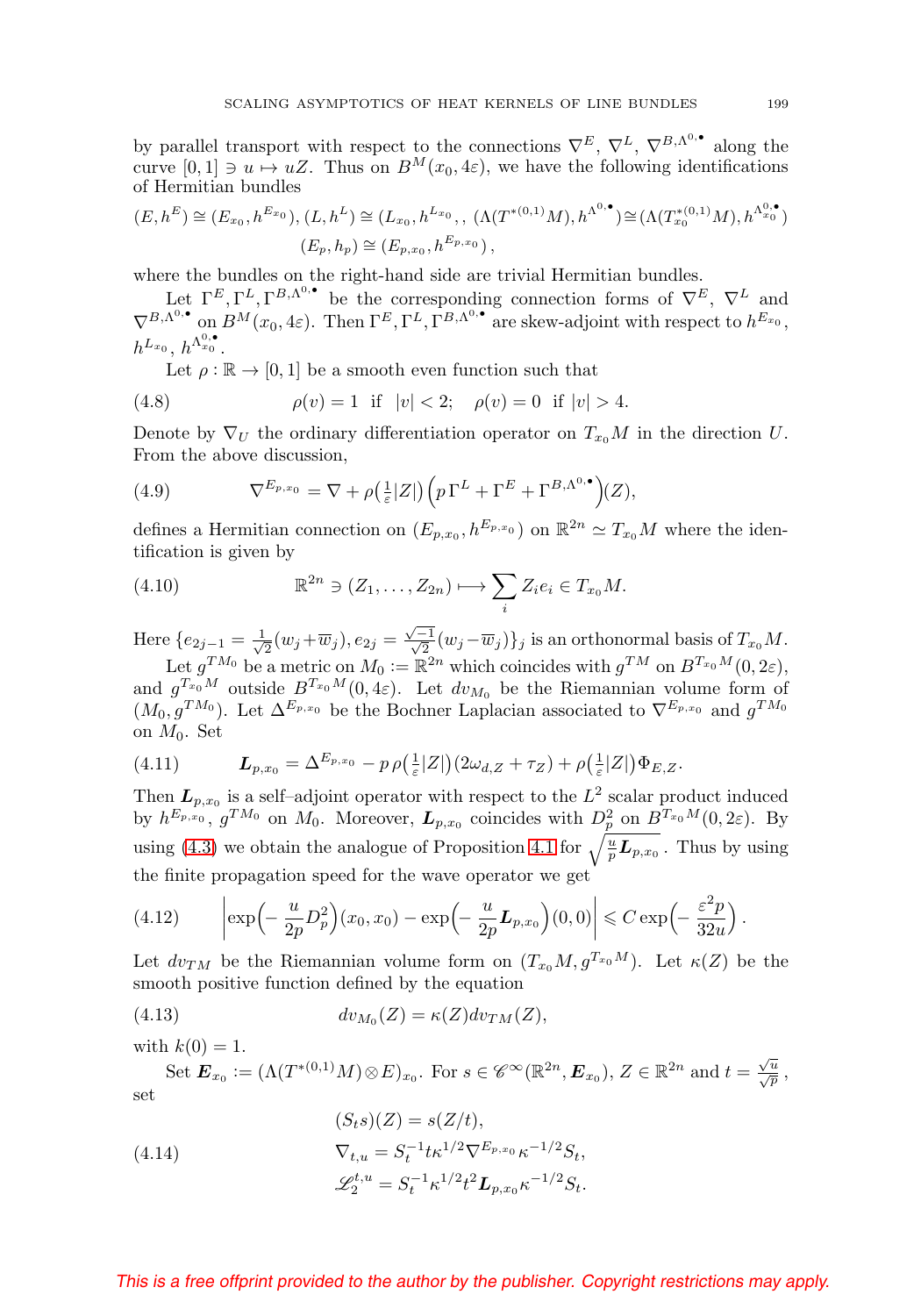Note that in [[19](#page-27-0), (1.6.27)] we used the scaling parameter  $t = \frac{1}{\sqrt{p}}$ . In the present situation we wish to obtain an expansion in the variable  $\frac{p}{u}$ , so we need to rescale the coordinates by setting  $t = \frac{\sqrt{u}}{\sqrt{p}}$ . Put

<span id="page-25-0"></span>(4.15) 
$$
\nabla_{0,u,\bullet} = \nabla_{\bullet} + \frac{u}{2} R_{x_0}^L(Z, \cdot),
$$

$$
\mathscr{L}_2^{0,u} = -\sum_i (\nabla_{0,u,e_i})^2 - 2u\omega_{d,x_0} - u\tau_{x_0}.
$$

Then we have the following analogue of [**[19](#page-27-0)**, Theorem 4.1.7].

<span id="page-25-1"></span>THEOREM 4.2. There exist polynomials  $A_{i,j,r}$  (resp.  $\mathcal{B}_{i,r}, \mathcal{C}_r$ ) in the variables  $Z$  and in u, where  $r \in \mathbb{N}, i, j \in \{1, \cdots, 2n\}$ , with the following properties:

• their coefficients are polynomials in  $R^{TM}$  (resp.  $R^{TM}$ ,  $R^{B,\Lambda^{0,\bullet}}$ ,  $R^{E}$ ,  $R^{\text{det}}$ , d $\Theta$ ,  $R^L$ ) and their derivatives at  $x_0$  up to order  $r-2$  (resp.  $r-2$ ,  $r-2$ ,  $r-2$ ,  $r-2, r-1, r$ ,

•  $A_{i,j,r}$  is a homogeneous polynomial in Z of degree r and does not depend on u, the degree in Z of  $\mathcal{B}_{i,r}$  is  $\leqslant r+1$  (resp. the degree of  $\mathcal{C}_r$  in Z is  $\leqslant r+2$ ), and has the same parity as  $r-1$  (resp. r), the degree in u of  $\mathcal{B}_{i,r}$  is  $\leqslant 1$ , and the degree in u of  $\mathcal{C}_r$  is  $\leqslant 2$ ,

• if we denote by

(4.16) 
$$
\mathcal{O}_{u,r} = \mathcal{A}_{i,j,r} \nabla_{e_i} \nabla_{e_j} + \mathcal{B}_{i,r}(u) \nabla_{e_i} + \mathcal{C}_r(u),
$$

then

(4.17) 
$$
\mathscr{L}_2^{t,u} = \mathscr{L}_2^{0,u} + \sum_{r=1}^m t^r \mathcal{O}_{u,r} + \mathcal{O}(t^{m+1}),
$$

and there exists  $m' \in \mathbb{N}$  such that for any  $k \in \mathbb{N}$ ,  $t \leq 1$ ,  $0 < u < T$ , the derivatives of order  $\leq k$  of the coefficients of the operator  $\mathcal{O}(t^{m+1})$  are dominated by  $C t^{m+1}(1+t)$  $|Z|)^{m'}$ .

Set  $g_{ij}(Z) = g^{TM_0}(e_i, e_j)(Z) = \langle e_i, e_j \rangle_Z$  and let  $(g^{ij}(Z))$  be the inverse of the matrix  $(g_{ij}(Z))$ . We observe that  $pt = \frac{u}{t}$ , thus the analogue of [[19](#page-27-0), (4.1.34)] reads

<span id="page-25-2"></span>
$$
\nabla_{t,u,\bullet} = \kappa^{1/2} (tZ) \Big( \nabla_{\bullet} + t \Gamma_{tZ}^{A_0} + \frac{u}{t} \Gamma_{tZ}^{L_0} + t \Gamma_{tZ}^{E_0} \Big) \kappa^{-1/2} (tZ),
$$
\n
$$
\mathscr{L}_2^{t,u} = -g^{ij} (tZ) \Big( \nabla_{t,u,e_i} \nabla_{t,u,e_j} - t \Gamma_{ij}^k (tZ) \nabla_{t,u,e_k} \Big) - 2u \,\omega_{0,d,tZ} - u \,\tau_{0,tZ} + t^2 \Phi_{E_0,tZ}.
$$

Comparing with [[19](#page-27-0), (4.1.34)], the term of  $\nabla_{t,u,\bullet}$  involving u is  $\frac{u}{t}\Gamma_{tZ}^{L_0}$  instead of  $\frac{1}{t} \Gamma_{tZ}^{L_0}$  therein.

Theorem [4.2](#page-25-1) follows by taking the Taylor expansion of [\(4.18\)](#page-25-2). Using Theorem [4.2](#page-25-1) we see that [**[19](#page-27-0)**, Theorems 1.6.7–1.6.10] (or more precisely [**[19](#page-27-0)**, Theorems 4.1.9– 4.1.14] with the contour  $\delta \cup \Delta$  replaced by the contour  $\Gamma$  from [[19](#page-27-0), Theorems 1.6.7–1.6.10]) hold uniformly for  $0 < u < T$ .

Thus we get the following analogue of [**[19](#page-27-0)**, Theorem 4.2.8] in normal coordinates.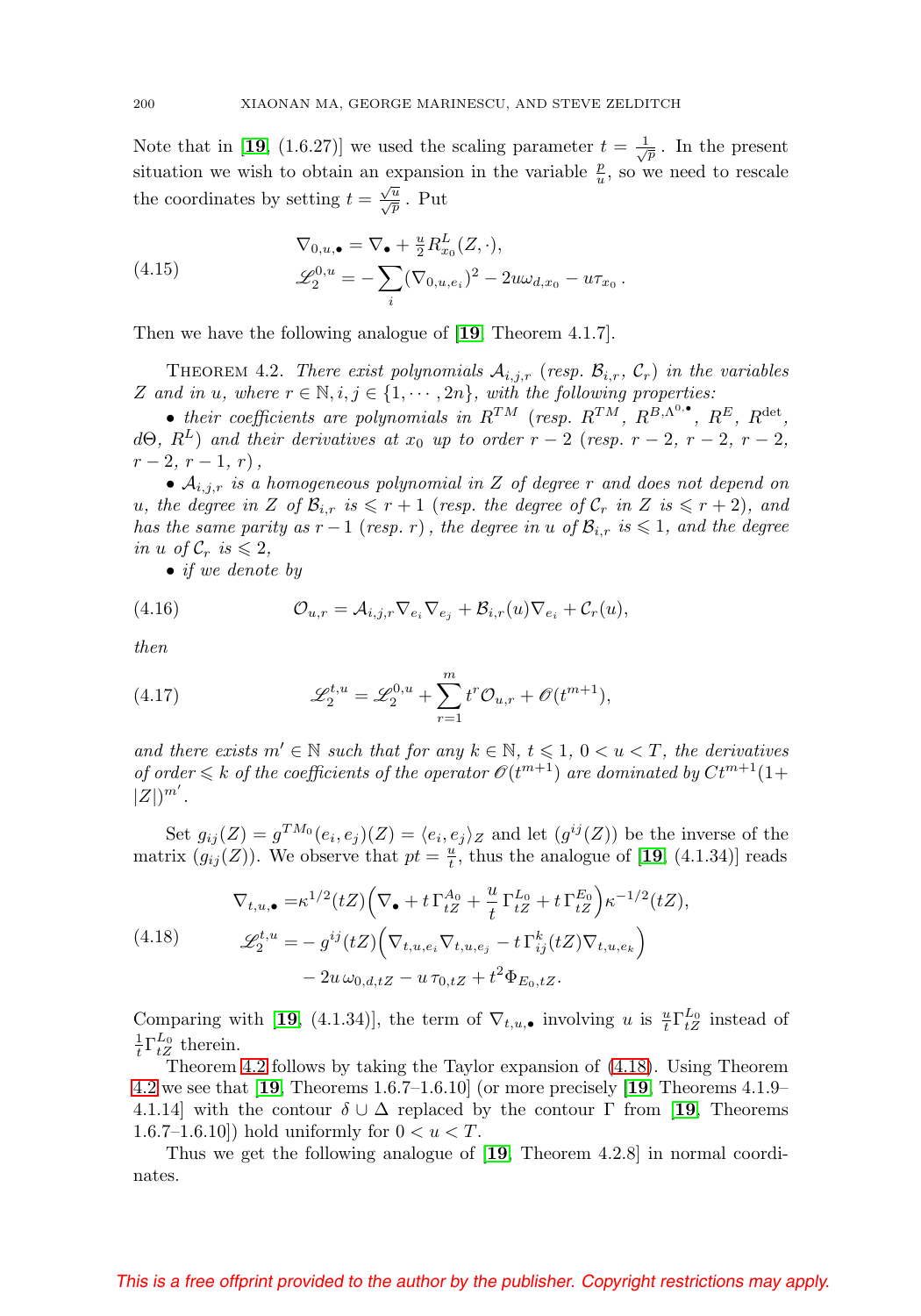<span id="page-26-6"></span>THEOREM 4.3. There exists  $C'' > 0$  such that for any  $k, m, m' \in \mathbb{N}$ , there exists  $C > 0$  such that if  $t \in ]0,1], 0 < u < T$ ,  $Z, Z' \in T_{x_0}M$ ,

(4.19) 
$$
\sup_{|\alpha|+|\alpha'| \leq m} \left| \frac{\partial^{|\alpha|+|\alpha'|}}{\partial Z^{\alpha} \partial Z'^{\alpha'}} \left( \exp\left(-\mathcal{L}_{2}^{t,u}\right) - \sum_{r=0}^{k} J_{r,u} t^{r} \right) (Z, Z') \right|_{\mathscr{C}^{m'}(X)} \leq C t^{k+1} (1+|Z|+|Z'|)^{M_{k+1,m,m'}} \exp\left(-C''|Z-Z'|^{2}\right).
$$

Note that we use the operator  $\mathscr{L}_2^{t,u}$  and we rescale the coordinates by the factor  $t = \frac{\sqrt{u}}{\sqrt{p}}$ , thus the factor u in the right-hand side of the second equation of [**[19](#page-27-0)**, (4.2.30)] is 1 here. Moreover, we have (cf. also [**[19](#page-27-0)**, (1.6.61)] )

<span id="page-26-8"></span>(4.20) 
$$
J_{0,u}(Z,Z') = \exp(-\mathscr{L}_2^{0,u})(Z,Z').
$$

We infer from [\(4.15\)](#page-25-0) (compare [**[19](#page-27-0)**, (1.6.68)]) that

(4.21) 
$$
\exp(-\mathscr{L}_2^{0,u})(0,0) = \frac{1}{(2\pi)^n} \frac{\det(u\dot{R}_{x_0}^L) \exp(2u\omega_{d,x_0})}{\det(1-\exp(-2u\dot{R}_{x_0}^L))} \otimes \mathrm{Id}_E.
$$

The analogue of [[19](#page-27-0), (1.6.66), (4.2.37)] is that for  $Z, Z' \in T_{x_0}M$ ,

<span id="page-26-7"></span>
$$
(4.22)\ \exp\left(-\frac{u}{p}\mathbf{L}_{p,x_0}\right)(Z,Z')=\left(\frac{p}{u}\right)^n\exp\left(-\mathscr{L}_2^{t,u}\right)\left(\frac{Z}{t},\frac{Z'}{t}\right)\kappa^{-1/2}(Z)\kappa^{-1/2}(Z').
$$

By taking  $Z = Z' = 0$  in Theorem [4.3,](#page-26-6) and using [\(4.22\)](#page-26-7), we get the analogue of [**[19](#page-27-0)**, (4.2.39)],

$$
(4.23)
$$

$$
\left| \left(\frac{u}{p}\right)^n \exp\left(-\frac{u}{p}D_p^2\right)(x_0, x_0) - \sum_{r=0}^k J_{r,u}(0,0) \left(\frac{p}{u}\right)^{-r/2} \right|_{\mathscr{C}^{m'}(X)} \leqslant C\left(\frac{p}{u}\right)^{-\frac{k+1}{2}}.
$$

Finally, by the same argument as in the proof of [**[19](#page-27-0)**, (4.2.40)], we get for any  $r \in \mathbb{N}$ ,

<span id="page-26-9"></span>
$$
(4.24) \t\t J_{2r+1,u}(0,0) = 0.
$$

Relations [\(4.20\)](#page-26-8)–[\(4.24\)](#page-26-9) yield Theorem [1.1](#page-2-0) with  $e_{\infty 0}(u, x_0)$  given by [\(1.11\)](#page-2-1).

### **References**

- <span id="page-26-4"></span>[1] R. Beals, B. Gaveau, and P. Greiner, On a geometric formula for the fundamental solution of subelliptic Laplacians, Math. Nachr. **181** (1996), 81–163, DOI 10.1002/mana.3211810105. M[R1409074 \(97h:35029\)](http://www.ams.org/mathscinet-getitem?mr=1409074)
- <span id="page-26-5"></span>[2] R. Beals, B. Gaveau, and P. C. Greiner, Complex Hamiltonian mechanics and parametrices for subelliptic Laplacians. II, Bull. Sci. Math. **121** (1997), no. 2, 97–149. M[R1435337](http://www.ams.org/mathscinet-getitem?mr=1435337) [\(98b:35032b\)](http://www.ams.org/mathscinet-getitem?mr=1435337)
- <span id="page-26-3"></span>[3] N. Berline, E. Getzler, and M. Vergne, Heat kernels and Dirac operators, Grundlehren der Mathematischen Wissenschaften [Fundamental Principles of Mathematical Sciences], vol. 298, Springer-Verlag, Berlin, 1992. M[R1215720 \(94e:58130\)](http://www.ams.org/mathscinet-getitem?mr=1215720)
- <span id="page-26-2"></span>[4] J.-M. Bismut, Demailly's asymptotic Morse inequalities: a heat equation proof, J. Funct. Anal. **72** (1987), no. 2, 263–278, DOI 10.1016/0022-1236(87)90089-9. M[R886814 \(88j:58131\)](http://www.ams.org/mathscinet-getitem?mr=886814)
- <span id="page-26-0"></span>[5] J.-M. Bismut and G. Lebeau, *Complex immersions and Quillen metrics*, Inst. Hautes Etudes Sci. Publ. Math. **74** (1991), ii+298 pp. (1992). M[R1188532 \(94a:58205\)](http://www.ams.org/mathscinet-getitem?mr=1188532)
- <span id="page-26-1"></span>[6] J.-M. Bismut and E. Vasserot, *The asymptotics of the Ray-Singer analytic torsion associated* with high powers of a positive line bundle, Comm. Math. Phys. **125** (1989), no. 2, 355–367. M[R1016875 \(91c:58141\)](http://www.ams.org/mathscinet-getitem?mr=1016875)